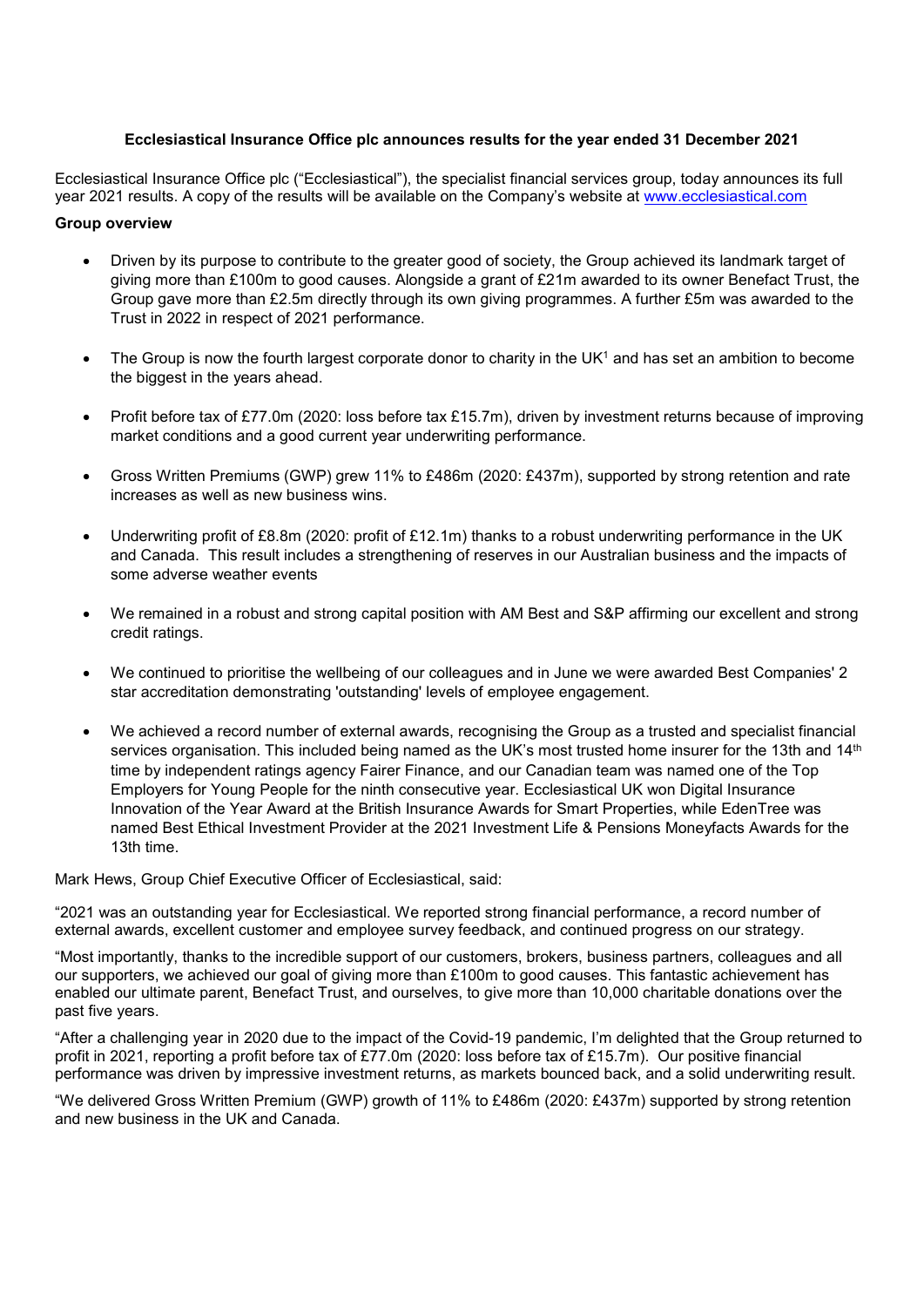"Our award-winning investment management firm EdenTree had another excellent year, achieving record inflows and exceeding fund benchmarks. Our broking businesses also performed above expectation with SEIB reporting a profit before tax of £3.2m (2020: £2.8m).

"Alongside this, we made significant progress on our strategic initiatives, despite the ongoing uncertainty in the external environment. We successfully launched the new Ecclesiastical brand to positive feedback, we opened our new head office in Gloucestershire, and we continued to make investments in new systems and technology to improve the broker and customer experience.

"Our parent group also unveiled its new name - the Benefact Group. The new name for the Group better reflects our diversity, breadth and charitable purpose – it originates from Latin and means "to do well" by supporting a person or good cause. All of the trading brands in the Benefact family will continue to operate under their own names, united in a belief that better business can mean better lives.

"While 2021 was a truly transformational year for Ecclesiastical, we are ambitious to do more. At the end of last year, we unveiled an exciting new vision and strategy that will take the business forward over the next five years. This will see us invest significantly in our businesses, seeking out new opportunities and paths to growth and continuing to innovate for our customers. Our ambition is to be the first-choice insurer in all of our specialist markets and we have the appetite and capacity to achieve our goal.

"By growing our business and generating profits to donate to charity, we are fulfilling our purpose as an organisation committed to the greater good of society. We're already the fourth biggest corporate donor in the UK and we have an ambition to be the biggest. By the end of 2025 we aim to donate an incredible £250m to good causes."

<sup>1.</sup> Directory of Social Change Guide to UK Company Giving 2021/22

## **ECCLESIASTICAL INSURANCE OFFICE PLC**

## **ANNUAL FINANCIAL REPORT FOR THE YEAR ENDED 31 DECEMBER 2021**

The Company has now approved its annual report and accounts for 2021.

This Annual Financial Report announcement contains the information required to comply with the Disclosure and Transparency Rules, and extracts of the Strategic Report and Directors' Report forming part of the full financial statements.

The financial information set out below does not constitute the Company's statutory accounts for the year ended 31 December 2021. The annual report and accounts will be available on or before 4 April 2022 on the Company's website at [www.ecclesiastical.com.](http://www.ecclesiastical.com/) Copies of the audited financial statements are also available from the registered office at Benefact House, 2000 Pioneer Avenue, Gloucester Business Park, Brockworth, Gloucester GL3 4AW.

A copy of the Company's statutory accounts for the year ended 31 December 2021 will be submitted to the National Storage Mechanism and will shortly be available for inspection at [www.morningstar.co.uk](http://www.morningstar.co.uk/)

## **Chair's statement**

It is with great pleasure that I reflect on a hugely successful year for Ecclesiastical in 2021.

The Group exceeded its ambitious target of donating £100m, an extraordinary achievement that has helped thousands of good causes and communities to transform lives for the better in the UK and abroad.

This was made possible thanks to our direct giving and the annual grants given to our charitable owner, Benefact Trust, over the past five years. I would like to thank our customers, brokers, partners, and colleagues for helping us achieve this milestone. Alongside this, we made significant progress on a number of strategic initiatives including the launch of the new Ecclesiastical brand and the opening of our new headquarters in Gloucestershire.

After a long period of restrictions, the latter half of 2021 started to feel like a return to normality. The official opening of our head office in June was a welcome opportunity to meet many of our talented colleagues, who have worked tirelessly through the challenges of the past two years to deliver outstanding service to our customers. Their resilience, positivity and commitment to doing the right thing is what sets Ecclesiastical apart.

At the time of writing, the war in Ukraine casts a dark cloud over the world. Many Ukrainians continue to be caught in conflict and are suffering due to the unjust actions of the Russian government. Our charitable purpose allows us to help those most in need, and I'm pleased that our charitable owner Benefact Trust is contributing £1m of grant funding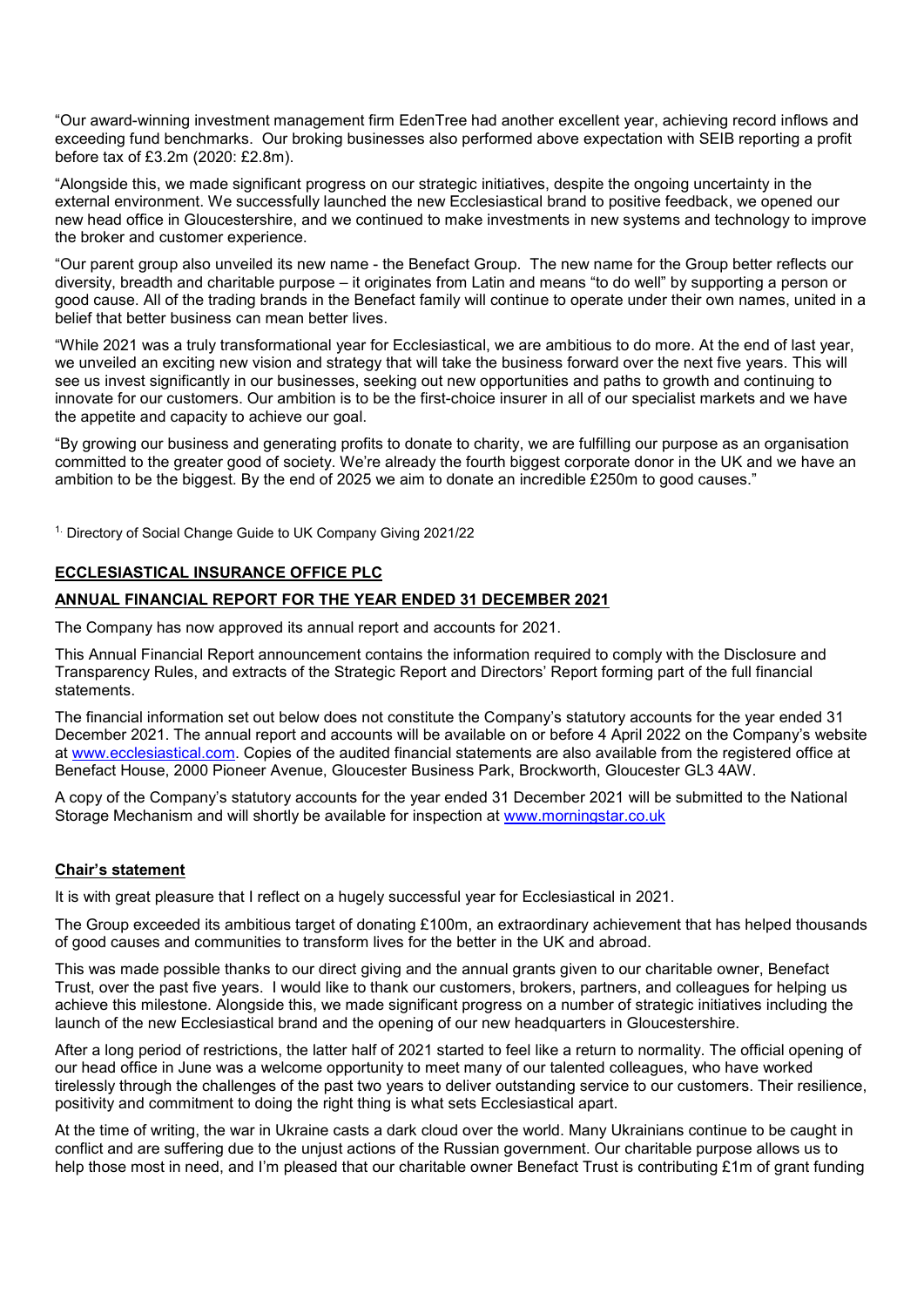to charities supporting those affected by the war. Alongside this, the Group has also pledged to triple-match employee giving to any Ukraine appeals. We send our thoughts and prayers to those affected by the conflict.

## **A strong set of results**

Thanks to our charitable ownership, we are able to take a long-term, sustainable approach to growth. Our 2021 results demonstrate our continuing financial strength as we recovered from the challenges posed by Covid-19 the previous year. Strong investment returns and a solid underwriting result helped us report a profit before tax of £77.0m, which is a fantastic achievement. This enabled us to contribute £26m to our owner Benefact Trust in respect of 2021 performance, which includes £5m paid in 2022. We also gave £2.5m to good causes through our direct giving.

Since 2014, the Group has given over £150m to good causes. Already the fourth-biggest corporate donor in the UK, we now want to become the biggest and to donate a cumulative £250m to good causes by the end of 2025.

### **Achievements and reflections**

During my three years as Chair, the Group has evolved into a modern and confident business, driven by an ambition to create a movement for good in society. The core insurance, broker and advisory, and investment management businesses have all demonstrated impressive growth. Alongside the launch of the new Ecclesiastical insurance brand and the opening of our head office, we continued to invest in systems and technology to improve the broker and customer experience, with a new general insurance system for the UK and Ireland launching soon.

Our commitment to innovation remains strong with the launch of the Smart Properties proposition, which provides an early-warning system for heritage properties to prevent fire and flood. This clever technology won Digital Insurance Innovation of the Year Award at the British Insurance Awards.

Underpinning all of these achievements is our commitment to first-class customer service. Our customer satisfaction and Net Promoter Scores remain high alongside a record number of external awards, and the Group achieved Best Companies two-star status, demonstrating outstanding employee engagement.

### **Looking ahead**

While pleased with the progress made in 2021 in such challenging circumstances, we undoubtedly have the potential to develop the business even further following the launch of our next chapter strategy.

This year will see us start to realise the benefits of our long-term investments in systems and processes. Alongside this, we will continue to invest in technology and our people to drive innovation and growth to enable yet more giving to charities and communities. I'm confident this roadmap will see us become an even more successful organisation over the next five years.

We enter the next chapter with a new name for our wider group - the Benefact Group. The new name better reflects our purpose to do good in society – it derives from Latin and means to do well by supporting a person or good cause. All of the trading brands in the Benefact family will continue to operate under their own names, united in a belief that better business can better lives.

As the Board looks towards the next chapter for the Group, it must respond to broader issues of sustainability and climate change. As a responsible business, we are committed to making a positive environmental impact in the world. The Group recently unveiled its plan to reach net zero carbon emissions by 2040. Over the past year, much work has gone into understanding and measuring our climate impact, in order to make meaningful commitments for the future. Our ambition to wipe out our historic direct carbon impact by 2030 is, I believe, unique in the insurance industry, and is the right thing to do for a company with our purpose and values. The good news is we're building on strong foundations – our award-winning investment management company EdenTree is a pioneer in the field of ethical investing, and the Group has introduced a responsible and sustainable investment strategy that seeks to invest in markets that have positive impacts. We're also a long-term member of ClimateWise, a group of organisations ambitious about climate action. Reducing our climate impact is a key priority for the board and we look forward to making progress on our commitments.

### **Board activity**

It was a pleasure to be able to return to face-to-face board meetings in 2021. While virtual meetings have provided increased flexibility, our board members welcomed the opportunity to interact and engage in person after a long period apart.

We said goodbye to Caroline Taylor, who retired from the Board in September. I would like to thank Caroline for her contribution over the past seven years.

In July, Rita Bajaj joined us as a non-executive director, bringing with her over 30 years of financial markets experience. She has held senior portfolio management positions at both UK and US investment institutions as well as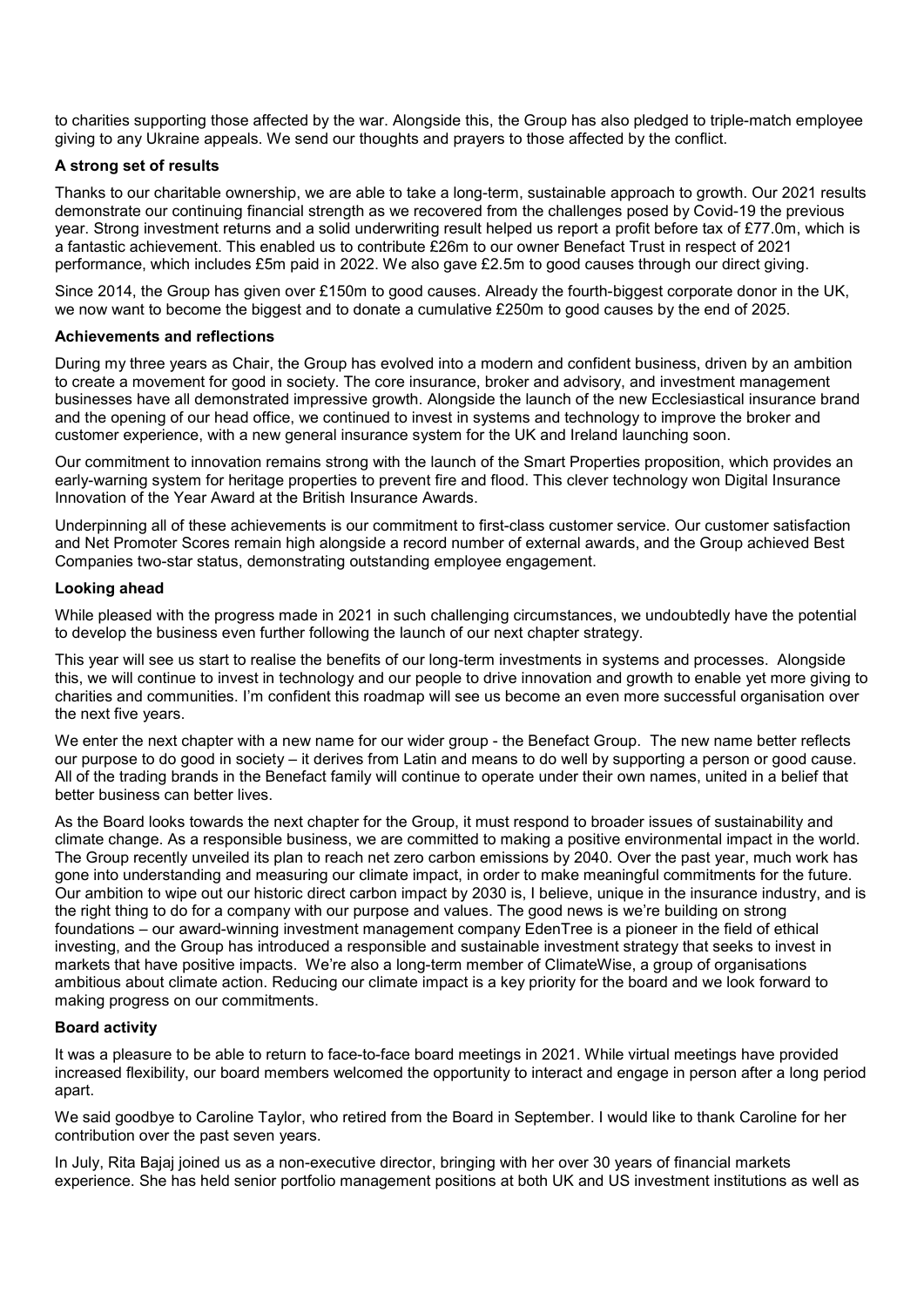experience working in UK regulation. A key priority for the board this year will be spending more time in the business and continuing to develop relationships with senior executives and managers.

## **The future**

It is a privilege to be a part of a business with such a special purpose of contributing to the greater good of society. With the new strategy in place, I believe we are well positioned to take the business forward, and in doing so give even more to charities and communities to help transform lives for the better.

## **Chief executive's statement**

Over 135 years ago, our founders created a different kind of business committed to the greater good of society. Times may have changed, but our drive and purpose remains the same. Today we are one of the biggest corporate donors in the UK, helping to transform thousands of lives for the better.

Like many businesses, we are ambitious. But our ambition is not driven by the short-term pursuit of profits at any cost. Our ambition is fuelled by a desire to support and care for our customers, their communities and society as a whole.

As a specialist insurer, we not only protect much of the nation's irreplaceable heritage, we are trusted to insure the buildings and organisations that bind our communities together - schools, charities, churches, community centres, and historic buildings. As custodians of these special places, we take great care to support our customers.

As a charity-owned business, we believe commercial success and social good can sit side by side to generate incredible social impact. By growing our business, we can give even more to charities and communities, and help even more people. By doing business with Ecclesiastical, every one of our customers, brokers, and partners is helping to support good causes and create a powerful movement for good in society.

It's impossible to write this report without mentioning the harrowing situation in Ukraine. The conflict is having a devastating effect on innocent civilians and, like the rest of the world, I've been shocked by the stories and pictures emerging from the war. As a business committed to the greater good of society, both in the UK and abroad, I am pleased that our charitable owner Benefact Trust has committed £1m of grant funding to support charities helping those affected by the conflict. The Group has also pledged to triple-match employee giving to any Ukraine appeals up to £50,000.

### **Continuing to build a movement for good**

Despite the ongoing challenges of the pandemic, 2021 was a year of great achievement for our Group. We reported strong financial performance, a record number of external awards, excellent customer and employee survey feedback, and continued progress on our strategy.

Most importantly, we were able to give a total of £28.5m to charity in respect of 2021 performance. This meant we achieved our goal of giving more than £100m to good causes – meeting and exceeding the stretching goal that we set ourselves a few short years ago. This is a remarkable feat and I want to say a heartfelt thank you to all of our customers, brokers, business partners, employees and supporters who have made this happen. Thanks to you, we have made thousands of charitable donations over the past five years, making a difference to countless lives.

As a result of our performance in 2021, we were able to further the aims of our charitable owner, the Benefact Trust with a donation of £26m. This was split between £21m in cash paid in 2021, with the remainder paid in 2022. The balance of our giving was distributed via giving programmes in the UK, Australia, Canada and Ireland such as the Movement for Good awards, which allows customers, business partners and others to help steer funds to the causes they wish.

Alongside the Benefact Trust, we are very proud to have supported charities tackling so many different and important issues. Their work includes lifting people out of poverty, making society more inclusive, helping to support bereaved families and so much more. When one hears stories of how our support is making a difference, it is difficult not to feel humbled, moved and inspired.

Indeed, seeing the inspiring work of charities around us makes us determined to give even more and set our sights even higher. Already the fourth biggest corporate donor, we now have an ambition to be the largest corporate donor in the UK – not because of the position in the league table, but because of the transformative impact that such an ambition would have on lives and communities.

We step into this challenge with a new identity for our wider Group - the "Benefact Group". The new name for our immediate parent better reflects our diversity, breadth and charitable purpose – it originates from the verb "benefact" which means "to do well" which is for us the basis for our commitment to give money or help to good causes. All of the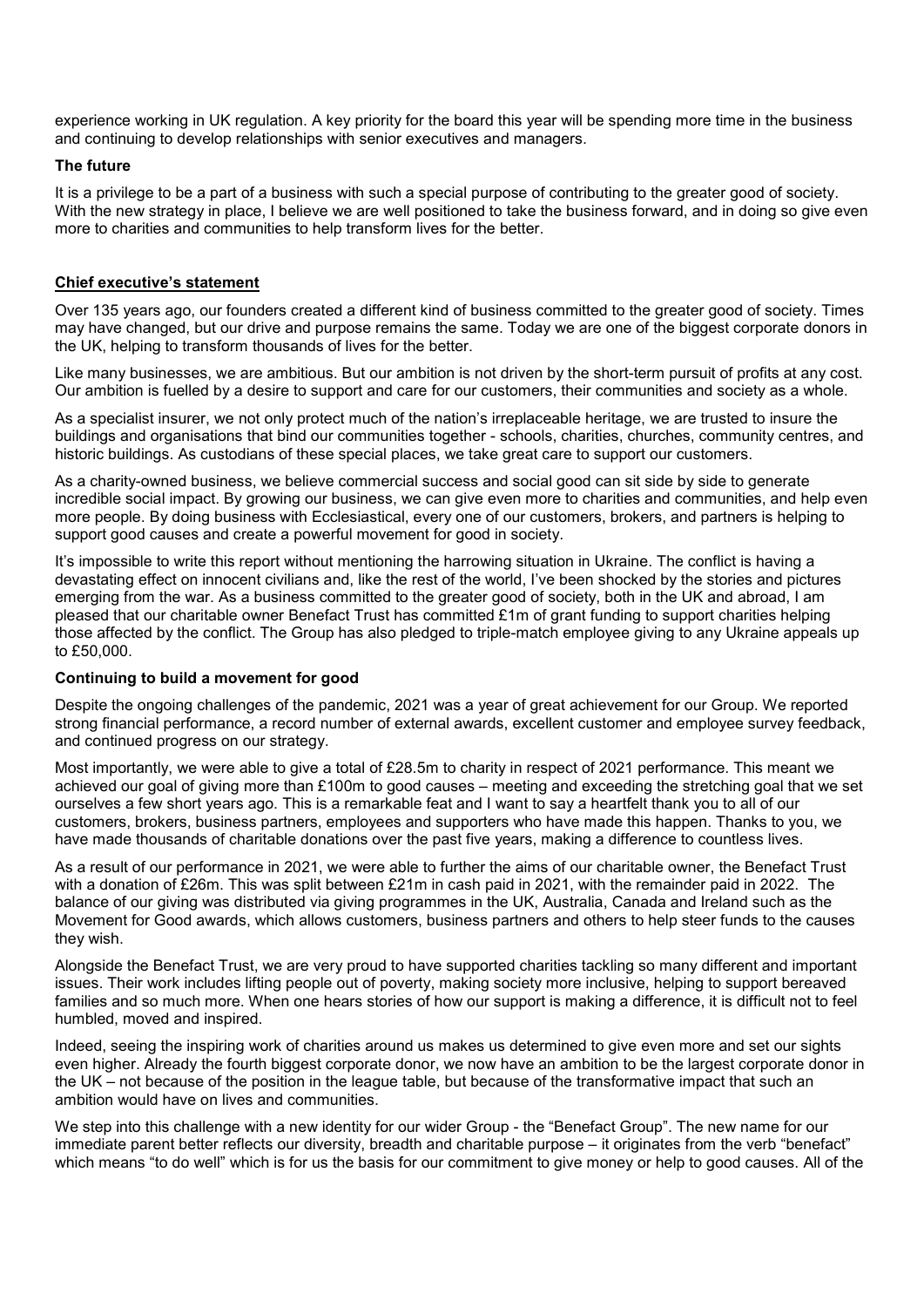trading brands in the Benefact Group family will continue to operate under their own names, united in a belief that better business can mean better lives. All the available profits from the Benefact Group will continue to benefit charity.

## **Delivering for our customers**

2021 was another difficult year for many of us, but our colleagues rose to the challenge admirably. They embraced new ways of working while continuing to serve our customers brilliantly, whether that was from our offices or from home. I would like to thank all of our colleagues for their dedication and resilience.

I continue to be genuinely impressed at the level of service my colleagues offer. The independent research consultancy, Gracechurch, put Ecclesiastical ahead of all other insurers for claims service. In addition, an incredible 98% of customers and brokers are satisfied with the service they receive from Ecclesiastical, whether that is making a claim or experiencing our risk management service. The Net Promoter Scores, which measures how likely a customer is to recommend a company's products and services, for Ecclesiastical Insurance put us ahead of well-known and respected brands such as John Lewis and Marks & Spencer.

With such a brilliant team of people, it was heartening to receive external recognition for our levels of engagement. In our first year of participation in the Best Companies assessment, the Group was awarded a two-star accreditation demonstrating 'outstanding' levels of employee engagement.

Alongside this, we won a record number of external awards. This included being named as the UK's most trusted home insurer for the 14th consecutive time by independent ratings agency Fairer Finance, and our Canadian team was named one of the Top Employers for Young People for the ninth consecutive year. Ecclesiastical UK won Digital Insurance Innovation of the Year Award at the British Insurance Awards for Smart Properties, while EdenTree was named Best Ethical Investment Provider at the 2021 Investment Life and Pensions Moneyfacts Awards for the 13th time in a row.

I was particularly pleased our UK GI team received accolades for our Smart Properties proposition, which uses cutting-edge technology to protect some of the UK's most iconic properties. This clever early warning system uses wireless sensors to learn what's 'normal' for a property. An alert is then sent by email, text or phone to highlight a change in conditions, so early preventative action can be taken. This is a wonderful example of how we're using innovation to protect our customers and our nation's irreplaceable heritage.

Despite these achievements, we are not complacent and we recognise there is always more to do. Our culture means that we continually strive to do better for our customers.

I have previously highlighted the importance of managing claims for physical and sexual abuse (PSA) and we remain committed to improving the claims handling experience in these sensitive cases. The final report of the Independent Inquiry into Child Sexual Abuse (IICSA) will be published later this year and we await its recommendations on ways to better safeguard children and improve the treatment of victims and survivors when disclosing abuse.

The experience of bringing an insurance claim can be traumatic for victims and survivors within the adversarial civil justice system in which we have to operate. We always aim to handle claims with empathy and sensitivity, as embodied in our Guiding Principles. We thank the Inquiry for its work, and we will continue to review our processes as part of our commitment to continual improvement.

## **Financial performance**

After a challenging year in 2020 due to the impact of the Covid-19 pandemic, I'm delighted that the Group reported a profit before tax of £77.0m in 2021 (2020: loss before tax of £15.7m). Our positive financial performance was driven by impressive investment returns, as markets bounced back, alongside a strong underlying underwriting result. I'm pleased our investment approach saw us outperform the indices for most asset classes.

Our overall underwriting result included a strengthening of reserves in our Australian business, due to an increase in PSA cases, and the impacts of adverse weather events, including Storm Arwen and the July floods in the UK, and severe flooding in Canada and Australia.

We delivered Gross Written Premium (GWP) growth of 11% to £486m (2020: £437m) supported by strong retention and new business in the UK and Canada. Our broking businesses also performed above expectation with SEIB reporting a profit before tax of £3.2m (2020: £2.4m).

Our award-winning investment management firm EdenTree had another excellent year, achieving record inflows and exceeding fund benchmarks. It reported a loss before tax of £2.5m (2020: loss before tax of £1.0m) as it continued to invest in growing the business.'

### **Strategic progress**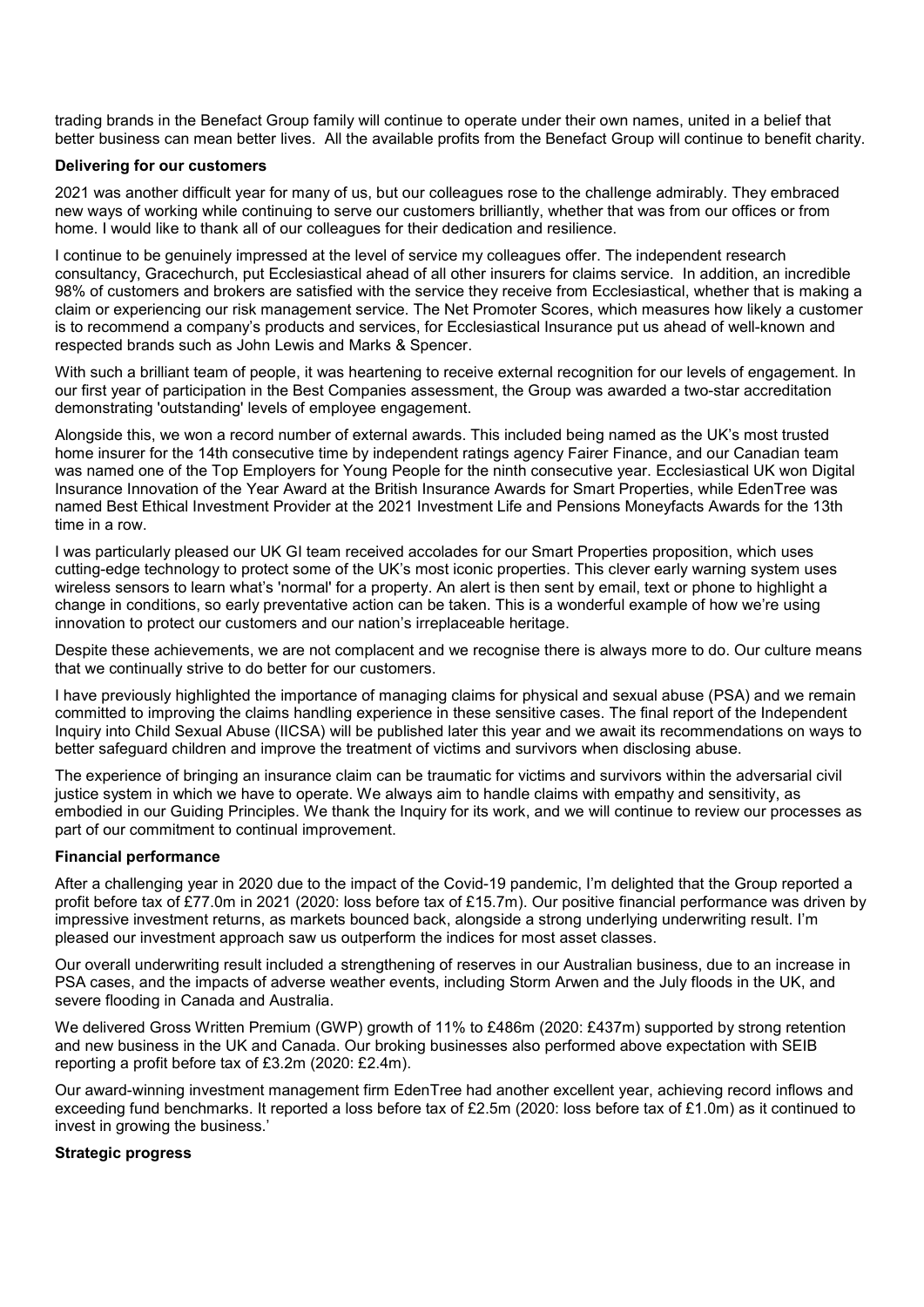2021 was a truly transformational year for Ecclesiastical as we made significant progress on our strategic initiatives, despite the ongoing uncertainty in the external environment.

We successfully launched the new Ecclesiastical brand to positive feedback. We opened our new head office in Gloucestershire. We continued to make substantial investments in new insurance systems and technology to improve the broker and customer experience. We reinvigorated our EdenTree business, strengthening the team and introducing new funds. We continued to grow the broking and advisory division and transformed its financial contribution.

Many of these initiatives will have a positive impact on our carbon footprint. Our new head office was built to 'very good' BREEAM standards, a leading sustainability assessment method, and our new EdenTree funds are aimed at investors looking to contribute to a more sustainable economy.

As a socially responsible business, we are committed to making a positive environmental impact in the world and supporting customers and communities to tackle their climate challenges too.

We pioneered ethical investment over 30 years ago and our responsible and sustainable investment strategy remains amongst the most stretching in the industry. As an example, unlike many others, we do not invest in companies undertaking fossil fuel exploration or production. More generally, we look to avoid investment in businesses that cause social harm whilst proactively seeking to invest in companies that have positive impact. We consider environmental, social and governance factors in every investment case using our specialists at our award-winning subsidiary EdenTree.

We've been members of the voluntary initiative ClimateWise for a number of years and continue to build our response to the climate crisis using ClimateWise's framework, which is in line with the recommendations of the Task Force on Climate-related Financial Disclosures (TFCD). We are in the process of developing an ambitious roadmap to net zero and are supporting our customers and communities to do the same.

## **Looking ahead**

As we look to the future, we expect the needs of our beneficiaries and charities to grow substantially. And rather than look the other way, we want to play our part in rising to help meet those needs. To this end we have recently launched a new ambitious Group strategy that will see us transform our Group over the next five years. In short, we want to innovate and accelerate our growth so that we can give even more money to good causes.

Our "next chapter" will see us invest even more in new systems and technology, helping our businesses to innovate with purpose. Over the next few months, we'll start to rollout a new strategic General Insurance system for the UK and Ireland which, once live, will help us to provide our customers and brokers with an enhanced experience and more efficient processes and capacity.

We will invest in our dedicated and brilliant people to maximise their potential, creating a world-class and energised team.

We will seek out new opportunities and new paths to growth, with an ambition to double the size / contribution of our businesses.

...And we will **give** even more. Since 2014, the Group has given over £150million to good causes. Our parent, Benefact Group, is now aiming to donate a cumulative £250million<sup>1</sup> to good causes by the end of 2025.

### **Join our movement for good**

After a successful 2021, we step into 2022 with more ambition and confidence than ever to build a movement for good. None of this would be possible, of course, without the energy and endeavour of our specialist teams worldwide. Our dedicated and talented people are at the heart of our business, driven by a desire to support our customers and united by a common purpose to contribute to the greater good of society. The Board and I would like to thank all of our colleagues for their exceptional efforts. I very much hope that they are inspired when they look back at what they have achieved. I certainly am.

As we build momentum for our movement for good, I invite anyone reading this, whether as a potential colleague, customer or business partner, to come and join us and experience a different way of doing business. Together, with your support, we can grow our giving and transform lives for the better.

1. Cumulative giving since 2014

## **Financial Performance Report**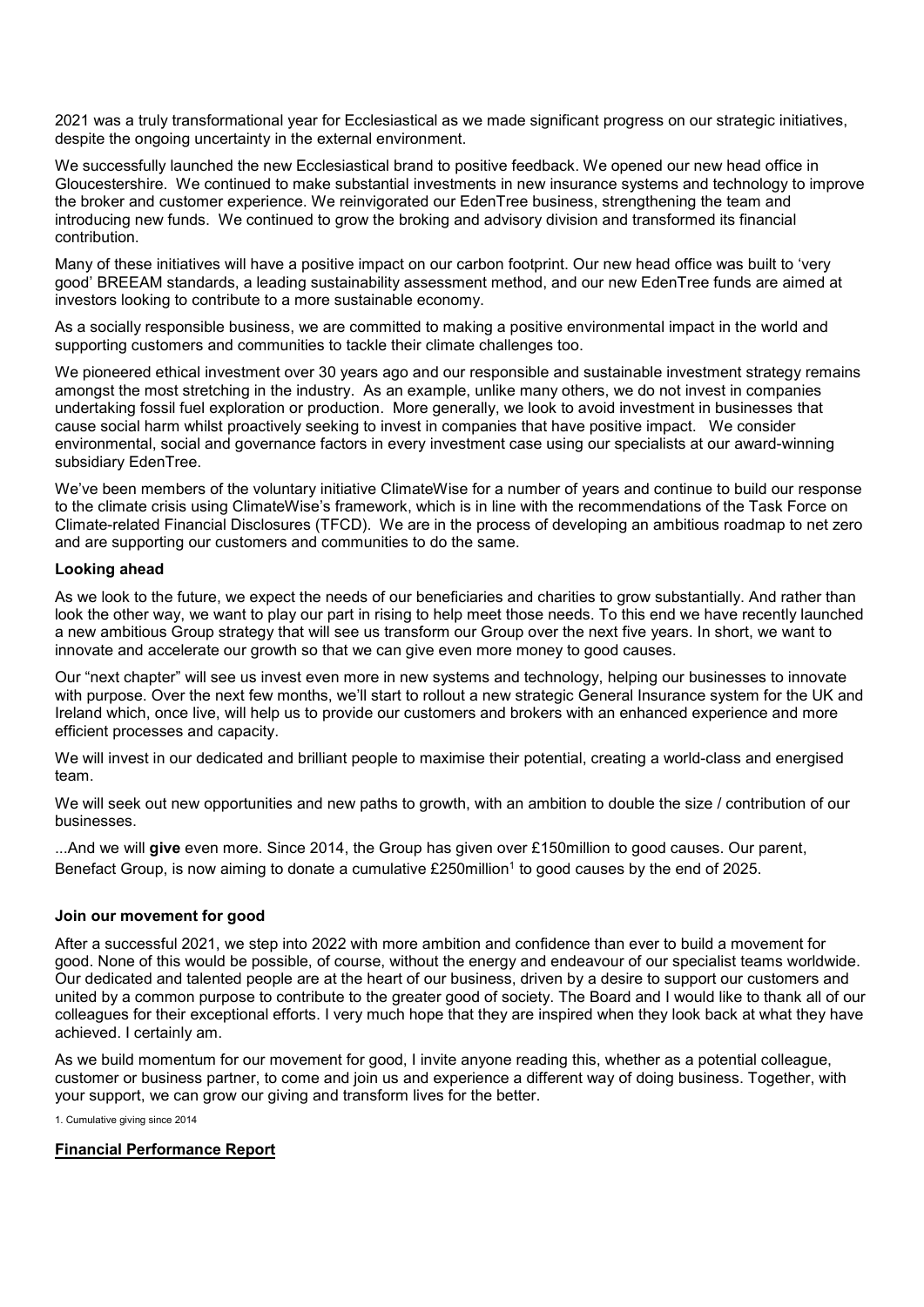Profit before tax of £77.0m (2020: loss before tax £15.7m) has been driven in particular by strong investment returns, as markets rebounded strongly from 2020.

The Group's general insurance businesses reported profit before tax of £8.8m (2020: £12.1m) representing another robust performance. This result includes areas where we have strengthened reserves and the impacts of some adverse weather events. Our underwriting result is also reflective of our continued strategic investment across our insurance technology platforms to ensure that our businesses are well positioned to deliver sustainable and profitable growth. We continue to be a trusted partner to our customers and brokers, and this is reflected in our strong retention and satisfaction levels, which have supported the 11% growth in gross written premiums (GWP).

Our business is managed with a long-term view of risk and as a result, we have a strong capital position that can withstand short-term volatility and our strong credit ratings with S&P and AM Best were both reaffirmed during the year. Our Solvency II regulatory capital position remains above regulatory requirements and risk appetite and was supported with the issuance of €30m subordinated debt in February 2021, as the Group seeks to take advantage of profitable growth opportunities.

## **General insurance**

The Group's underwriting businesses have performed in line with expectations in most territories, resulting in a Group Combined Operating Ratio<sup>1</sup> (COR) of 96.8% (2020: 95.1%). We have delivered steady underwriting profits despite liability reserves strengthening in Australia and adverse weather events in the UK. Our strategy to focus on profitable growth opportunities has continued to deliver, with new business of £42.2m contributing to our overall GWP growth of 11% to £486m (2020: £437m) which also reflects targeted rate increases as well as strong retention.

Our programme of investment has continued, particularly across our technology platforms. The customisation and development of the software that underpins these platforms made up 2.8 points of our Group COR for the year. Our investment in these platforms are an important part in supporting the growth of our business and our customers' needs for the long term.

## **United Kingdom and Ireland**

In the UK and Ireland, underwriting profits increased to £25.0m (2020: £12.3m) giving a COR of 85.3% (2020: 92.5%). GWP grew by 7.5% to £297.2m (2020: £276.6m). The current year underwriting performance was strong with prior year claim releases contributing to a more modest proportion of the result compared with previous financial years. Despite a series of weather events and large claims, current year loss ratios were slightly ahead of expectations as a result of rate changes and portfolio management. Both property and casualty accounts generated underwriting profits.

Heritage, Education and Real Estate were particularly strong growth areas in 2021 despite the competitive trading conditions. We expect trading conditions to remain competitive but the outlook is becoming increasingly unpredictable. Inflationary pressures in the economy, Covid-19 uncertainty, and the potential for more frequent and intense weather events due to climate change all contribute to this uncertainty. However, our net promoter scores across brokers and customers are robust, have improved and provide resilience, enabling us to carry positive rate change where needed and contribute to the high levels of retention experienced. Market hardening in certain areas of our property and casualty portfolios enabled us to write new business at profitable levels. GWP in respect of our Faith business remained in line with prior year reflecting a good result in challenging conditions.

Our strategy over the medium term is to deliver GWP growth, while maintaining our strong underwriting discipline, as our philosophy is to seek only profitable growth. We will continue to deepen our specialist capabilities through investment in technology and innovation together with the propositions, specialism, and excellent service that our customers value.

### **Ansvar Australia**

Our Australian business reported an underwriting loss of AUD\$24.4m resulting in a COR of 156.9% (2020: AUD\$1.2m loss, COR of 102.2%). GWP grew by 14.2% in local currency to AUD\$171.2m (2020: AUD\$149.9m) with strong new business growth, retention and rate increases. The performance of the business written in the current year has been good and continues to improve in light of positive underwriting actions. However, the overall underwriting result includes the adverse impact of reserves strengthening in the liability account for historic physical and sexual abuse (PSA) claims. The underwriting loss also reflects our significant investment in a new underwriting system which will benefit the business over the longer term.

The Group made a further underwriting loss of £10.0m (2020: £4.7m) within its internal reinsurance portfolio as a result of reserves strengthening in respect of historic PSA claims in Ansvar Australia.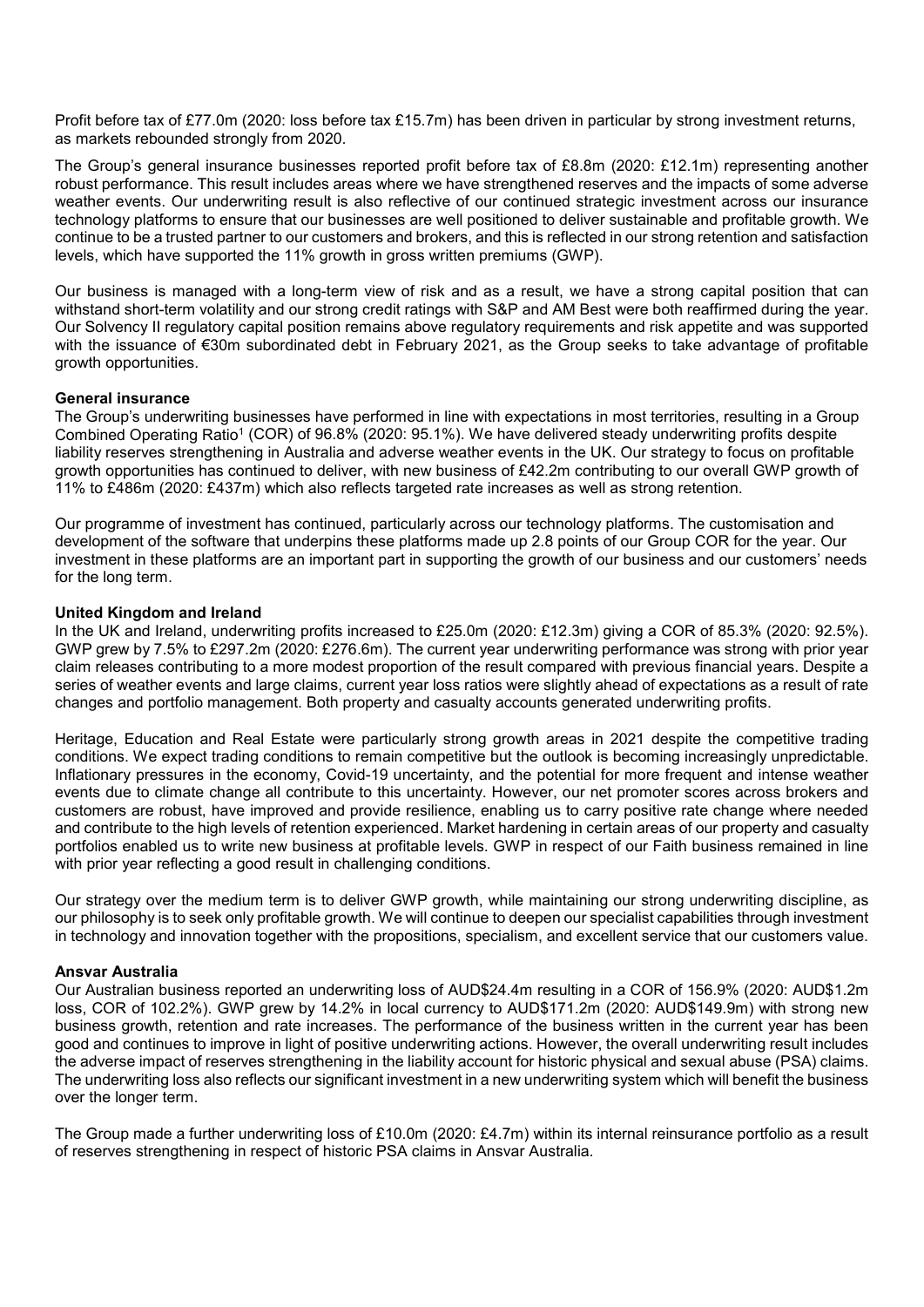## **Canada**

Our Canadian business continued its track record of delivering premium growth, reporting GWP of CAD\$158.0m (2020: CAD\$131.5m), a 20.1% increase, which was been supported by strong retention and rate increases as well as new business.

Canada reported an underwriting profit of CAD\$12.2m resulting in a COR of 88.6% (2020: CAD\$7.8m profit, COR of 91.2%). Despite an increase in the number of large losses, the property book performed well due to benign weather, lighter than expected attritional losses, and favourable development on prior year net losses. The performance of the liability book was impacted by some adverse development on prior year claims and the strengthening of the reserves provision.

### **Investments**

2021 saw optimism return as Covid-19 vaccines allowed economies to reopen, with unprecedented stimulus packages from governments and central banks bolstering growth, but also stoking inflation. The Group's net investment return of £101.2m (2020: loss of £4.2m) can be largely attributed to the continued recovery in equities, both within our directlyheld portfolio, and via holdings in EdenTree's Responsible and Sustainable OEIC funds, whilst our investment property portfolio also experienced strong gains.

Investment income of £30.9m reflects a more optimistic market as the world learns to live with Covid-19 (2020: £30.2m). A recovery from the initial impact from the pandemic was also reflected in fair value gains on financial instruments of £38.1m, reversing the impact of fair value losses of £13.6m seen in 2020. The past two years highlights the impact economic and political uncertainty can have on the performance of our investments, with the recent conflict in Ukraine leading to an increased level of market volatility. Notwithstanding this, we remain confident in our long-term investment philosophy, and are well-diversified and relatively defensively positioned.

Within our UK equity portfolio, small-cap exposure proved beneficial as the FTSE Small-Cap outperformed the FTSE All-Share by a significant margin over the course of the year.

Our directly-held sterling bond portfolio outperformed the FTSE Gilts benchmark by 5.3% in 2021, as the longer duration index was impacted by rising yields to a greater extent than our shorter-dated bond portfolio.

Our investment properties delivered fair value gains of £20.2m (2020: loss of £5.0m) driven by increased market demand for commercial property where the portfolio is well-represented.

The upward movement in bond yields led to an increase in the discount rate applied to long-tail insurance liabilities. The change in discount rate on those liabilities resulted in a profit of £11.9m recognised within net investment return (2020: £15.9m loss).

### **Investment Management**

The Group's investment management business, EdenTree, was pleased to report record net inflows of £415m, excluding group flows. The previous high was £204m in 2019 (2020: £44m). EdenTree incurred a loss before tax for the year of £2.5m (2020: loss before tax £1.0m) as it invested in growing the business through its distribution capacity and with a widening of its product range.

Assets under management (AUM) increased by 25% in the year, half of this asset growth was attributable to new money into the business, and half to markets as funds performed well across the fund range. AUM were £3.7bn (2020: £3.1bn) and £2.8bn (2020: £2.3bn) excluding assets managed for the Group.

Net income at £14.9m was up by 20% year on year (2020: £12.4m). This is due to both client inflows in the year and increasing market value of assets, however maintaining margins on fees earned continues to be challenging, a trend which is seen across the industry.

### **Long-term business**

Our life business, Ecclesiastical Life Limited, reopened to business during the year, launching a new product providing guaranteed returns for funeral planning products sold by Ecclesiastical Planning Services, a business within the wider Benefact group. The legacy book within our life insurance business remains closed to new business. Profit before tax grew to £1.1m for the year (2020: £0.5m). Assets and liabilities in relation to the life insurance business remain well matched.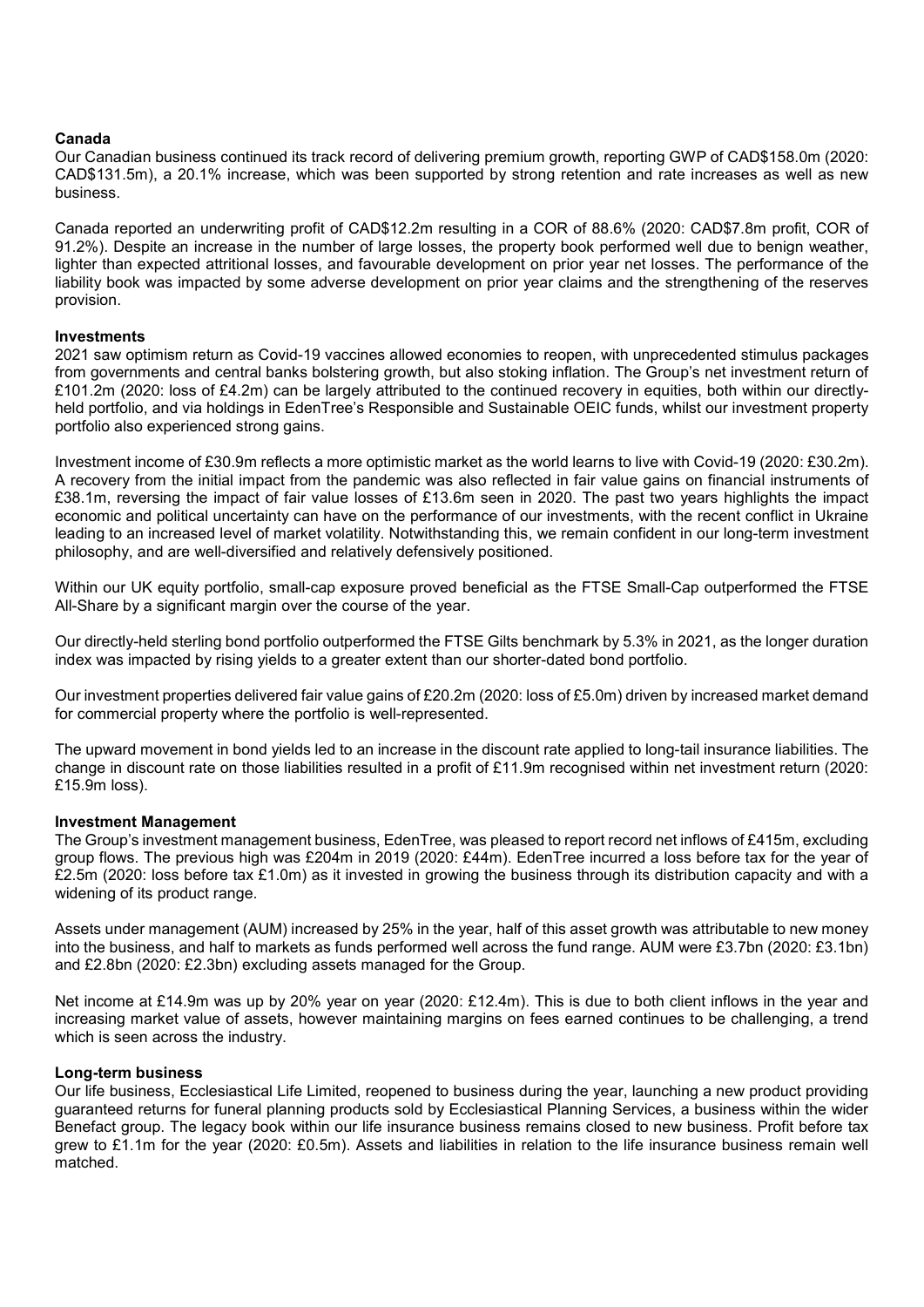### **Broking and advisory**

Overall, broking and advisory performance has been strong, reporting a profit before tax of £3.0m (2020: £2.4m). This area of our business includes our insurance broker, SEIB Insurance Brokers (SEIB) and our financial advisory business, Ecclesiastical Financial Advisory Services (EFAS). SEIB reported an increase in profit before tax to £3.2m (2020: £2.8m), whilst EFAS reported a small loss of £0.2m in the year (2020: £0.3m loss).

In addition to these broking and advisory businesses our immediate parent company, Benefact Group plc holds interests in the specialist broker groups Lycetts and Lloyd & Whyte and a prepaid funeral plan business, Ecclesiastical Planning Services. Whilst the results of these are not included within the Ecclesiastical Insurance Office Group, they are managed together as part of the Group's wider broking and advisory group of businesses. The broker businesses were profitable in 2021 but the prepaid funeral plan business made a small loss in the year.

### **Outlook**

Although the easing of most pandemic-related restrictions means we entered 2022 in a very different place to the start of last year, we are still living with Covid-19, and some remaining level of uncertainty from the pandemic will likely persist. The recent devastating events in Ukraine, and the consequences of previously unthinkable international economic sanctions has led to heightened market volatility, an increased risk of inflation and risks to the supply chain. We will continue to manage these risks and remain alert to changes in them across all of our businesses. Despite the increased level of uncertainty, we remain optimistic about the future and are fully committed to our ethical and long-term investment strategy. The Group continues to take a long-term view of risk, remains well capitalised and is capable of withstanding potential future volatility.

As part of the Benefact Group, we have many exciting opportunities ahead. We'll continue to grow, innovate and build a sustainable business and that can continue to generate profitable growth and help achieve our ambition of giving £250m to charitable causes by the end of 2025.

 $1$  The Group uses APMs to help explain performance. More information on APMs is included in note 8 to this announcement.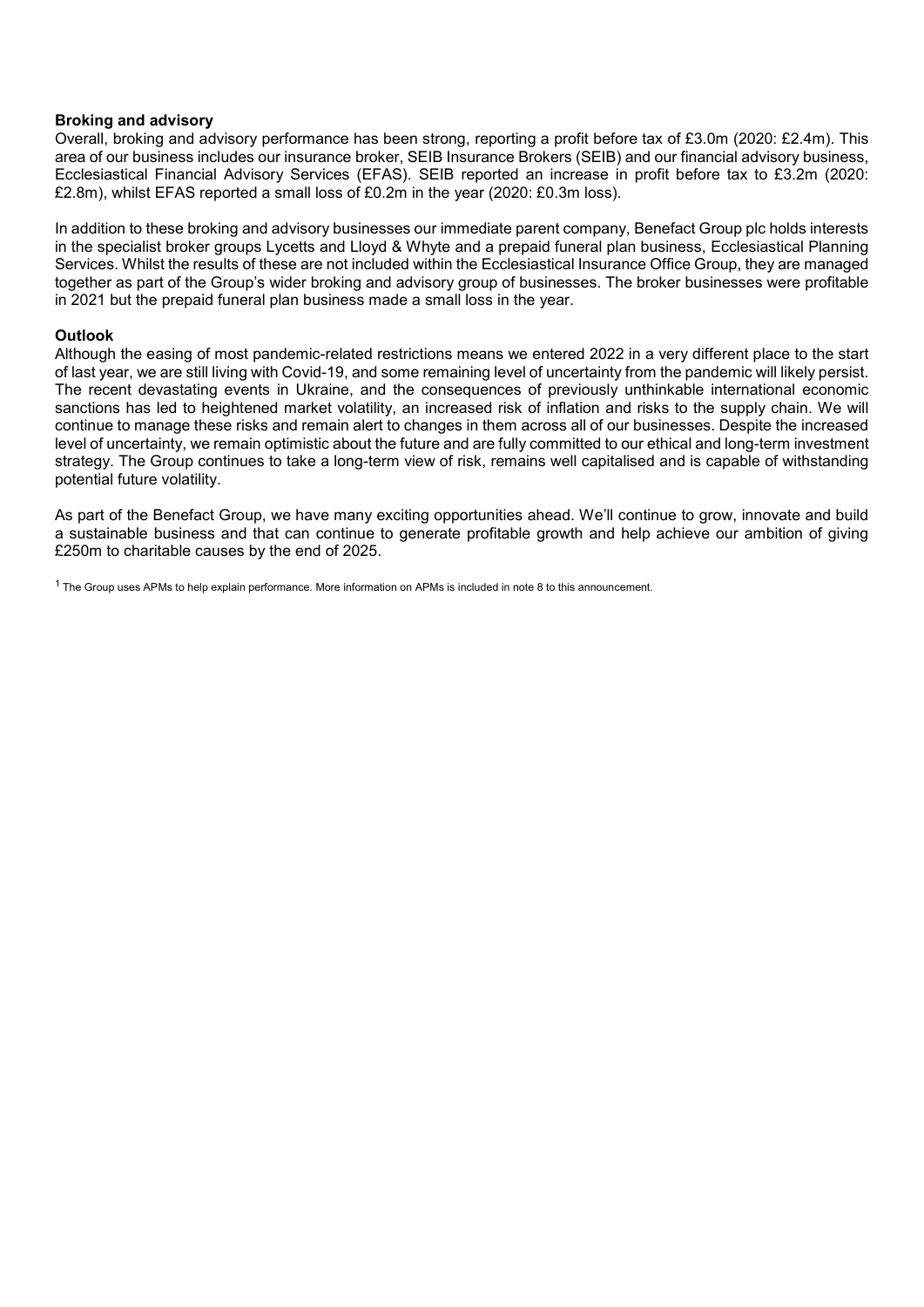## **Directors' Report**

## **Principal activities**

The Group operates principally as a provider of general insurance in addition to offering a range of financial services, with offices in the UK, Ireland, Canada, and Australia

## **Ownership**

At the date of this report, the entire issued Ordinary share capital of the Company and 4.35% of the issued 8.625% Non-Cumulative Irredeemable Preference Shares of £1 each ('Preference shares') were owned by Benefact Group plc (formerly Ecclesiastical Insurance plc). In turn, the entire issued Ordinary share capital of Benefact Group plc was owned by Benefact Trust Limited (formerly Allchurches Trust Limited), the ultimate parent of the Group.

## **Dividends**

Dividends paid on the Preference shares were £9,181,000 (2020: £9,181,000).

The directors do not recommend a final dividend on the Ordinary shares (2020: £nil), and no interim dividends were paid in respect of either the current or prior year.

## **Charitable and political donations**

Charitable donations made in the year amounted to £23.5 million (2020: £2.7million).

It is the Company's policy not to make political donations. No political donations were made in the year (2020: £nil).

## **Principal risks and uncertainties**

The directors have carried out a robust assessment of the principal risks facing the Group including those that threaten its business model, future performance, solvency and liquidity. The principal risks and uncertainties, together with the financial risk management objectives and policies of the Group are included in the Risk Management section of this announcement.

### **Going concern**

The Group has considerable financial resources: financial investments of £883.8m, 90% of which are liquid (2020: financial investments of £820.8m, 92% liquid) and cash and cash equivalents of £114.0m (2020: £104.4m). Liquid financial investments consist of listed equities and open-ended investment companies, government bonds and listed debt. In February 2021, the Company raised Euro 30 million of Tier 2 capital with the issue of 20-year subordinated bonds, callable after year 10.

The Group also has a strong risk management framework and solvency position, is well placed to withstand significant market disruption and has proved resilient to stress testing. The Group has considered its capital position, liquidity and expected performance. The Group and its businesses have strong levels of cash and other liquid resources and has no concerns over the ability to meet its cash commitments over the three year planning horizon. The Group and its businesses expect to continue to meet regulatory requirements.

Primarily during 2020, Covid-19 impacted how the businesses operate, with a significant proportion of employees working effectively in a remote environment. Whilst there was still some disruption caused by the pandemic during 2021, our businesses and people continued to work effectively and support our customers, work with key suppliers and perform other functions of the Group.

Given the Group's operations, robust capital strength, liquidity and in conjunction with forecast projections and stress testing, the Directors have a reasonable expectation that the Group has adequate resources and is well placed to manage its risks successfully and continue in operational existence for at least 12 months from the date of this report. Accordingly, they continue to adopt the going concern basis in preparing the Annual Report and Accounts.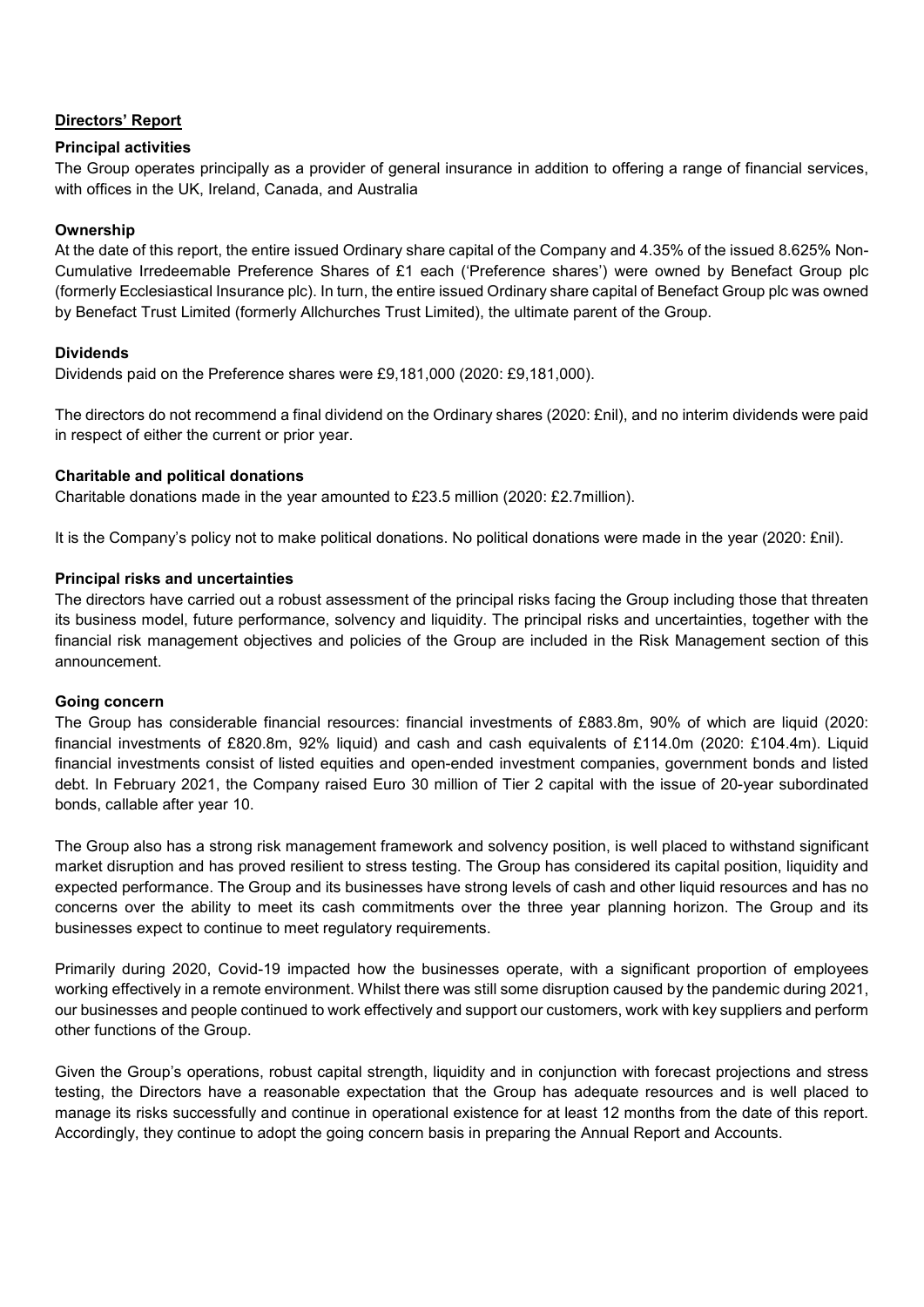#### **Risk Management Report**

#### **Introduction**

Strong governance is fundamental to what we do and drives the ongoing embedding of our Enterprise-Wide Risk Management Framework. This provides the tools, guidance, policies, standards and defined responsibilities that enable us to achieve our strategy and objectives, whilst ensuring that individual and aggregated risks to our objectives are identified and managed on a consistent basis.

The Risk Management Framework is integrated into the culture of the Group and is owned by the Board. Responsibility for facilitation of the implementation and oversight is delegated via the Group Chief Executive to the Group Risk Function, led by the Group Chief Risk and Compliance Officer.

The Risk Management process demands accountability and is embedded in performance measurement and reward, thus promoting clear ownership for risk and operational efficiency at all levels. On an annual basis, the Group Risk Committee (GRC), on behalf of the Board, carries out a formal review of the key strategic risks for the Group with input from the Group Management Board (GMB) and the Strategic Business Units (SBUs). The GRC allocates responsibility for each of the risks to individual members of the Group's Executive Management team. Formal monitoring of the key strategic risks is undertaken quarterly, which includes progress of Risk Management actions and is overseen by Executive Risk Committees.

Ecclesiastical has clearly defined the accountabilities, roles and responsibilities of all key stakeholders in implementing and maintaining its Risk Management Framework. These are defined, documented and implemented through the Terms of Reference of Board Sub Committees, Management and Executive Forums, Statement of Responsibilities and Functional Charters.

The Group's Risk Management Framework is part of a wider Internal Control Framework. Systems of internal control are designed to manage rather than eliminate the risk of failure to achieve business objectives, and provide reasonable, but not absolute, assurance as to the prevention and detection of financial misstatements, errors, fraud or violation of law or regulations.

Key to the successful operation of the internal control framework is the deployment of a strong Three Lines of Defence Model whereby:

- 1st Line (Business Management) is responsible for strategy execution, performance and identification and management of risks and application of appropriate controls;
- 2nd Line (Reporting, Oversight and Guidance) is responsible for assisting the Board in formulating risk appetite, establishing minimum standards, developing appropriate risk management tools, providing oversight and challenge of risk profiles and risk management activities within each of the business units and providing risk reporting to Executive Management and the Board.
- 3rd Line (Assurance) provides independent and objective assurance of the effectiveness of the Group's systems of internal control. This activity principally comprises the Internal Audit function, which is subject to oversight and challenge by the Group Audit Committee.

We seek to develop and improve our Risk Management Framework and strategy on an ongoing basis to ensure it continues to support the delivery of our strategy and objectives.

The Group Risk Appetite defines the level of risk-taking that the Board considers to be appropriate for the Group as we pursue our business objectives. It is defined in line with the different categories of risk that the Group faces, and provides the backdrop against which the business plan is developed and validated. This ensures that the risk profile resulting from the business plan is in line with the risk-taking expectations of the Board. Compliance with the risk appetite is formally monitored every quarter and reported to GRC at each meeting.

The risk appetite is formally reviewed annually with approval and sign-off by the Board and there are ongoing assessments to ensure its continued appropriateness for the business.

The Own Risk and Solvency Assessment (ORSA) process is carried out at least once a year and is a key part of the business management and governance structure. This integrates the risk management, business planning and capital management activities and ensures that risk, capital and solvency considerations are built into the development and monitoring of the Group's business strategy and plans and all key decision making.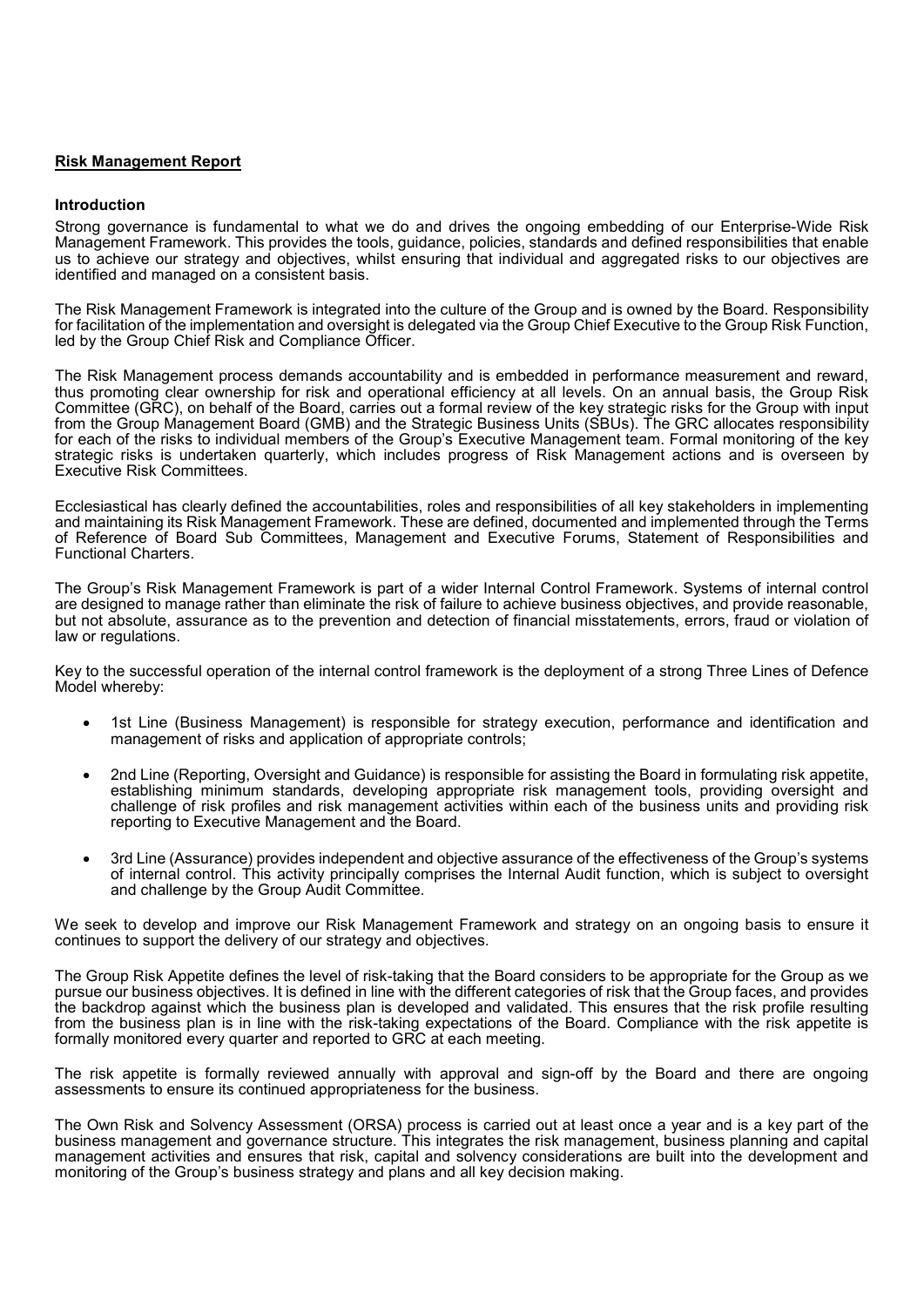The Group has Regulatory approval for the use of an Internal Model to determine our Regulatory Capital requirement. In addition, the Internal Model's capability to quantify material risks and assess the impacts on Capital requirements across a range of scenarios allows us to gain a deeper insight into the relationship between Risk and Capital Management.

The Internal Model is used extensively to inform key business decisions across the Group, including setting business strategies and objectives, producing risk profiles and capital requirements for different scenarios, informing risk taking guidelines, informing and defining the Group Risk Appetite and Investment Strategy, determining risk mitigation mechanisms and responses to regulatory capital requirements.

#### **Risk environment**

The Risk environment is monitored on an ongoing basis and key areas of concern are escalated to GRC.

The impacts of the conflict in Ukraine are being closely monitored as the range of measures being taken in response by the UK government and other countries grow. We remain alert to the changing external environment and the impact it could have on our business and risk profile.

The Covid-19 pandemic continues to have a wide-ranging impact on the Group and the environment in which we operate. The management of various risks arising from the evolving position has been co-ordinated by the GMB. As well as continuing operational implications, there were impacts on the insurance policies written by Group companies and on the Group's investment assets.

A Crisis Management Team (CMT) continued to operate for the first part of 2021, using the Group's Business Continuity Plans, and to oversee the ongoing management of operational elements. The primary focus of the CMT was oversight of the continued effectiveness of remote working, with particular emphasis on people and technology.

Responses to other specific risk-types were delegated to existing bodies within the risk framework, with focused management groups set up where considered appropriate.

Investment markets recovered well during 2021, as economies recovered from the effects of the global pandemic leading to growth in the value of our investment assets throughout the year. We maintained our existing investment approach and made no material changes to our asset mix, holding a diversified portfolio of assets including equities and property held for prospects of long-term returns. Consequently, we continue to choose to take a relatively high level of market risk, which is well understood and closely monitored and managed. We have seen market volatility in 2022 that has persisted with the unfolding conflict in Ukraine and this continues to be monitored.

The profitable management of our insurance businesses on a portfolio basis in hardening markets continues to be a key area of focus for the Group; ensuring that the business written and retained is profitable and sustainable. Competitor activity is an ever-present risk across all our business operations and chosen niches and 2021 was no exception. Our strategy remains to achieve controlled and profitable growth within our defined specialist markets. During 2021 we obtained improvements in rate strength across all territories in which we operate and we have maintained our strong underwriting discipline and risk appetite.

The potential for adverse development of long-tail liability claims, particularly in respect of PSA claims, remains a key risk that we continue to actively manage. The Independent Inquiry into Child Sexual Abuse in the UK is progressing and we participated in one of the investigations that delivered its report in 2020. Further investigations as part of the Inquiry are underway. New claims volumes emerging during 2021 in Australia and Canada had led to increases in levels of reserves held. We continue to monitor the experience and claims environment in all of the territories in which we operate.

The Covid-19 pandemic was the trigger for a high volume of regulatory guidance issued in all territories during the prior year. Consequently, some other elements of regulatory change have been delayed, though we expect the pace of change to increase again as we move forward into 2022. Management of change in the regulatory environment continues to be a focus to ensure that we operate within relevant legal, regulatory and consumer protection requirements and guidelines and that our people maintain the highest standards of conduct with continued commitment to placing customers at the centre of everything we do.

Cyber risk remains a constantly evolving threat due to the threat of zero day attack and with the unfolding conflict in Ukraine. We hold customer data, and therefore any event involving a significant loss of such data could result in harm to the data subjects, significant operational disruption and an impact on our service to customers, as well as sizeable regulatory fines and reputational damage. The increased societal focus on data security and appropriateness of use, together with regulations such as GDPR, results in increased scrutiny and prominence. External attackers view the disruption arising from a more hybrid working environment as an exploitable opportunity, and there continues to be a general increase in social engineering and phishing attacks across the financial sector. Employee awareness and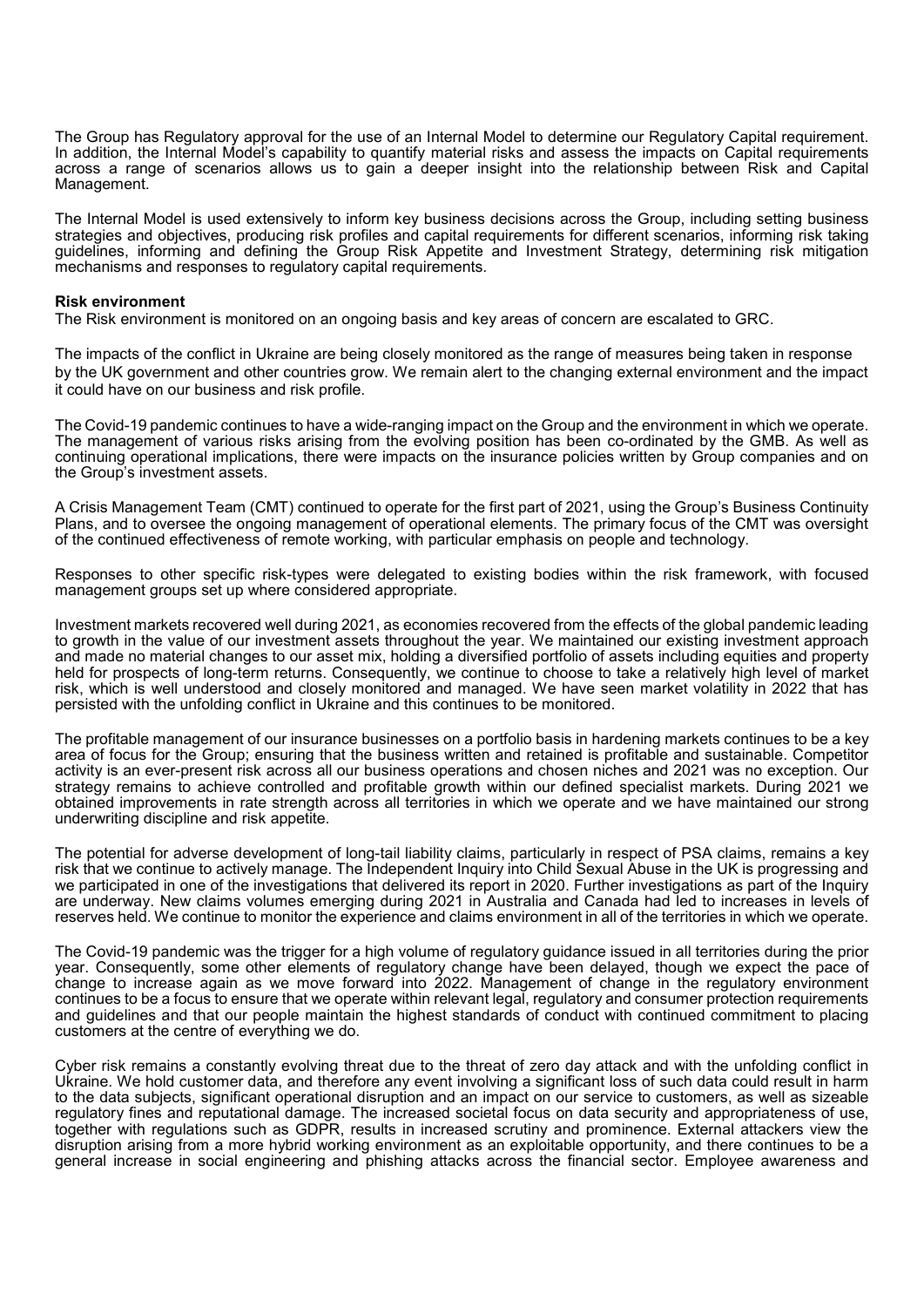vigilance is therefore highly important at this time, and the Group operates an ongoing programme of training and awareness exercises for its staff.

The Group aims to be the most trusted, specialist insurer and therefore maintaining a positive reputation is critical. Our reputation could potentially be damaged as a result of a range of factors including poor business practices and behaviours. High standards of conduct are a core part of the Group's brand, values and culture and there is an ongoing focus on ensuring this is maintained.

Climate change presents increasing levels of risk to our businesses and our customers. Whilst the greatest impacts of these risks are expected to materialise in the medium to long-term, it is important that we take actions to mitigate and manage these risks now. Our exposures to climate change risk include transition risk, primarily related to our investment portfolio, and physical risk that additionally affects the insurance risks that we cover.

## **Principal risks**

There is an ongoing risk assessment process which has identified the current principal risks for the Group as follows:

## **Insurance risk**

The risk that arises from the fluctuation in the timing, frequency and severity of insured events relative to the expectations of the firm at the time of underwriting.

| <b>Risk detail</b>                                                                                                                                                                                                                                                                                                                                                                                                                                    | <b>Key mitigants</b>                                                                                                                                                                                                                                                                                                                                                                                                                                                                                                                                                                                                                                                                                                                                                               | Change from last year                                                                                                                                                                                                                                        |
|-------------------------------------------------------------------------------------------------------------------------------------------------------------------------------------------------------------------------------------------------------------------------------------------------------------------------------------------------------------------------------------------------------------------------------------------------------|------------------------------------------------------------------------------------------------------------------------------------------------------------------------------------------------------------------------------------------------------------------------------------------------------------------------------------------------------------------------------------------------------------------------------------------------------------------------------------------------------------------------------------------------------------------------------------------------------------------------------------------------------------------------------------------------------------------------------------------------------------------------------------|--------------------------------------------------------------------------------------------------------------------------------------------------------------------------------------------------------------------------------------------------------------|
| <b>Underwriting risk</b><br>The risk of failure to<br>price insurance products<br>adequately and failure<br>to establish appropriate<br>underwriting disciplines.<br>The premium charged<br>must be appropriate for<br>the nature of the cover<br>provided and the risk<br>presented to the Group.<br>Disciplined underwriting<br>is vital to ensure that<br>only business within the<br>Company's risk appetite<br>and desired niches is<br>written. | A robust pricing process is in place<br>$\bullet$<br>The Underwriting Licencing process has been<br>$\bullet$<br>refreshed<br>A documented underwriting strategy and risk<br>$\bullet$<br>appetite is in place together with standards and<br>guidance and monitored by SBUs<br>This is supported by formally documented<br>authority levels for all underwriters which must be<br>adhered to. Local checking procedures ensure<br>compliance<br>Monitoring of rate strength compared with<br>$\bullet$<br>technical rate is undertaken on a regular basis<br>within SBUs<br>There are ongoing targeted<br>underwriting training programmes in<br>place<br>A portfolio management framework is in place to<br>ensure clear understanding and allow targeted<br>actions to be taken | There have not been<br>material changes to this<br>risk during the year and<br>minimal impacts as a<br>result of the conflict in<br>Ukraine.                                                                                                                 |
| <b>Reserving risk</b><br>Reserving risk is the risk<br>of actual claims<br>payments exceeding the<br>amounts we are holding<br>in reserves. This arises<br>primarily from our long-<br>tail liability business.<br>Failure to interpret<br>emerging experience or<br>fully understand the<br>risks written could result<br>in the Group holding                                                                                                       | Claims development and reserving levels<br>$\bullet$<br>are closely monitored by the Group<br>Reserving team<br>For statutory and financial reporting purposes,<br>$\bullet$<br>prudential margins are added to a best<br>estimate outcome to allow for uncertainties<br>Claims reserves are reviewed and signed-off by<br>$\bullet$<br>the Board acting on the advice and<br>recommendations of the Group Chief Actuary<br>following review by the Reserving Committee<br>An independent review is also conducted by<br>$\bullet$<br>the Actuarial Function Director with reporting<br>to the Board                                                                                                                                                                               | This risk is not<br>considered to have<br>changed materially<br>during the year. A rise in<br>numbers of Physical and<br>Sexual Abuse claims in<br>the Australian and<br>Canadian businesses<br>over the past year has<br>led to an increase in<br>reserves. |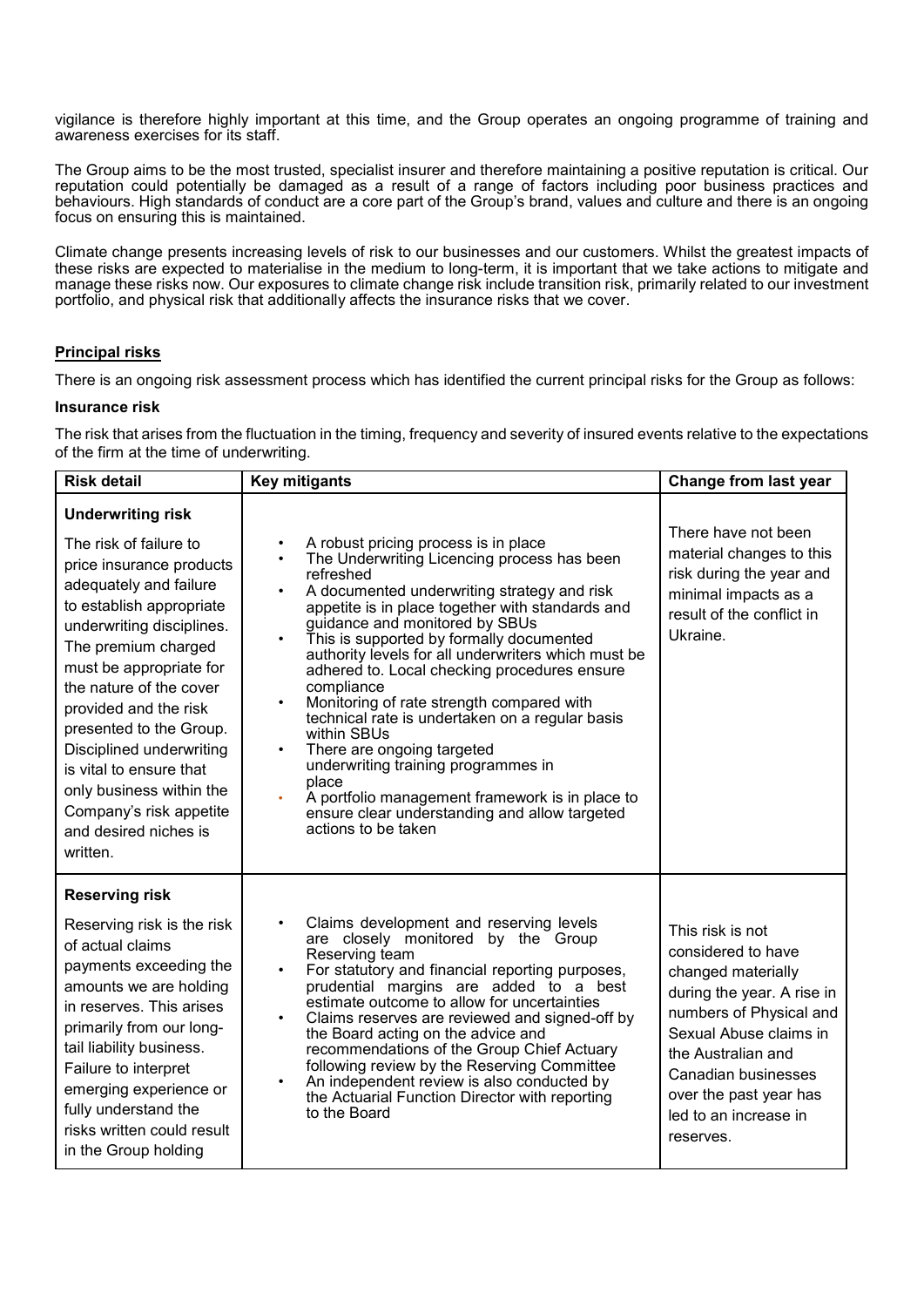| insufficient reserves to<br>meet our obligations.                                                                                                                                                                                                                                           |                                                                                                                                                                                                                                                                                                                                                                                                                                                                                                                                                                                                                                                                                                                                              |                                                                                                                                                                                                                                                                                                                                                                                                                |
|---------------------------------------------------------------------------------------------------------------------------------------------------------------------------------------------------------------------------------------------------------------------------------------------|----------------------------------------------------------------------------------------------------------------------------------------------------------------------------------------------------------------------------------------------------------------------------------------------------------------------------------------------------------------------------------------------------------------------------------------------------------------------------------------------------------------------------------------------------------------------------------------------------------------------------------------------------------------------------------------------------------------------------------------------|----------------------------------------------------------------------------------------------------------------------------------------------------------------------------------------------------------------------------------------------------------------------------------------------------------------------------------------------------------------------------------------------------------------|
| <b>Catastrophe risk</b><br>The risk of large scale<br>extreme events giving<br>rise to significant<br>insured losses. Through<br>our general insurance<br>business we are<br>exposed to significant<br>natural catastrophes in<br>the territories in which<br>we do business.               | Modelling is undertaken to understand the risk<br>profile and inform the purchase of reinsurance<br>There is a comprehensive reinsurance<br>$\bullet$<br>programme in place to protect against extreme<br>events. All placements are reviewed and<br>approved by the Group Reinsurance Board<br>Exposure monitoring is undertaken on a regular<br>$\bullet$<br>basis<br>A Catastrophe Risk Management Group provides<br>oversight and sign off of reinsurance modelling<br>The Group Risk Appetite specifies the<br>$\bullet$<br>reinsurance purchase levels and retention levels<br>for such events<br>Local risk appetite limits have been established to<br>$\bullet$<br>manage concentrations of risk and these are<br>monitored by SBUs | There have been no<br>material changes to this<br>risk. We continue to<br>monitor our<br>aggregations and<br>exposures to such<br>events and ensure<br>careful management<br>utilising appropriate<br>protections.                                                                                                                                                                                             |
| <b>Reinsurance risk</b><br>The risk of failing to<br>access and manage<br>reinsurance capacity at<br>a reasonable price.<br>Reinsurance is a central<br>component of our<br>business model,<br>enabling us to insure a<br>portfolio of large risks in<br>proportion to our capital<br>base. | We take a long-term view of reinsurance<br>$\bullet$<br>relationships to deliver sustainable capacity<br>A well-diversified panel of reinsurers is maintained<br>$\bullet$<br>for each element of the programme<br>A Group Reinsurance Board approves all<br>$\bullet$<br>strategic reinsurance decisions                                                                                                                                                                                                                                                                                                                                                                                                                                    | The level of this risk has<br>remained broadly similar<br>since last year.<br>Reinsurance markets<br>have experienced<br>challenges in recent<br>years due to the impact<br>of Covid-19 claims and<br>global catastrophe<br>events. This has<br>resulted in tightening of<br>criteria and capacity in<br>certain areas. We<br>continue to take a long<br>term approach to our<br>reinsurance<br>relationships. |

# **Other financial risks**

The risk that proceeds from financial assets are not sufficient to fund the obligations arising from insurance contracts.

| <b>Risk detail</b>                                                                                                                                                                                                                                                                                                                                  | <b>Key mitigants</b>                                                                                                                                                                                                                                                                                                                                                                                                                                                                                                                                                                                                        | Change from last year                                                                                                                                                                                                                                                                                                        |
|-----------------------------------------------------------------------------------------------------------------------------------------------------------------------------------------------------------------------------------------------------------------------------------------------------------------------------------------------------|-----------------------------------------------------------------------------------------------------------------------------------------------------------------------------------------------------------------------------------------------------------------------------------------------------------------------------------------------------------------------------------------------------------------------------------------------------------------------------------------------------------------------------------------------------------------------------------------------------------------------------|------------------------------------------------------------------------------------------------------------------------------------------------------------------------------------------------------------------------------------------------------------------------------------------------------------------------------|
| <b>Market and investment</b><br>risk<br>The risk of adverse<br>movements in net asset<br>values arising from a<br>change in interest rates,<br>equity and property<br>prices, credit spreads<br>and foreign exchange<br>rates. This principally<br>arises from investments<br>held by the Group. We<br>actively take such risks<br>to seek enhanced | An investment strategy is in place which is<br>reviewed at least annually and signed off by the<br>Finance and Investment Committee (F&I). This<br>includes consideration of the Group's liabilities<br>and capital requirements<br>A Market and Investment Risk Committee is in<br>place and provides oversight and challenge of<br>these risks and the agreed actions. There is a<br>formalised escalation process to GMB and F&I in<br>place<br>There are risk appetite metrics in place which are<br>agreed by the Board and include limits on Asset /<br>Liability Matching and the management of<br>investment assets | Overall the market risk<br>profile has not materially<br>changed and we remain<br>invested for the long<br>term. We continue to<br>monitor market<br>conditions and the<br>socio-political<br>environment. We have<br>seen increased stock<br>market volatility in 2022<br>and in response to the<br>conflict in Ukraine and |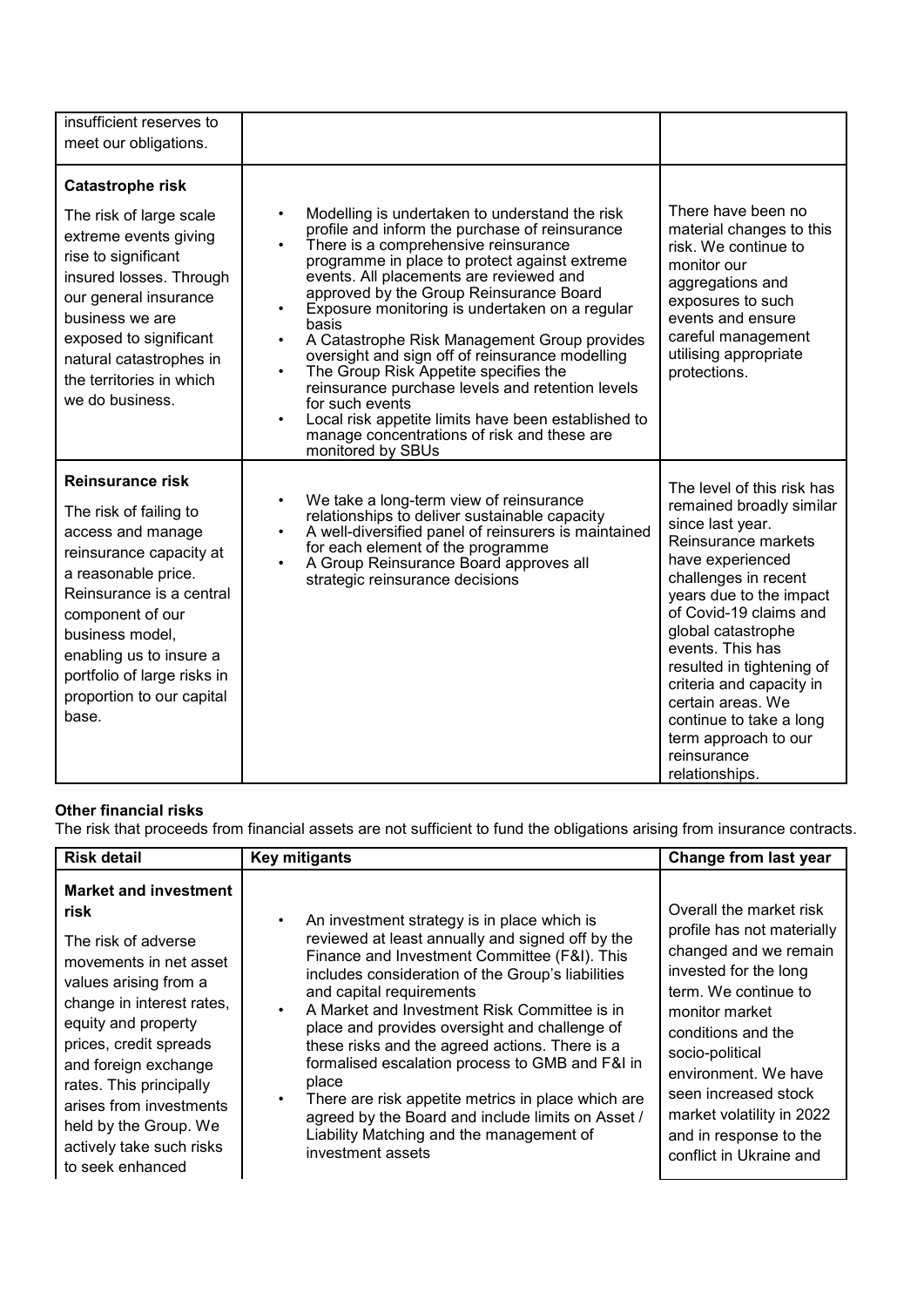| returns on these<br>investments.                                                                                                                                                                                                                                                                                                                                                                                                                                                                | Derivative instruments are used to hedge<br>$\bullet$<br>elements of market risk, notably equity and<br>currency. Their use is monitored to ensure<br>effective management of risk<br>There is tracking of risk metrics to provide early<br>$\bullet$<br>warning indicators of changes in the market<br>environment                                                                                                                                                                                                                                                                                                                                             | continue to monitoring<br>this. However the impact<br>has been minimal to<br>date given the assets<br>we hold and our<br>investment strategy. |
|-------------------------------------------------------------------------------------------------------------------------------------------------------------------------------------------------------------------------------------------------------------------------------------------------------------------------------------------------------------------------------------------------------------------------------------------------------------------------------------------------|-----------------------------------------------------------------------------------------------------------------------------------------------------------------------------------------------------------------------------------------------------------------------------------------------------------------------------------------------------------------------------------------------------------------------------------------------------------------------------------------------------------------------------------------------------------------------------------------------------------------------------------------------------------------|-----------------------------------------------------------------------------------------------------------------------------------------------|
| The Group's balance<br>sheet is also exposed to<br>market risk within the<br>defined benefit pension<br>fund.                                                                                                                                                                                                                                                                                                                                                                                   | The Pension Scheme Trustee Board has an Investment<br>Committee that oversees the market risks in the pension<br>fund. The company, as employer sponsor of the fund<br>maintains regular communication with this committee.<br>Further information on this risk is given in the Financial<br>Risk and Capital Management note to this announcement.                                                                                                                                                                                                                                                                                                             |                                                                                                                                               |
| <b>Credit risk</b>                                                                                                                                                                                                                                                                                                                                                                                                                                                                              |                                                                                                                                                                                                                                                                                                                                                                                                                                                                                                                                                                                                                                                                 |                                                                                                                                               |
| The risk that a<br>counterparty, for<br>example a reinsurer,<br>fails to perform its<br>financial obligations to<br>the company or does<br>not perform them in a<br>timely manner resulting<br>in a loss for the Group.<br>The principal exposure<br>to credit risk arises from<br>reinsurance, which is<br>central to our business<br>model. Other elements<br>are our investment in<br>debt securities, cash<br>deposits and amounts<br>owed to us by<br>intermediaries and<br>policyholders. | Strict ratings criteria are in place for the reinsurers<br>$\bullet$<br>that we contract with and a Reinsurance Security<br>Committee approves all of our reinsurance<br>partners<br>Group Reinsurance monitors the market to<br>٠<br>identify changes in the credit standing of<br>reinsurers<br>There are risk appetite limits in place in respect of<br>$\bullet$<br>reinsurance counterparties which are agreed by<br>the Board<br>Strong credit control processes are in place to<br>٠<br>manage broker and policyholder exposures<br>Further information on this risk is given in the Financial<br>Risk and Capital Management note to this announcement. | The level of this risk<br>has remained broadly<br>similar to the<br>previous year.                                                            |
| <b>Liquidity risk</b><br>The risk that the Group,                                                                                                                                                                                                                                                                                                                                                                                                                                               | We hold a high proportion of our assets in readily                                                                                                                                                                                                                                                                                                                                                                                                                                                                                                                                                                                                              | There have been no                                                                                                                            |
| although solvent, either<br>does not have sufficient<br>financial resources<br>available to enable it to<br>meet its obligations as<br>they fall due, or can<br>secure them only at<br>excessive cost. We may<br>need to pay significant<br>amounts of claims at<br>short notice if there is a                                                                                                                                                                                                  | realisable investments to ensure we could<br>respond to such a scenario<br>We maintain cash balances that are spread over<br>٠<br>several banks<br>We have arrangements within our reinsurance<br>$\bullet$<br>contracts for reinsurers to pay recoverables on<br>claims in advance of the claim settlement                                                                                                                                                                                                                                                                                                                                                     | material changes to<br>this risk since last<br>year.                                                                                          |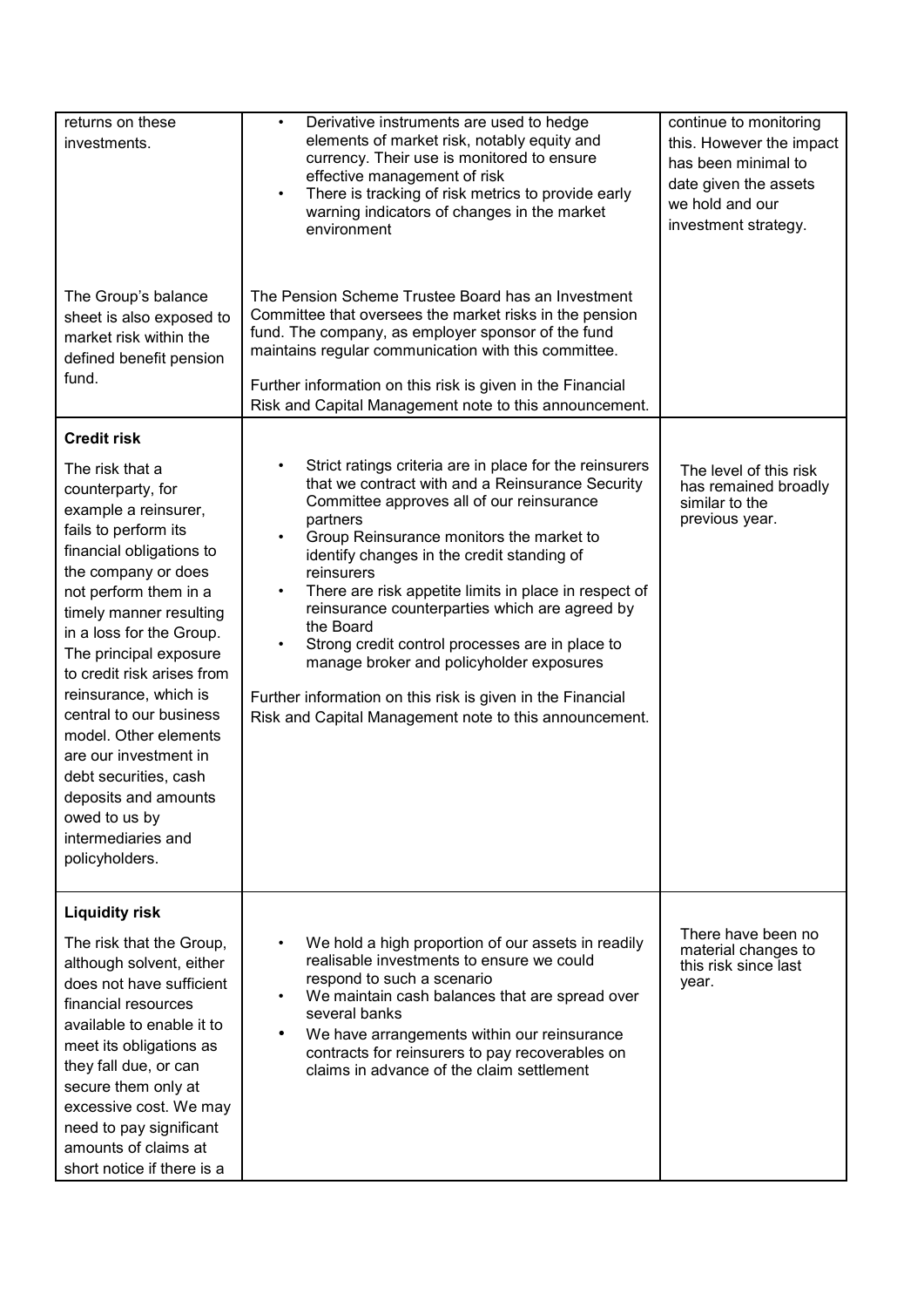| natural catastrophe or<br>other large event in<br>order to deliver on our<br>promise to our<br>customers.                                                                                                                                                                                                                                                                        |                                                                                                                                                                                                                                              |                                                                                                                                                                                                                                                                                                                                                                                                                                                                                                                                                                                                                                                                                |
|----------------------------------------------------------------------------------------------------------------------------------------------------------------------------------------------------------------------------------------------------------------------------------------------------------------------------------------------------------------------------------|----------------------------------------------------------------------------------------------------------------------------------------------------------------------------------------------------------------------------------------------|--------------------------------------------------------------------------------------------------------------------------------------------------------------------------------------------------------------------------------------------------------------------------------------------------------------------------------------------------------------------------------------------------------------------------------------------------------------------------------------------------------------------------------------------------------------------------------------------------------------------------------------------------------------------------------|
| <b>Climate change</b><br>The financial risks<br>arising through climate<br>change. The key<br>impacts for the<br>Company are physical<br>risks (event driven or<br>longer term shifts), the<br>transition risks of<br>moving towards a lower<br>carbon economy and<br>liability risks associated<br>with the potential for<br>litigation arising from an<br>inadequate response. | Catastrophe risk is managed through reinsurance<br>$\bullet$<br>models<br>We consider flood risk and other weather-related<br>risk factors in insurance risk selection<br>$\bullet$<br>There is an ESG overlay on the Investment<br>Strategy | The Group has effected<br>changes to its<br>investment policy to:<br>exclude investment<br>$\bullet$<br>in companies that<br>are wholly or mainly<br>involved in fossil fuel<br>exploration and<br>production and<br>thermal coal.<br>Monitor the overall<br>$\bullet$<br>carbon profile and<br>intensity of<br>companies and,<br>through its Fund<br>Manager, engage<br>with the highest<br>emitters, and urge<br>the setting of<br>science-based<br>targets aligned with<br>the Paris<br>Agreement.<br>Seek opportunities<br>to invest in areas<br>that are leading the<br>transition to a low<br>carbon economy,<br>where these also<br>meet robust<br>investment criteria. |

# *Operational risk*

The risk of loss arising from inadequate or failed internal processes, people and systems, or from external events.

| <b>Risk detail</b>                                                                                                                                                                 | <b>Key mitigants</b>                                                                                                                                                                                                                                                                                                                             | Change from last year                                                                                                                             |
|------------------------------------------------------------------------------------------------------------------------------------------------------------------------------------|--------------------------------------------------------------------------------------------------------------------------------------------------------------------------------------------------------------------------------------------------------------------------------------------------------------------------------------------------|---------------------------------------------------------------------------------------------------------------------------------------------------|
| <b>Systems risk</b><br>The risk of inadequate,<br>ageing or unsupported<br>systems and<br>infrastructure and<br>system failure<br>preventing processing<br>efficiency. Systems are | A defined IT Strategy is in place<br>Systems monitoring is in place together with<br>regular systems and data backups<br>A strategic systems programme is underway to<br>$\bullet$<br>deliver improved systems, processes and data<br>Business recovery plans are in place for all critical<br>systems and are tested according to risk appetite | This level of risk<br>remains stable, as the<br>Group continues to<br>invest in IT infrastructure<br>to maintain and improve<br>future stability. |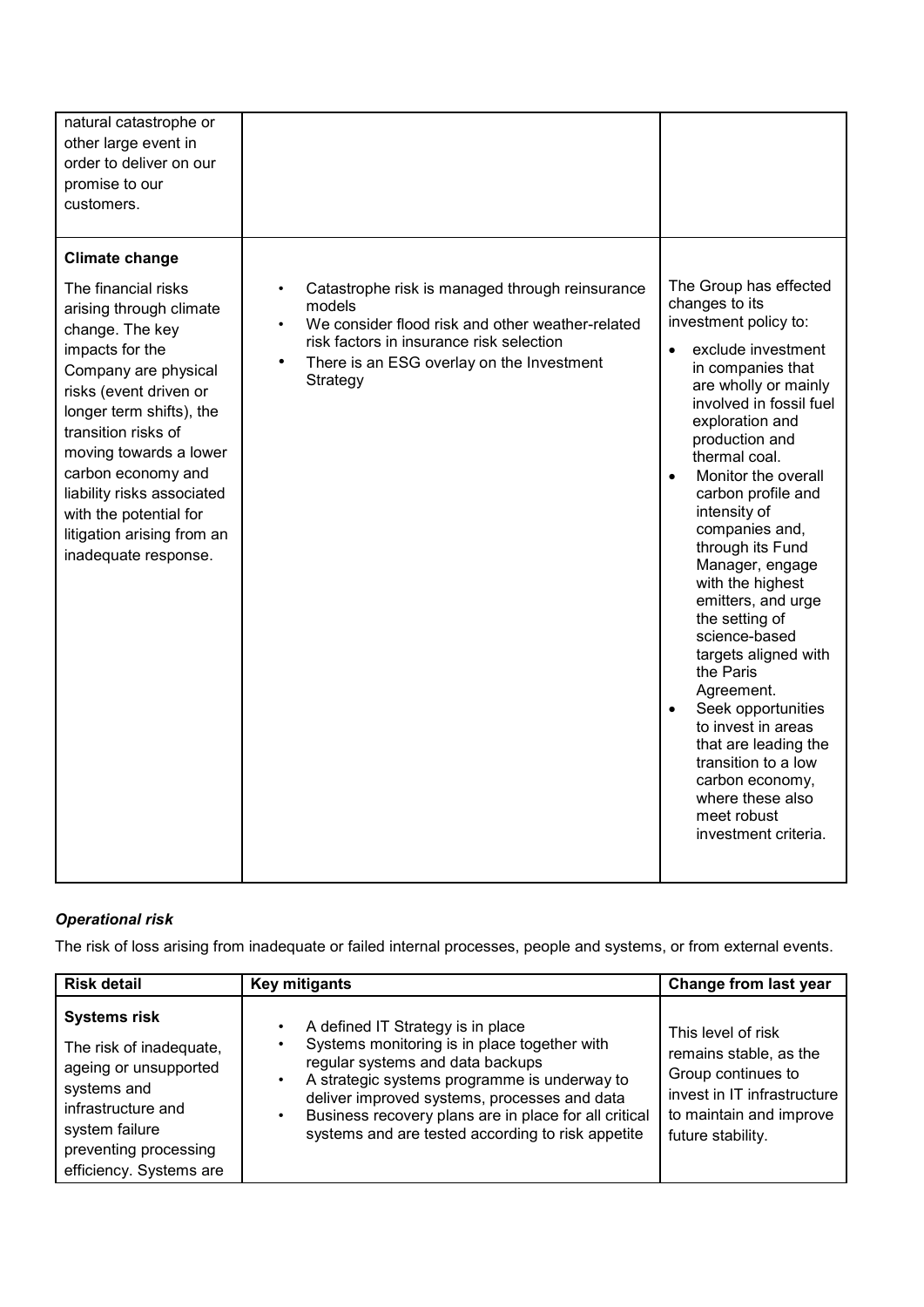| critical to enable us to<br>provide excellent<br>service to our<br>customers.                                                                                                                                                                                                                                                                                                                                                                                                                                                                                                                                                                       |                                                                                                                                                                                                                                                                                                                                                                                                                                                                                          |                                                                                                                                                                                                                                                                                                                                                                                                                                    |
|-----------------------------------------------------------------------------------------------------------------------------------------------------------------------------------------------------------------------------------------------------------------------------------------------------------------------------------------------------------------------------------------------------------------------------------------------------------------------------------------------------------------------------------------------------------------------------------------------------------------------------------------------------|------------------------------------------------------------------------------------------------------------------------------------------------------------------------------------------------------------------------------------------------------------------------------------------------------------------------------------------------------------------------------------------------------------------------------------------------------------------------------------------|------------------------------------------------------------------------------------------------------------------------------------------------------------------------------------------------------------------------------------------------------------------------------------------------------------------------------------------------------------------------------------------------------------------------------------|
| <b>Cyber risk</b><br>The risk of criminal or<br>unauthorised use of<br>electronic information,<br>either belonging to the<br>Group or its<br>stakeholders e.g.<br>customers, employees<br>etc. Cyber security<br>threats from malicious<br>parties continue to<br>increase in both number<br>and sophistication<br>across all industries.                                                                                                                                                                                                                                                                                                           | A number of security measures are deployed to<br>$\bullet$<br>ensure protected system access<br>Security reviews and assessments are performed<br>$\bullet$<br>on an ongoing basis<br>There is ongoing maintenance and monitoring of<br>$\bullet$<br>our systems and infrastructure in order to prevent<br>and detect cyber security attacks<br>There is an ongoing Information Security training<br>$\bullet$<br>and awareness programme                                                | Cyber risk remains a<br>constantly evolving<br>threat, with malicious<br>threat attackers<br>continuing to seek to<br>exploit Covid-19 related<br>business disruption<br>including a more hybrid<br>approach to working.<br>Employee awareness<br>and vigilance is<br>therefore highly<br>important at this time,<br>especially with the<br>unfolding conflict in<br>Ukraine, which is<br>continuing to be<br>proactively managed. |
| <b>Change risk</b><br>The risk of failing to<br>manage the change<br>needed to transform the<br>business.<br>A number of strategic<br>initiatives are underway<br>under three themes,<br>Support and protect,<br>Innovate and grow and<br>Transform and thrive.<br>These include a<br>transformation of our<br>core system and key<br>processes, which will<br>deliver significant<br>change for the company<br>over the next few years.<br>There are a number of<br>material risks<br>associated with major<br>transformation, not only<br>on the risks to project<br>delivery itself, but the<br>potential disruption to<br>business as usual, or | We have a clearly articulated Group Strategic<br>Programme, identifying areas of priority across<br>the Group<br>We ensure that there is adequate resourcing for<br>change projects using internal and external skills<br>where appropriate<br>A Change Board and change governance<br>processes are in place and operate on an ongoing<br>basis<br>The GMB undertakes close monitoring and<br>oversight of the delivery of the strategic initiatives<br>and key Group change programmes | The level of this risk has<br>not materially changed.<br>There continues to be a<br>significant volume of<br>change within the<br>business which is<br>monitored closely,<br>relating to both IT<br>systems and to meet the<br>ever changing<br>regulatory landscape.<br>Appropriate<br>strengthening of<br>expertise has continued<br>in the year to reflect and<br>meet this volume of<br>change.                                |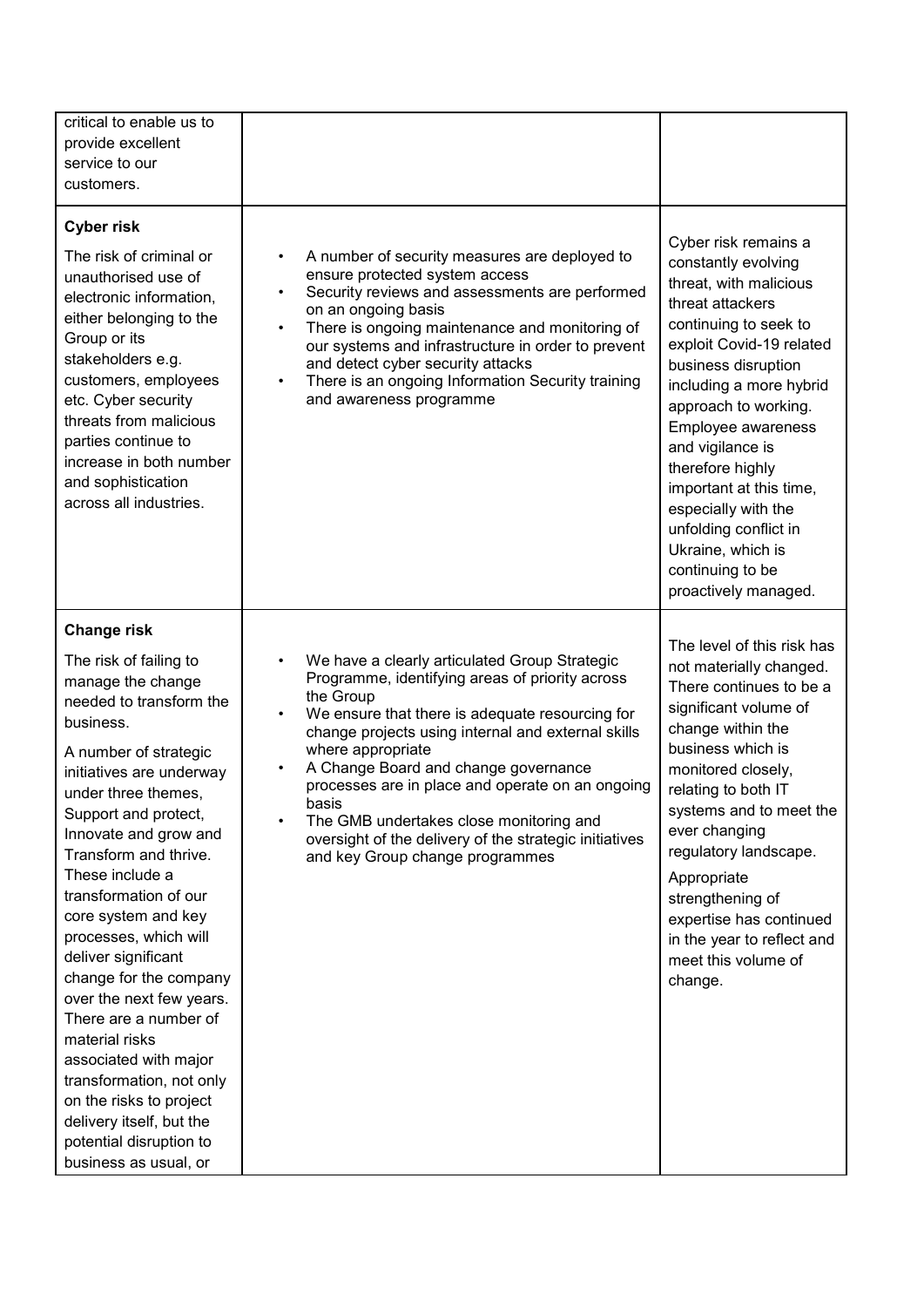| delays to planned<br>benefits.                                                                                                                                                                                                                                                                                                                                                                                                                        |                                                                                                                                                                                                                                                                                                                                                                                                                                                                                       |                                                                                                                                                                                                                                                                                                                                                      |
|-------------------------------------------------------------------------------------------------------------------------------------------------------------------------------------------------------------------------------------------------------------------------------------------------------------------------------------------------------------------------------------------------------------------------------------------------------|---------------------------------------------------------------------------------------------------------------------------------------------------------------------------------------------------------------------------------------------------------------------------------------------------------------------------------------------------------------------------------------------------------------------------------------------------------------------------------------|------------------------------------------------------------------------------------------------------------------------------------------------------------------------------------------------------------------------------------------------------------------------------------------------------------------------------------------------------|
| <b>Operational resilience</b><br>The risk that the Group<br>does not prevent,<br>respond to, recover and<br>learn from operational<br>disruptions.<br>The Group provides a<br>wide range of services<br>to a diverse customer<br>base and has a<br>reputation for delivering<br>excellent service.<br>Therefore, we seek to<br>minimise the potential<br>for any such disruption<br>that would impact on the<br>service provided to our<br>customers. | A recovery and resilience framework is in place<br>$\bullet$<br>aligned to the delivery of customer services<br>Recovery exercises including IT systems are<br>$\bullet$<br>regularly performed across the company with<br>actions identified addressed within an agreed<br>timescale<br>All suppliers are subject to ongoing due diligence<br>$\bullet$<br>There is ongoing maintenance and monitoring of<br>our systems and infrastructure in order to prevent<br>and detect issues | <b>Operational Resilience</b><br>continues to have been<br>successfully tested<br>during the year, with the<br>continued need to meet<br>the needs of our<br>customers, alongside<br>working in a new hybrid<br>environment. Focus in<br>2021, and into 2022,<br>remains on meeting the<br>enhanced Regulatory<br>requirements around<br>Resilience. |
| Data management and<br>governance<br>The risk that the<br>confidentiality, integrity<br>and/or availability of<br>data held across the<br>Group is compromised,<br>or data is misused. The<br>Group holds significant<br>amounts of customer<br>and financial data and<br>there could be<br>significant implications if<br>this is compromised or<br>is found to be<br>inaccurate.                                                                    | A Group Data Governance and Management<br>$\bullet$<br>Committee is in place<br>Group Data Governance and Group Data<br>$\bullet$<br>Management and Information Security Policies<br>are in place<br>A Group Data Optimisation Programme is in place<br>$\bullet$<br>which is responsible for ensuring the delivery of<br>the data strategy and all aspects relating to the<br>governance, management, use and control of the<br>Group's data in line with regulatory requirements    | Enhancements continue<br>to be made to the<br>governance,<br>management, use and<br>control of data, in order<br>to meet the evolving<br>requirements. It<br>continues to be<br>monitored and managed<br>within the context of<br>major change<br>programmes.                                                                                        |

## *Regulatory and conduct risk*

The risk of regulatory sanction, operational disruption or reputational damage from non-compliance with legal and regulatory requirements or the risk that Ecclesiastical's behaviour may result in poor outcomes for the customer.

| <b>Key mitigants</b>                                                                                                                            | Change from last year                                                                                               |
|-------------------------------------------------------------------------------------------------------------------------------------------------|---------------------------------------------------------------------------------------------------------------------|
| We undertake close monitoring of regulatory<br>developments and use dedicated project teams<br>supported by in-house and external legal experts | There continues to be a<br>significant volume of<br>regulatory change. We<br>remain focused on the<br>management of |
|                                                                                                                                                 |                                                                                                                     |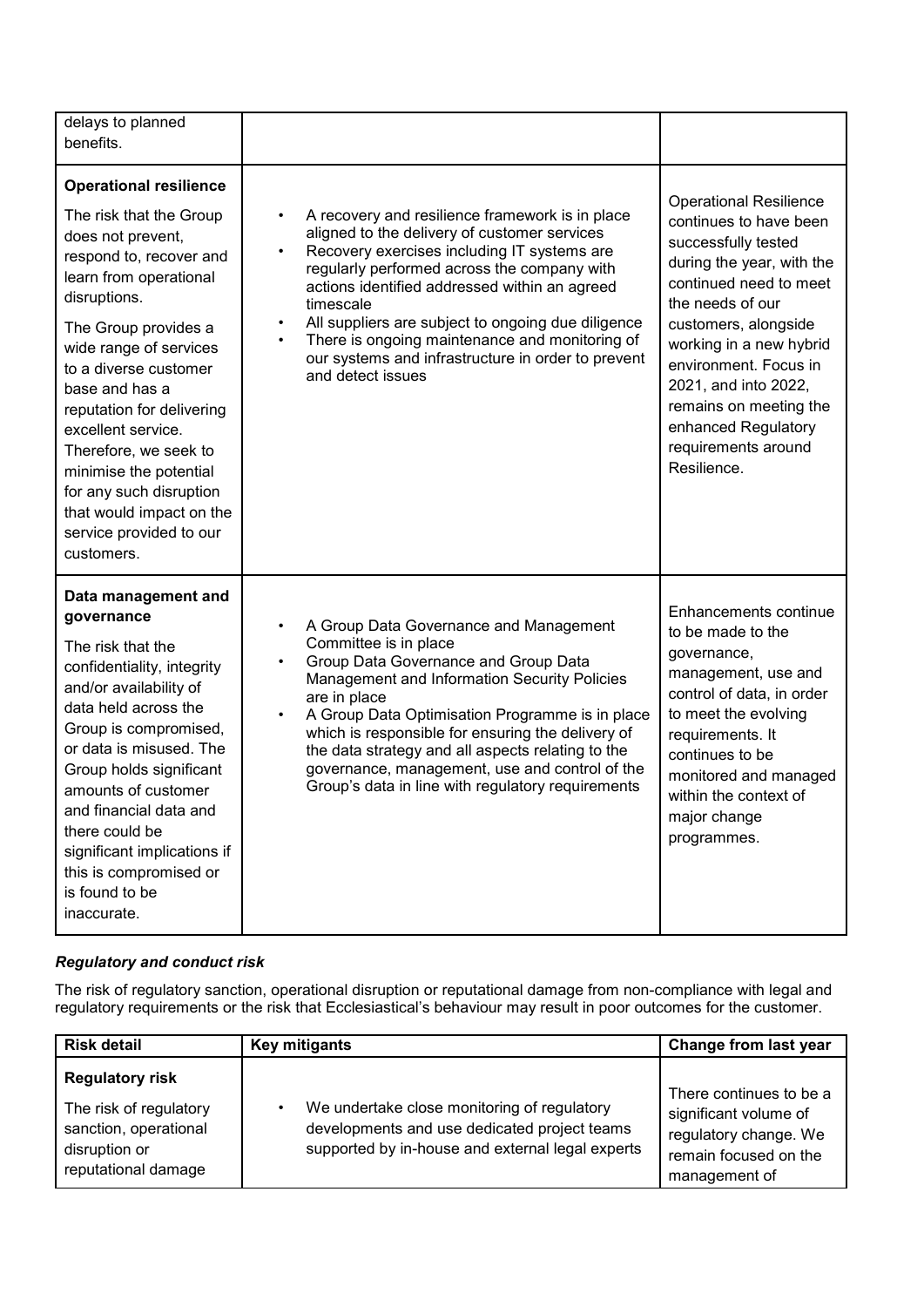| from non-compliance<br>with legal and regulatory<br>requirements. We<br>operate in a highly<br>regulated environment<br>which is experiencing a<br>period of significant<br>change.                                                                                                                                                                                                          | to ensure appropriate actions to achieve<br>compliance<br>An ongoing compliance monitoring programme is<br>$\bullet$<br>in place across all our SBUs<br>Regular reporting to the Board of regulatory<br>$\bullet$<br>compliance issues and key developments is<br>undertaken                                                                   | regulatory change and<br>therefore the overall risk<br>level is unchanged. We<br>also remain vigilant with<br>our financial<br>crime/sanction controls<br>in response to the<br>unfolding conflict in<br>Ukraine.                                                                                                                                                                                    |
|----------------------------------------------------------------------------------------------------------------------------------------------------------------------------------------------------------------------------------------------------------------------------------------------------------------------------------------------------------------------------------------------|------------------------------------------------------------------------------------------------------------------------------------------------------------------------------------------------------------------------------------------------------------------------------------------------------------------------------------------------|------------------------------------------------------------------------------------------------------------------------------------------------------------------------------------------------------------------------------------------------------------------------------------------------------------------------------------------------------------------------------------------------------|
| <b>Conduct risk</b><br>The risk of unfair<br>outcomes arising from<br>the Group's conduct in<br>the relationship with<br>customers, or in<br>performing our duties<br>and obligations to our<br>customers. We place<br>customers at the centre<br>of the business, aiming<br>to treat them fairly and<br>ethically, while<br>safeguarding the<br>interests of all other key<br>stakeholders. | There is ongoing staff training to that customer<br>outcomes are fully considered in all business<br>decisions<br>Customer charters have been implemented in all<br><b>SBUs</b><br>Conduct Risk Reporting to relevant governing<br>bodies is undertaken on a regular basis<br>Customer and conduct measures are used to<br>assess remuneration | The probability of such<br>risks crystallising have<br>increased due to the on-<br>going Covid-19<br>pandemic. However, we<br>remain committed to<br>placing customers at the<br>centre of our practices<br>and decision making,<br>demonstrated by our<br>wide-ranging industry<br>awards and customer<br>satisfaction scores.<br>Overall the level of this<br>risk is unchanged from<br>last year. |

# *Reputation risk*

The risk that our actions lead to reputational damage in the eyes of customers, brokers, or other key stakeholders.

| <b>Risk detail</b>                                                                                                                                                                                                                                                                                                                                                                                            | <b>Key mitigants</b>                                                                                                                                                                                                                                                                                                                                                                                                         | Change from last year                                                                                                                                                                                                                                                                                                                                                                                                           |
|---------------------------------------------------------------------------------------------------------------------------------------------------------------------------------------------------------------------------------------------------------------------------------------------------------------------------------------------------------------------------------------------------------------|------------------------------------------------------------------------------------------------------------------------------------------------------------------------------------------------------------------------------------------------------------------------------------------------------------------------------------------------------------------------------------------------------------------------------|---------------------------------------------------------------------------------------------------------------------------------------------------------------------------------------------------------------------------------------------------------------------------------------------------------------------------------------------------------------------------------------------------------------------------------|
| <b>Brand and reputation</b><br>risk<br>The Group aims to be<br>the most trusted<br>specialist insurer and as<br>a consequence this<br>brings with it high<br>expectations from all of<br>our stakeholders, be<br>they consumers,<br>regulators or the wider<br>industry.<br>Whilst we aim to<br>consistently meet and<br>where possible exceed<br>these expectations,<br>increasing consumer<br>awareness and | There is ongoing training of core customer facing<br>staff to ensure high skill levels in handling<br>sensitive claims<br>We adopt a values led approach to ensure<br>customer-centric outcomes<br>There is a dedicated Marketing and PR function<br>responsible for the implementation of the<br>marketing and communication strategy<br>Ongoing monitoring of various media is in place to<br>ensure appropriate responses | Maintaining a positive<br>reputation is critical to<br>the Group's vision of<br>being the most trusted<br>and ethical specialist<br>financial services group.<br>Risks to our brand and<br>reputation are inherently<br>high in an increasingly<br>interconnected<br>environment, with the<br>risks of external threats<br>such as cyber security<br>attacks, and viral<br>campaigns through<br>social media always<br>present. |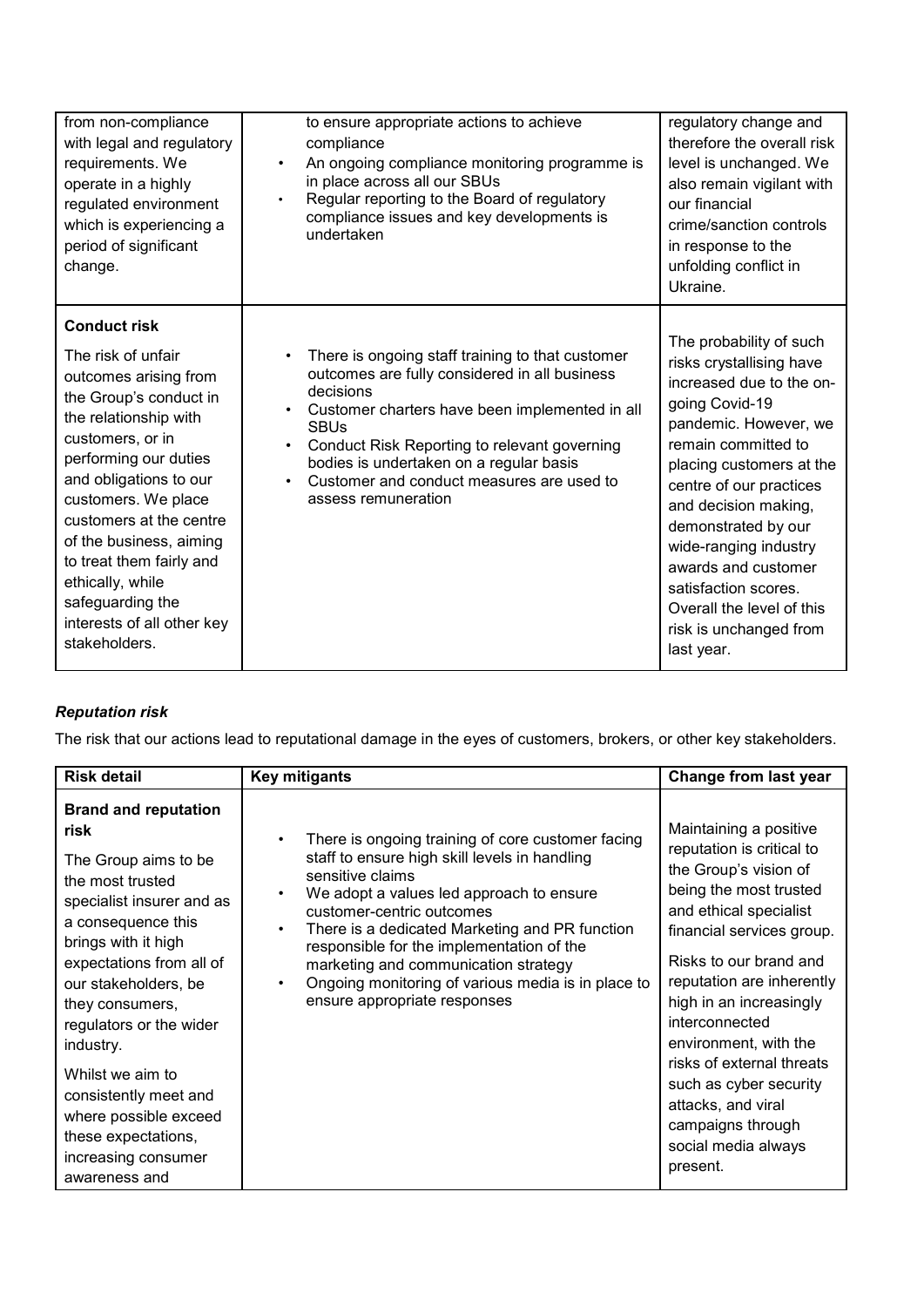| increased regulatory   | The external              |
|------------------------|---------------------------|
| scrutiny across the    | environment continues     |
| sector exposes the     | to drive a high inherent  |
| Group to an increased  | probability of            |
| risk of reputational   | reputational issues       |
| damage should we fail  | across all financial      |
| to meet them, for      | services companies. We    |
| example as a           | continued to focus on     |
| consequence of poor    | serving our customers     |
| business practices and | and ensuring fair         |
| behaviours.            | treatment and clear       |
|                        | communication, and are    |
|                        | proud of the volume of    |
|                        | <b>Industry Awards we</b> |
|                        | continue to win.          |
|                        |                           |

## **Statement of directors' responsibilities in respect of the financial statements**

The following statement is extracted from page the Directors' report of the 2021 Annual Report & Accounts, and is repeated here for the purposes of the Disclosure and Transparency Rules. The statement relates solely to the Company's 2021 Annual Report & Accounts and is not connected to the extracted information set out in this announcement. The names and functions of the directors making the responsibility statement are set out in the Governance section of the full Annual Report & Accounts.

The directors confirm to the best of their knowledge:

- the group and company financial statements, which have been prepared in accordance with UK-adopted international accounting standards, give a true and fair view of the assets, liabilities and financial position of the group and company, and of the profit of the group; and
- the Strategic Report includes a fair review of the development and performance of the business and the position of the group and company, together with a description of the principal risks and uncertainties that it faces.
- the Annual Report and financial statements, taken as a whole, is fair, balanced and understandable and provides the information necessary for shareholders to assess the group's and company's position and performance, business model and strategy.

## **CONSOLIDATED STATEMENT OF PROFIT OR LOSS For the year ended 31 December 2021**

|                                               | 2021       | 2020       |
|-----------------------------------------------|------------|------------|
|                                               | £000       | £000       |
| <b>Revenue</b>                                |            |            |
| Gross written premiums                        | 486,211    | 437,299    |
| Outward reinsurance premiums                  | (198, 601) | (173, 074) |
| Net change in provision for unearned premiums | (14, 620)  | (16, 562)  |
| <b>Net earned premiums</b>                    | 272,990    | 247,663    |
| Fee and commission income                     | 81,547     | 69,582     |
| Other operating income                        | 1,136      | 2,126      |
| Net investment return                         | 101,067    | (4,298)    |
| <b>Total revenue</b>                          | 456,740    | 315,073    |
| <b>Expenses</b>                               |            |            |
| Claims and change in insurance liabilities    | (269, 633) | (222, 794) |
| Reinsurance recoveries                        | 123,822    | 94.581     |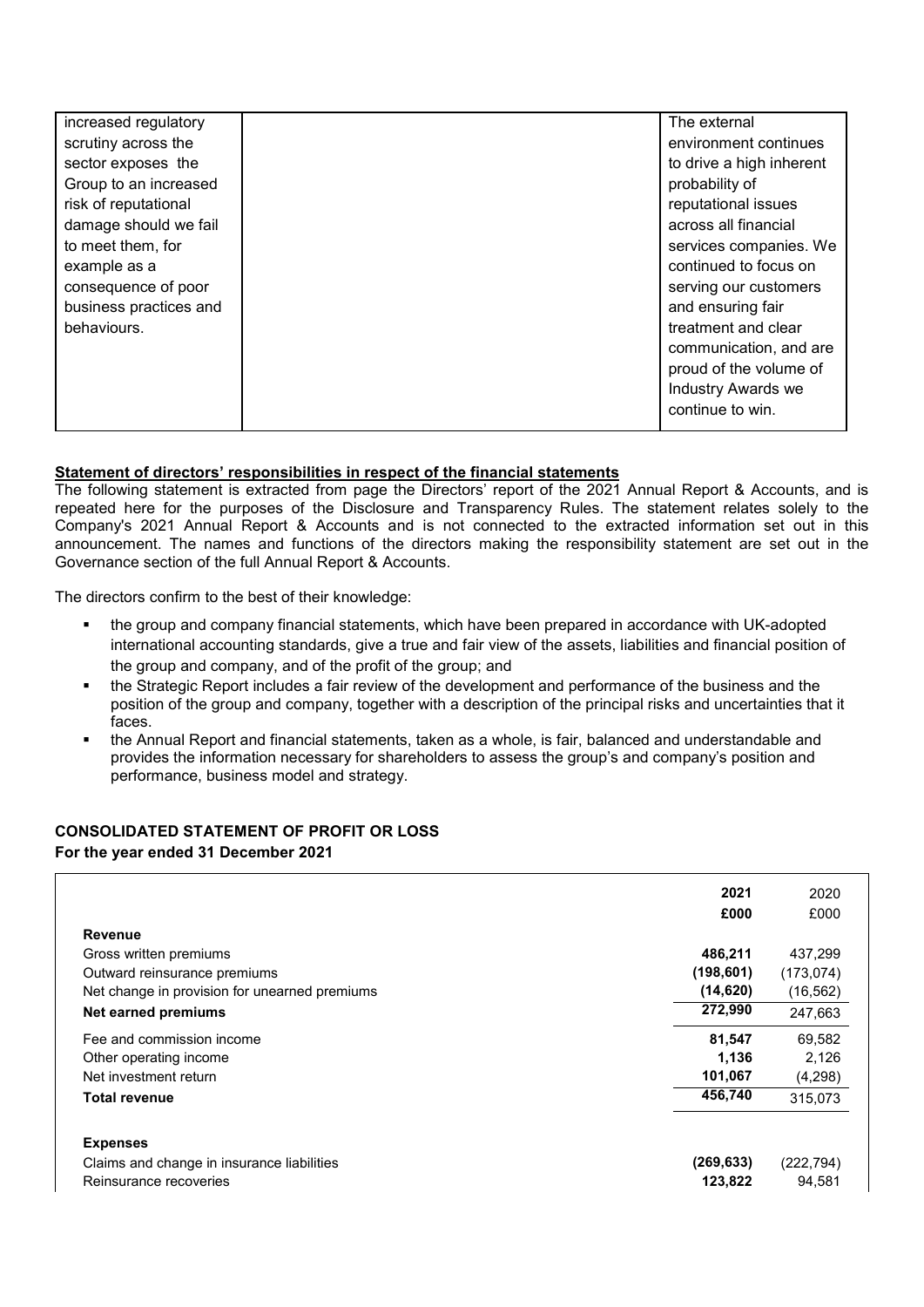| (95, 896)  | (85, 444)  |
|------------|------------|
| (135, 632) | (116, 393) |
| (377, 339) | (330, 050) |
| 79.401     | (14, 977)  |
| (2, 364)   | (769)      |
| 77,037     | (15, 746)  |
| (17, 648)  | 526        |
| 59,389     | (15,220)   |
|            |            |

## **CONSOLIDATED STATEMENT OF COMPREHENSIVE INCOME For the year ended 31 December 2021**

|                                                                                          | 2021<br>£000 | 2020<br>£000 |
|------------------------------------------------------------------------------------------|--------------|--------------|
| Profit/(loss) for the year                                                               | 59,389       | (15, 220)    |
| Other comprehensive income<br>Items that will not be reclassified to profit or loss:     |              |              |
| Fair value losses on property                                                            |              | (15)         |
| Actuarial gains/(losses) on retirement benefit plans                                     | 38,660       | (17, 318)    |
| Attributable tax                                                                         | (8,098)      | 3,521        |
|                                                                                          | 30,562       | (13, 812)    |
| Items that may be reclassified subsequently to profit or loss:                           |              |              |
| (Losses)/gains on currency translation differences                                       | (2, 356)     | 1,980        |
| Gains/(losses) on net investment hedges                                                  | 1,912        | (2, 339)     |
| Attributable tax                                                                         | (183)        | 265          |
|                                                                                          | (627)        | (94)         |
| Net other comprehensive income/(expense)                                                 | 29,935       | (13,906)     |
| Total comprehensive income/(loss) attributable to equity holders of the<br><b>Parent</b> | 89,324       | (29, 126)    |

## **CONSOLIDATED STATEMENT OF CHANGES IN EQUITY For the year ended 31 December 2021**

|                            | <b>Share</b><br>capital<br>£000 | <b>Share</b><br>premium<br>£000 | <b>Revaluation</b><br>reserve<br>£000 | <b>Translation</b><br>and<br>hedging<br>reserve<br>£000 | <b>Retained</b><br>earnings<br>£000 | <b>Total</b><br>£000 |
|----------------------------|---------------------------------|---------------------------------|---------------------------------------|---------------------------------------------------------|-------------------------------------|----------------------|
| At 1 January 2021          | 120,477                         | 4,632                           | 599                                   | 18,230                                                  | 425,290                             | 569,228              |
| Profit for the year        |                                 | ۰                               | -                                     |                                                         | 59,389                              | 59,389               |
| Other net (expense)/income | ٠                               | ٠                               | (18)                                  | (627)                                                   | 30,580                              | 29,935               |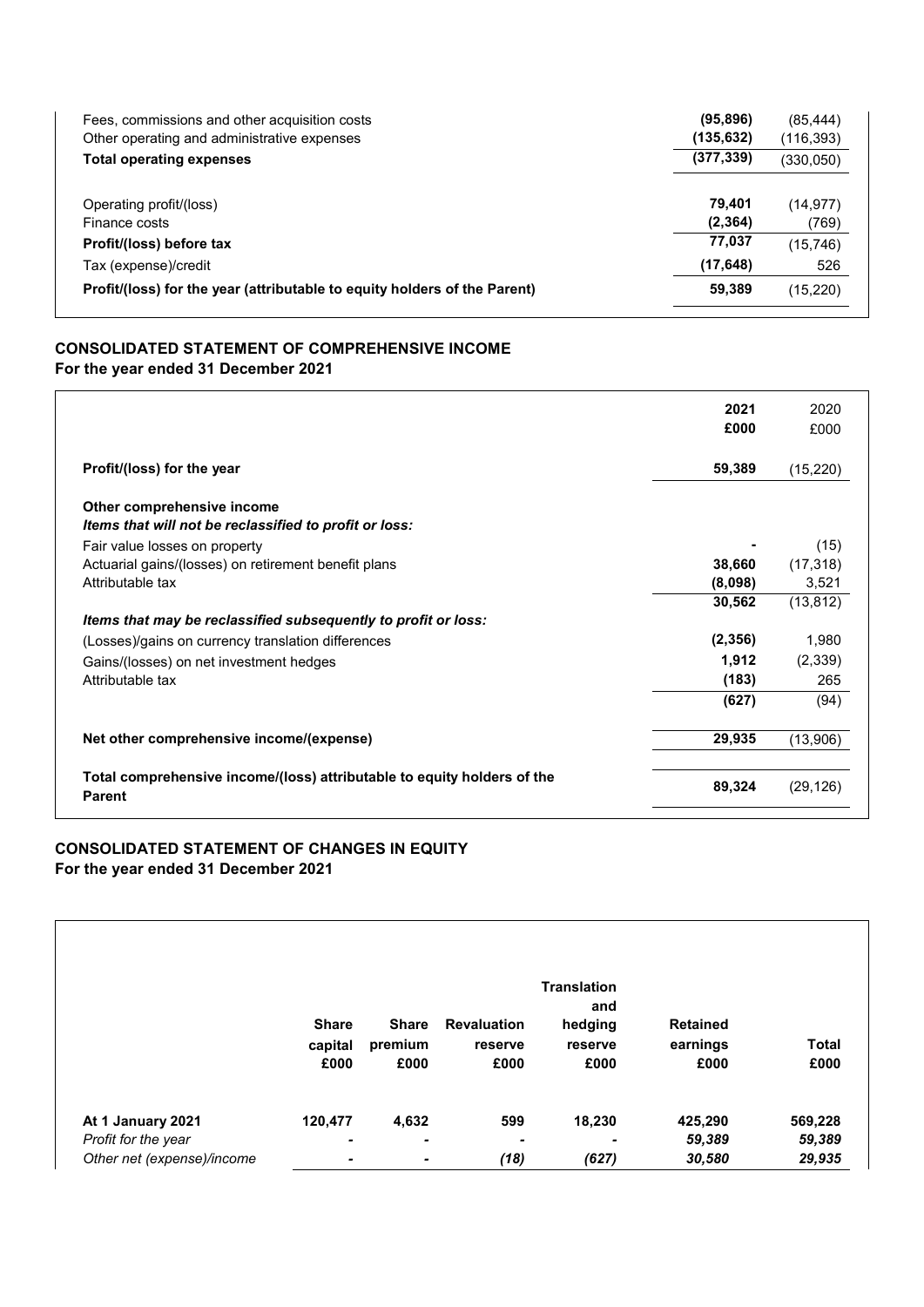| Total comprehensive            |         |       |       |        |           |           |
|--------------------------------|---------|-------|-------|--------|-----------|-----------|
| (expense)/income               |         |       | (18)  | (627)  | 89,969    | 89,324    |
| <b>Dividends</b>               |         |       |       |        | (9, 181)  | (9, 181)  |
| Gross charitable grant         |         |       |       |        | (21,000)  | (21,000)  |
| Tax relief on charitable grant |         |       |       | ۰      | 3,990     | 3,990     |
| Reserve transfers              |         |       | (313) | ٠      | 313       |           |
| At 31 December 2021            | 120,477 | 4,632 | 268   | 17,603 | 489,381   | 632,361   |
| At 1 January 2020              | 120,477 | 4,632 | 565   | 18,324 | 463,537   | 607,535   |
| Loss for the year              |         |       |       |        | (15, 220) | (15, 220) |
| Other net income/(expense)     |         |       | 34    | (94)   | (13, 846) | (13,906)  |
| Total comprehensive            |         |       |       |        |           |           |
| income/(expense)               |         |       | 34    | (94)   | (29,066)  | (29, 126) |
| <b>Dividends</b>               |         |       |       |        | (9, 181)  | (9, 181)  |
| At 31 December 2020            | 120,477 | 4,632 | 599   | 18,230 | 425,290   | 569,228   |

The revaluation reserve represents cumulative net fair value gains on owner-occupied property. Further details of the translation and hedging reserve are included in note 6 to this announcement.

# **CONSOLIDATED STATEMENT OF FINANCIAL POSITION**

## **At 31 December 2021**

|                                           | 2021      | 2020      |
|-------------------------------------------|-----------|-----------|
|                                           | £000      | £000      |
| <b>Assets</b>                             |           |           |
| Goodwill and other intangible assets      | 52,512    | 54,353    |
| Deferred acquisition costs                | 46,027    | 41,989    |
| Deferred tax assets                       | 8,480     | 1,078     |
| Pension surplus                           | 28,304    | 1,053     |
| Property, plant and equipment             | 35,245    | 38,316    |
| Investment property                       | 163,355   | 142,142   |
| <b>Financial investments</b>              | 883,770   | 820,777   |
| Reinsurers' share of contract liabilities | 254,449   | 208,677   |
| Current tax recoverable                   | 5         | 7,986     |
| Other assets                              | 240,910   | 216,570   |
| Cash and cash equivalents                 | 114,036   | 104,429   |
| <b>Total assets</b>                       | 1,827,093 | 1,637,370 |
| <b>Equity</b>                             |           |           |
| Share capital                             | 120,477   | 120,477   |
| Share premium account                     | 4,632     | 4,632     |
| Retained earnings and other reserves      | 507,252   | 444,119   |
| <b>Total shareholders' equity</b>         | 632,361   | 569,228   |
| <b>Liabilities</b>                        |           |           |
| Insurance contract liabilities            | 943,292   | 868,649   |
| Investment contract liabilities           | 15,519    |           |
| Lease obligations                         | 22,738    | 25,450    |
| Provisions for other liabilities          | 6,373     | 6,499     |
| Pension deficit                           |           | 10,406    |
| Retirement benefit obligations            | 7,058     | 6,530     |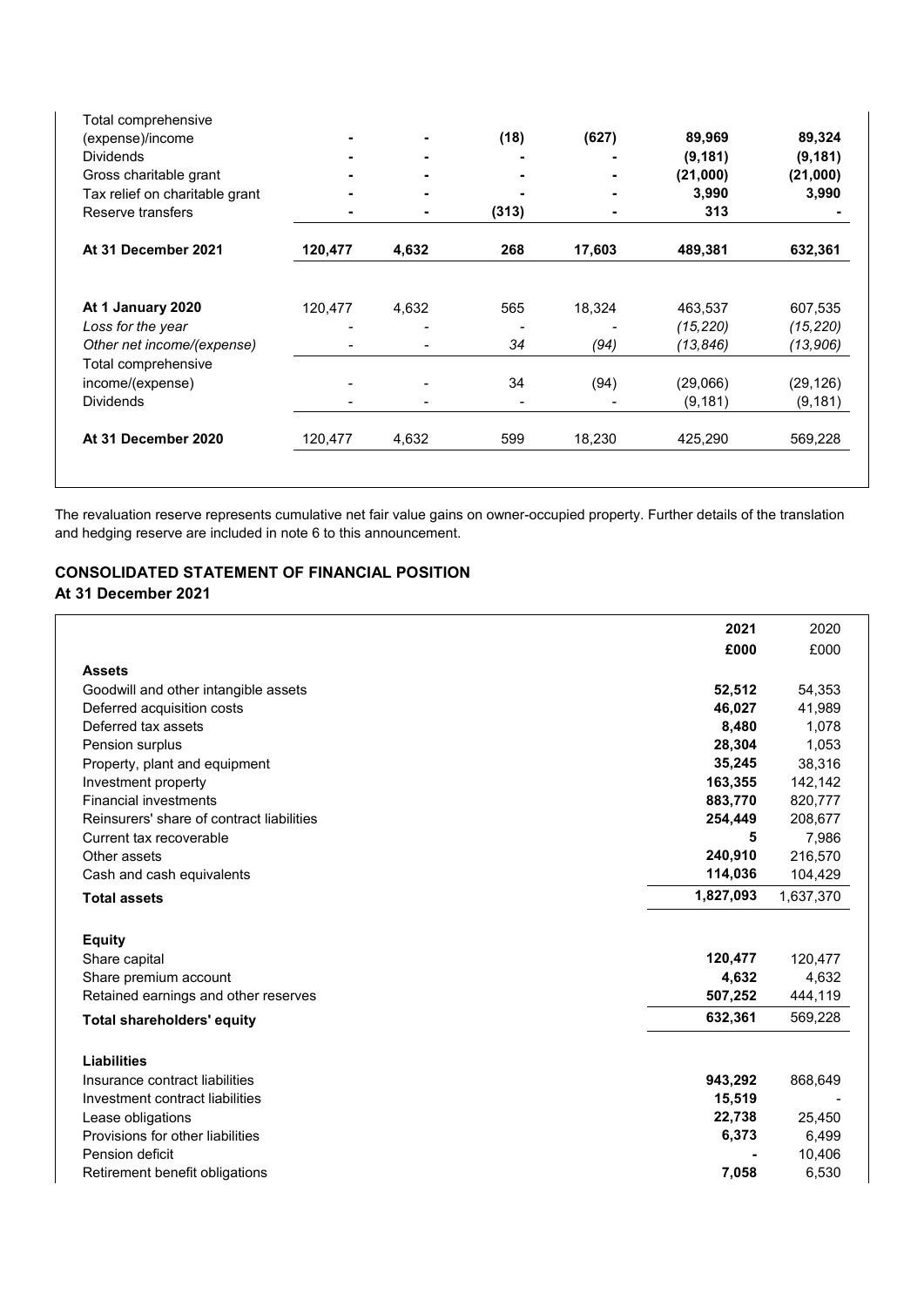| Deferred tax liabilities                   | 48.355    | 29,846                   |
|--------------------------------------------|-----------|--------------------------|
| Current tax liabilities                    | 1,232     | 1,293                    |
| Deferred income                            | 28,385    | 25,908                   |
| Subordinated liabilities                   | 24,433    | $\overline{\phantom{0}}$ |
| Other liabilities                          | 97,347    | 93.561                   |
| <b>Total liabilities</b>                   | 1,194,732 | 1.068.142                |
| Total shareholders' equity and liabilities | 1.827.093 | 1,637,370                |

# **CONSOLIDATED STATEMENT OF CASH FLOWS For the year ended 31 December 2021**

|                                                                                           | 2021<br>£000       | 2020<br>£000      |
|-------------------------------------------------------------------------------------------|--------------------|-------------------|
|                                                                                           |                    |                   |
| Profit/(loss) before tax                                                                  | 77,037             | (15, 746)         |
| Adjustments for:                                                                          |                    |                   |
| Depreciation of property, plant and equipment                                             | 6,155              | 5,486             |
| Revaluation of property, plant and equipment                                              |                    | (10)              |
| Loss on disposal of property, plant and equipment                                         | 24<br>856          | 172               |
| Amortisation and impairment of intangible assets<br>Loss on disposal of intangible assets | 4,765              | 1.468             |
| Net fair value (gains)/losses on financial instruments and investment                     |                    |                   |
| property                                                                                  | (58, 340)          | 18,602            |
| Dividend and interest income                                                              | (21, 802)          | (21, 814)         |
| Finance costs                                                                             | 2,364              | 769               |
| Adjustment for pension funding                                                            | 1,646              | 1,003             |
| Changes in operating assets and liabilities:                                              |                    |                   |
| Net increase in insurance contract liabilities                                            | 83,952             | 94,180            |
| Net increase in investment contract liabilities                                           | 15,519             |                   |
| Net increase in reinsurers' share of contract liabilities                                 | (49, 513)          | (45, 101)         |
| Net increase in deferred acquisition costs                                                | (4, 376)           | (3, 352)          |
| Net increase in other assets                                                              | (25, 891)          | (35, 369)         |
| Net increase in operating liabilities                                                     | 8,472              | 16,642            |
| Net (decrease)/increase in other liabilities                                              | (234)              | 1,298             |
| <b>Cash generated by operations</b>                                                       | 40,634             | 18,228            |
| Purchases of financial instruments and investment property                                | (186, 514)         | (121, 754)        |
| Sale of financial instruments and investment property                                     | 157,614            | 151,531           |
| Dividends received                                                                        | 7,427              | 6,255             |
| Interest received                                                                         | 14,068<br>(3, 142) | 14,519<br>(2,756) |
| Tax paid<br>Net cash from operating activities                                            | 30,087             | 66,023            |
|                                                                                           |                    |                   |
| Cash flows from investing activities                                                      |                    |                   |
| Purchases of property, plant and equipment                                                | (3,634)            | (6,028)           |
| Proceeds from the sale of property, plant and equipment                                   | 48                 |                   |
| Purchases of intangible assets                                                            | (3,914)            | (15,602)          |
| Acquisition of business, net of cash acquired                                             |                    | (822)             |
| Net cash used by investing activities                                                     | (7,500)            | (22, 451)         |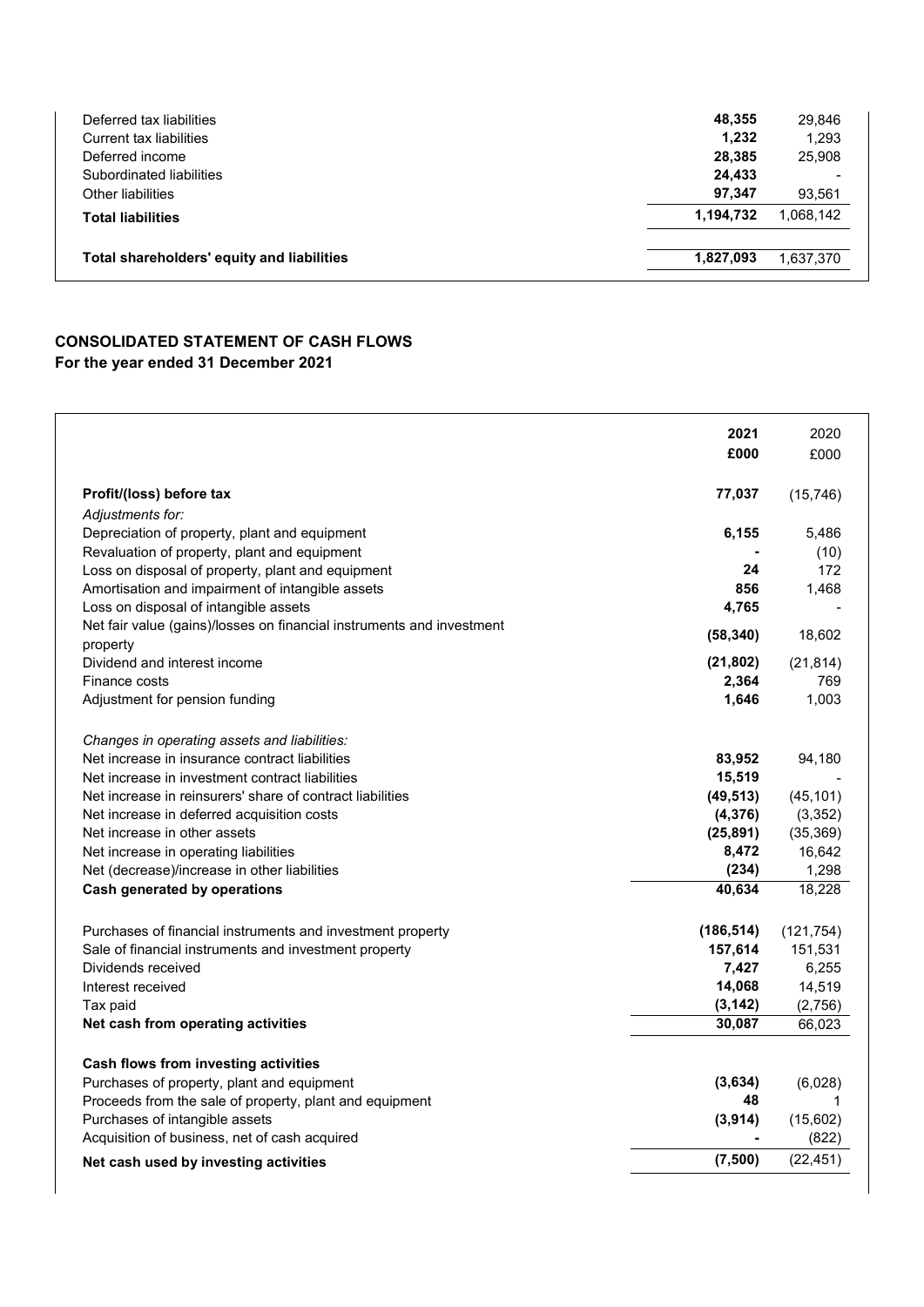| Cash flows from financing activities                     |           |          |
|----------------------------------------------------------|-----------|----------|
| Interest paid                                            | (2, 364)  | (769)    |
| Payment of lease liabilities                             | (3,209)   | (5,090)  |
| Proceeds from issue of subordinate debt, net of expenses | 25,014    |          |
| Dividends paid to Company's shareholders                 | (9, 181)  | (9, 181) |
| Charitable grant paid to ultimate parent undertaking     | (21,000)  |          |
| Net cash used by financing activities                    | (10, 740) | (15,040) |
| Net increase/(decrease) in cash and cash equivalents     | 11.847    | 28.532   |
| Cash and cash equivalents at beginning of year           | 104.429   | 74.775   |
| Exchange (losses)/gains on cash and cash equivalents     | (2, 240)  | 1,122    |
| Cash and cash equivalents at end of year                 | 114.036   | 104,429  |

## **NOTES TO THIS ANNUAL FINANCIAL REPORT ANNOUNCEMENT OF RESULTS**

for the year ended 31 December 2021

## **1. Accounting policies**

The Company has prepared this announcement of its consolidated results using the same accounting policies and methods of computation as the full financial statements for the year ended 31 December 2021 as prepared in accordance with UK-adopted IFRS applicable at 31 December 2021 issued by the International Accounting Standards Board (IASB).

A number of amendments and improvements to accounting standards have been issued by the International Accounting Standards Board (IASB), and endorsed by the UK, with an effective date of on or after 1 January 2021, and are therefore applicable for the 31 December 2021 financial statements. None had a significant impact on the Group.

IFRS 9, *Financial Instruments*, is effective for periods beginning on or after 1 January 2018. However the Group has taken the option available to insurers to defer the application of IFRS 9 as permitted by IFRS 4, *Insurance Contracts*. The Group qualifies for the temporary exemption, which is available until annual periods beginning on or after 1 January 2023, since at 31 December 2015 greater than 90% of its liabilities were within the scope of IFRS 4. There has been no significant change to the Group's operations since 31 December 2015 and as a result, the Group continues to apply IAS 39, *Financial Instruments.*

## **2. General Information**

Whilst the financial information included in this announcement has been prepared in accordance with the recognition and measurement criteria of IFRS, this announcement does not itself contain sufficient information to comply with IFRS. Full financial statements that comply with IFRS were approved by the Board of Directors on 17 March 2022.

The financial information set out above does not constitute the Company's statutory accounts for the years ended 31 December 2021 or 2020, but is derived from those accounts. Statutory accounts for 2020 have been delivered to the Registrar of Companies and those for 2021 will be delivered following the Company's annual general meeting. The auditors have reported on those accounts; their reports were unqualified, did not draw attention to any matters by way of emphasis without qualifying their report and did not contain statements under sections 498(2) and 498(3) of the Companies Act 2006.

This announcement was approved at a meeting of the Board of Directors held on 17 March 2022.

Ecclesiastical Insurance Office plc is a subsidiary of Benefact Group plc (formerly Ecclesiastical Insurance Group plc) which is an investment holding company whose ordinary shares are not listed.

The ordinary shares of Ecclesiastical Insurance Office plc are not listed.

Copies of the audited financial statements are available from the registered office at Benefact House, 2000 Pioneer Avenue, Gloucester Business Park, Brockworth, Gloucester, GL3 4AW.

The following information is included in this announcement in compliance with the Disclosure and Transparency Rules and has been extracted from the full financial statements for 2021.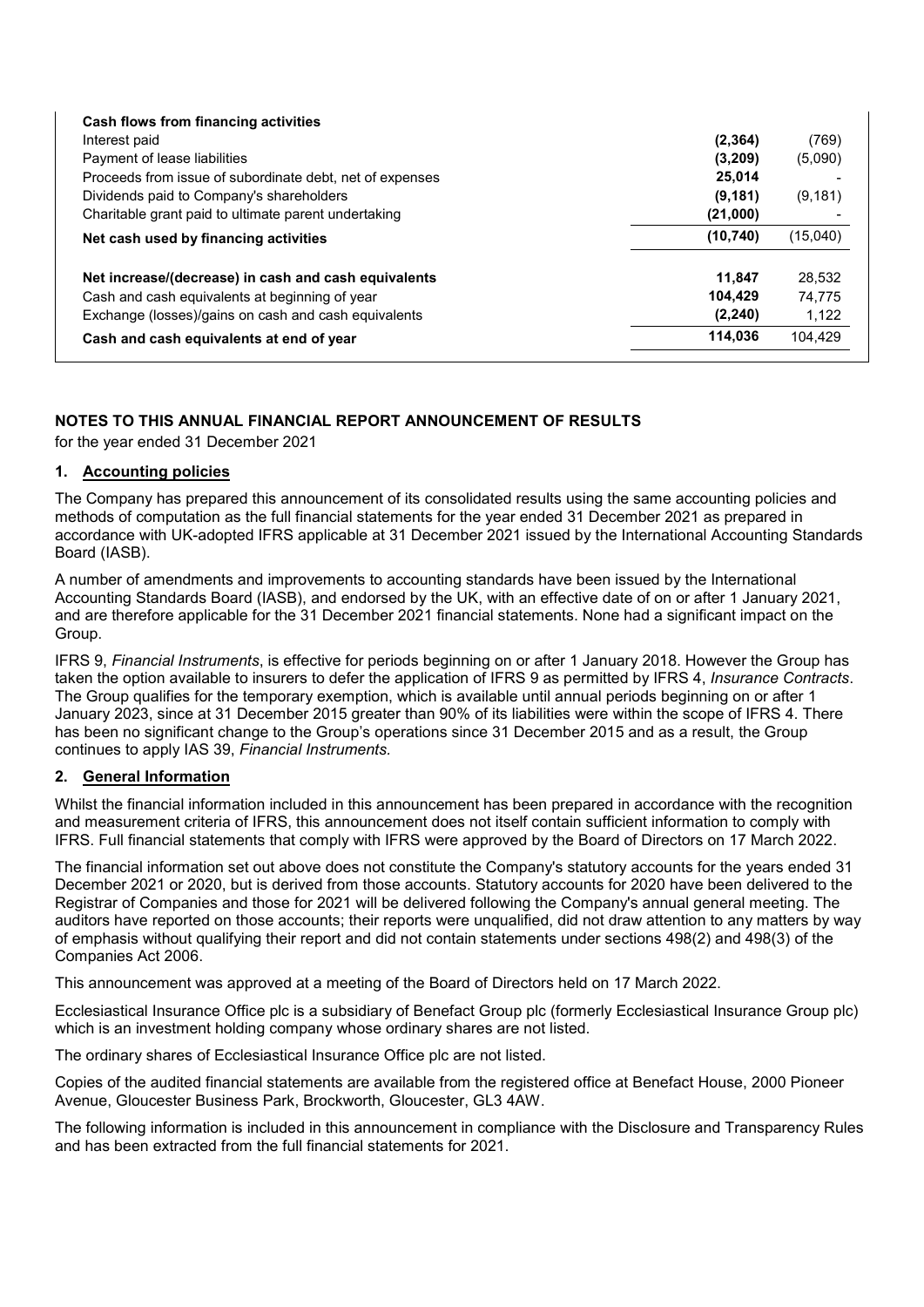## **3. Insurance Risk**

Through its general and life insurance operations, the Group is exposed to a number of risks, as summarised in the Risk Management section of the Strategic Report. The risk under any one insurance contract is the possibility that the insured event occurs and the uncertainty of the amount and timing of the resulting claim. Factors such as the business and product mix, the external environment including market competition and reinsurance capacity all may vary from year to year, along with the actual frequency, severity and ultimate cost of claims and benefits. This subjects the Group to underwriting and pricing risk (the risk of failing to ensure disciplined risk selection and to obtain the appropriate premium), claims reserving risk (the risk of actual claims payments exceeding the amount we are holding in reserves) and reinsurance risk (the risk of failing to access and manage reinsurance capacity at a reasonable price).

## **(a) Risk mitigation**

Statistics demonstrate that the larger and more diversified the portfolio of insurance contracts, the smaller the relative variability in the expected outcome will be. The Group's underwriting strategy is designed to ensure that the underwritten risks are well diversified in terms of type and amount of risk and geographical spread. In all operations pricing controls are in place, underpinned by sound statistical analysis, market expertise and appropriate external consultant advice. Gross and net underwriting exposure is protected through the use of a comprehensive programme of reinsurance using both proportional and non-proportional reinsurance, supported by proactive claims handling. The overall reinsurance structure is regularly reviewed and modelled to ensure that it remains optimum to the Group's needs. The optimal reinsurance structure provides the Group with sustainable, long-term capacity to support its specialist business strategy, with effective balance sheet and profit and loss protection at a reasonable cost.

Catastrophe protection is purchased following an extensive annual modelling exercise of gross and net (of proportional reinsurance) exposures. In conjunction with reinsurance brokers the Group utilises the full range of proprietary catastrophe models and continues to develop bespoke modelling options that better reflect the specialist nature of the portfolio. Reinsurance is purchased in line with the Group's risk appetite.

## **(b) Concentrations of risk**

The core business of the Group is general insurance, with the principal classes of business written being property and liability. The miscellaneous financial loss class of business covers personal accident, fidelity guarantee and loss of money, income and licence. The other class of business includes cover of legal expenses and also a small portfolio of motor policies, but this has been in run-off in the United Kingdom since November 2012. The Group's whole-of-life insurance policies support funeral planning products.

The table below summarises written premiums for the financial year, before and after reinsurance, by territory and by class of business:

| 2021             |       |                 | <b>General insurance</b> | Life insurance |              |               |              |
|------------------|-------|-----------------|--------------------------|----------------|--------------|---------------|--------------|
|                  |       |                 | <b>Miscellaneous</b>     |                |              |               |              |
|                  |       |                 |                          | financial      |              |               |              |
|                  |       | <b>Property</b> | Liability                | loss           | <b>Other</b> | Whole of life | <b>Total</b> |
|                  |       | £000            | £000                     | £000           | £000         | £000          | £000         |
| <b>Territory</b> |       |                 |                          |                |              |               |              |
| United Kingdom   | Gross | 217,961         | 62,949                   | 16,941         | 3,394        | (9)           | 301,236      |
| and Ireland      | Net   | 109,242         | 60,060                   | 8,883          | 376          | (9)           | 178,552      |
| Australia        | Gross | 54,229          | 37,106                   | 1,290          | 740          | ٠             | 93,365       |
|                  | Net   | 5,891           | 31,733                   | 1,238          | 140          | ۰             | 39,002       |
| Canada           | Gross | 64,086          | 27,524                   | -              |              | ٠             | 91,610       |
|                  | Net   | 44,750          | 25,306                   | ٠              |              | ۰             | 70,056       |
| Total            | Gross | 336,276         | 127,579                  | 18,231         | 4,134        | (9)           | 486,211      |
|                  | Net   | 159,883         | 117,099                  | 10,121         | 516          | (9)           | 287,610      |

**2020 General insurance Life insurance**

**Miscellaneous financial**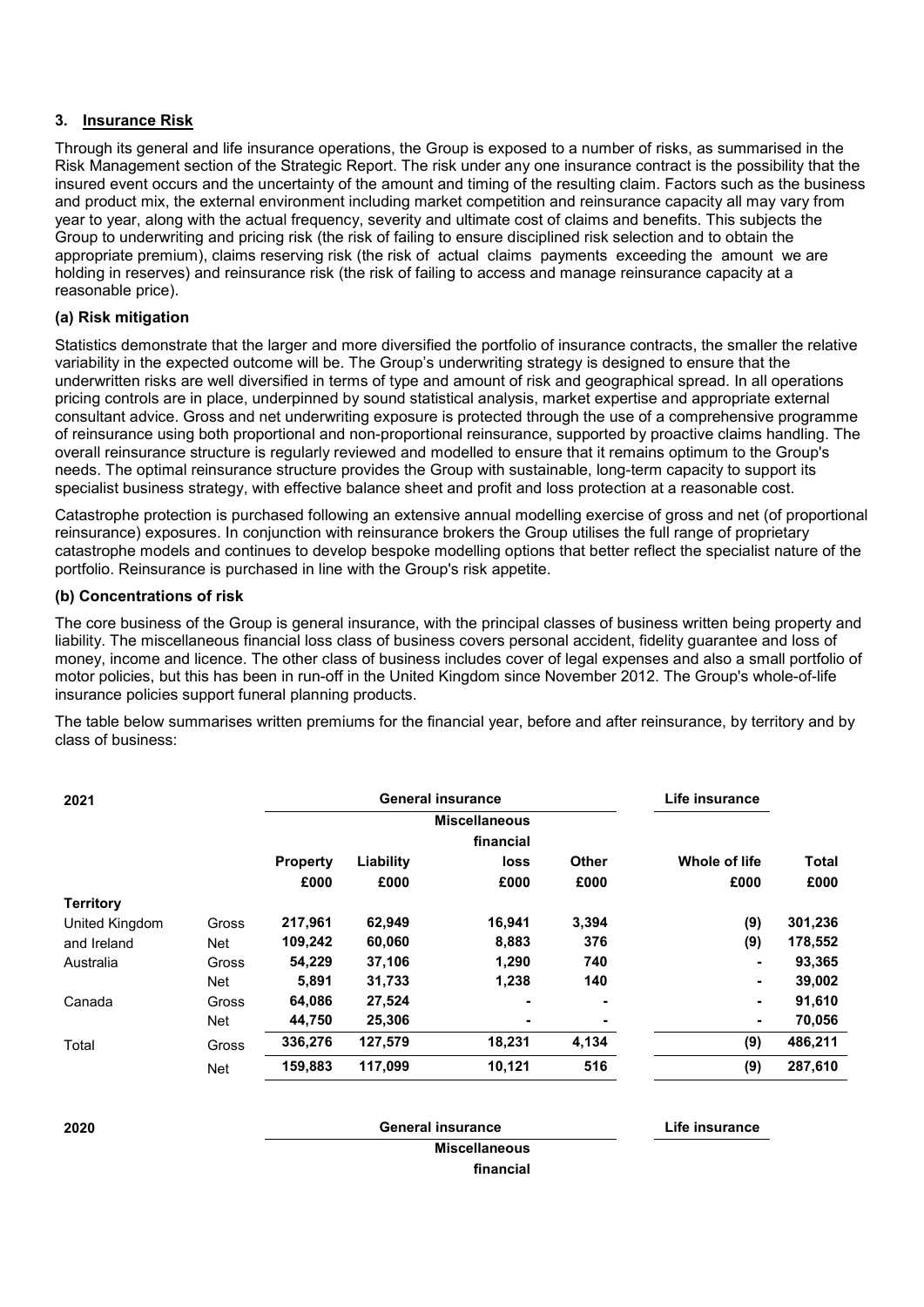|                  |            | <b>Property</b> | Liability | loss           | Other | Whole of life            | <b>Total</b> |
|------------------|------------|-----------------|-----------|----------------|-------|--------------------------|--------------|
|                  |            | £000            | £000      | £000           | £000  | £000                     | £000         |
| <b>Territory</b> |            |                 |           |                |       |                          |              |
| United Kingdom   | Gross      | 203,921         | 57,634    | 16.273         | 3,328 | 12                       | 281,168      |
| and Ireland      | <b>Net</b> | 107,458         | 55,095    | 9,080          | 716   | 12                       | 172,361      |
| Australia        | Gross      | 48,665          | 29,279    | 1,332          | 902   | $\overline{\phantom{a}}$ | 80,178       |
|                  | <b>Net</b> | 7,299           | 24,840    | 1,283          | 171   | $\blacksquare$           | 33,593       |
| Canada           | Gross      | 51,920          | 24,033    | $\blacksquare$ |       | $\blacksquare$           | 75,953       |
|                  | <b>Net</b> | 35,846          | 22,425    |                |       | $\blacksquare$           | 58,271       |
| Total            | Gross      | 304,506         | 110,946   | 17,605         | 4,230 | 12                       | 437,299      |
|                  | <b>Net</b> | 150,603         | 102,360   | 10,363         | 887   | 12                       | 264.225      |

## **(c) General insurance risks**

## *Property classes*

Property cover mainly compensates the policyholder for damage suffered to their property or for the value of property lost. Property insurance may also include cover for pecuniary loss through the inability to use damaged insured commercial properties.

For property insurance contracts, there can be variability in the nature, number and size of claims made in each period.

The nature of claims may include fire, business interruption, weather damage, escape of water, explosion (after fire), riot and malicious damage, subsidence, accidental damage, theft and earthquake. Subsidence claims are particularly difficult to predict because the damage is often not apparent for some time. The ultimate settlements can be small or large with a risk of a settled claim being reopened at a later date.

The number of claims made can be affected in particular by weather events, changes in climate, economic environment, and crime rates. Climate change may give rise to more frequent and extreme weather events, such as river flooding, hurricanes and drought, and their consequences, for example, subsidence claims. If a weather event happens near the end of the financial year, the uncertainty about ultimate claims cost in the financial statements is much higher because there is insufficient time for adequate data to be received to assess the final cost of claims.

Individual claims can vary in amount since the risks insured are diverse in both size and nature. The cost of repairing property varies according to the extent of damage, cost of materials and labour charges.

Contracts are underwritten on a reinstatement basis or repair and restoration basis as appropriate. Costs of rebuilding properties, of replacement or indemnity for contents and time taken to bring business operations back to pre-loss levels for business interruption are the key factors that influence the cost of claims. Individual large claims are more likely to arise from fire, storm or flood damage. The greatest likelihood of an aggregation of claims arises from earthquake, weather or major spreading fire events.

Claims payment, on average, occurs within a year of the event that gives rise to the claim. However, there is variability around this average with larger claims typically taking longer to settle and business interruption claims taking much longer depending on the length of the indemnity period involved.

### *Liability classes*

The main exposures are in respect of liability insurance contracts which protect policyholders from the liability to compensate injured employees (employers' liability) and third parties (public liability).

Claims that may arise from the liability portfolios include damage to property, physical injury, disease and psychological trauma. The Group has a different exposure profile to most other commercial lines insurance companies as it has lower exposure to industrial risks. Therefore, claims for industrial diseases are less common for the Group than injury claims such as slips, trips and back injuries.

The frequency and severity of claims arising on liability insurance contracts can be affected by several factors. Most significant are the increasing level of awards for damages suffered, legal costs and the potential for periodic payment awards.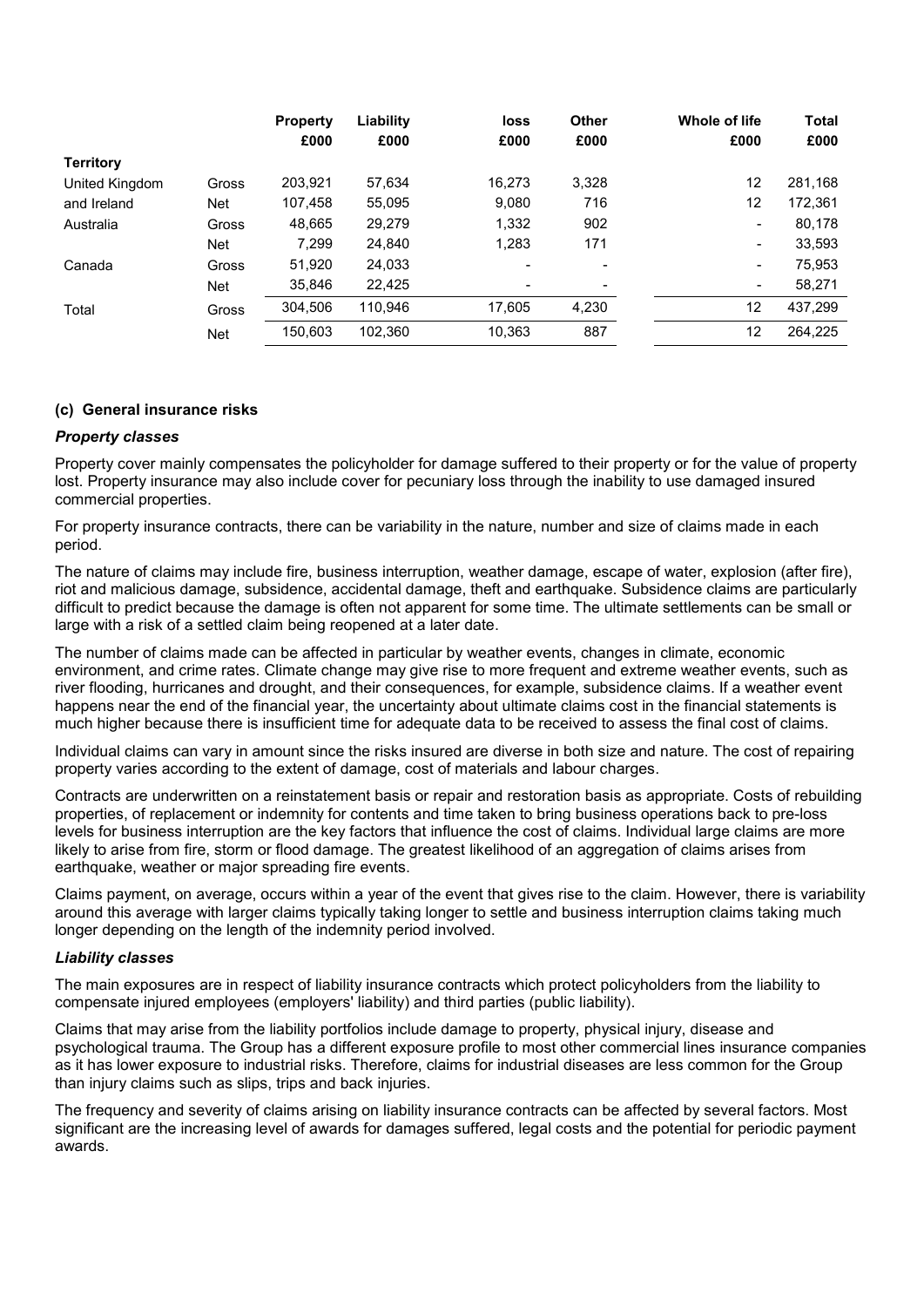The severity of bodily injury claims can be influenced particularly by the value of loss of earnings and the future cost of care. The settlement value of claims arising under public and employers' liability is particularly difficult to predict. There is often uncertainty as to the extent and type of injury, whether any payments will be made and, if they are, the amount and timing of the payments, including the discount rate applied for assessing lump sums. Key factors driving the high levels of uncertainty include the late notification of possible claim events and the legal process.

Late notification of possible claims necessitates the holding of provisions for incurred claims that may only emerge some years into the future. In particular, the effect of inflation over such a long period can be considerable and is uncertain. A lack of comparable past experience may make it difficult to quantify the number of claims and, for certain types of claims, the amounts for which they will ultimately settle. The legal and legislative framework continues to evolve, which has a consequent impact on the uncertainty as to the length of the claims settlement process and the ultimate settlement amounts.

Claims payment, on average, occurs about three to four years after the event that gives rise to the claim. However, there is significant variability around this average.

## *Provisions for latent claims*

The public and employers' liability classes can give rise to very late reported claims, which are often referred to as latent claims. These can vary in nature and are difficult to predict. They typically emerge slowly over many years, during which time there can be particular uncertainty as to the number of future potential claims and their cost. The Group has reflected this uncertainty and believes that it holds adequate reserves for latent claims that may result from exposure periods up to the reporting date.

Note 27 to the full financial statements presents the development of the estimate of ultimate claim cost for public and employers' liability claims occurring in a given year. This gives an indication of the accuracy of the estimation technique for incurred claims.

## **(d) Life insurance risks**

The Group provides whole-of-life insurance policies to support funeral planning products, for most of which the future benefits are linked to inflation and backed by index-linked assets. None of the risks arising from this business are amongst the Group's principal risks and no new policies with insurance risk have been written in the life fund since 2013.

The primary risk on these contracts is the level of future investment returns on the assets backing the liabilities over the life of the policyholders is insufficient to meet future claims payments, particularly if the timing of claims is different from that assumed. The interest rate and inflation risk within this has been largely mitigated by holding index-linked assets of a similar term to the expected liabilities profile. The main residual risk is the spread risk attached to corporate bonds held to match the liabilities.

Uncertainty in the estimation of the timing of future claims arises from the unpredictability of long-term changes in overall levels of mortality. The Group bases these estimates on standard industry and national mortality tables and its own experience. The most significant factors that could alter the expected mortality rates profile are epidemics, widespread changes in lifestyle and continued improvement in medical science and social conditions. This small mortality risk is retained by the Group. The Group holds a reserve to meet the costs of future expenses in running the life business and administration of the policies. There is a risk that this is insufficient to meet the expenses incurred in future periods.

### **4. Financial risk and capital management**

The Group is exposed to financial risk through its financial assets, financial liabilities, reinsurance assets and insurance liabilities. In particular, the key financial risk is that the proceeds from its financial assets are not sufficient to fund the obligations arising from its insurance contracts. The most important components of financial risk are interest rate risk, credit risk, equity price and currency risk.

There has been no change from the prior period in the nature of the financial risks to which the Group is exposed. Despite the rollout of the Covid-19 vaccine programmes in 2021, the subsequent conflict in Ukraine and recent international economic sanctions means there is continued uncertainty in relation to the economic risks to which the Group is exposed. This includes equity price volatility, movements in exchange rates and long-term UK growth prospects. The Group's management and measurement of financial risks is informed by either stochastic modelling or stress testing techniques..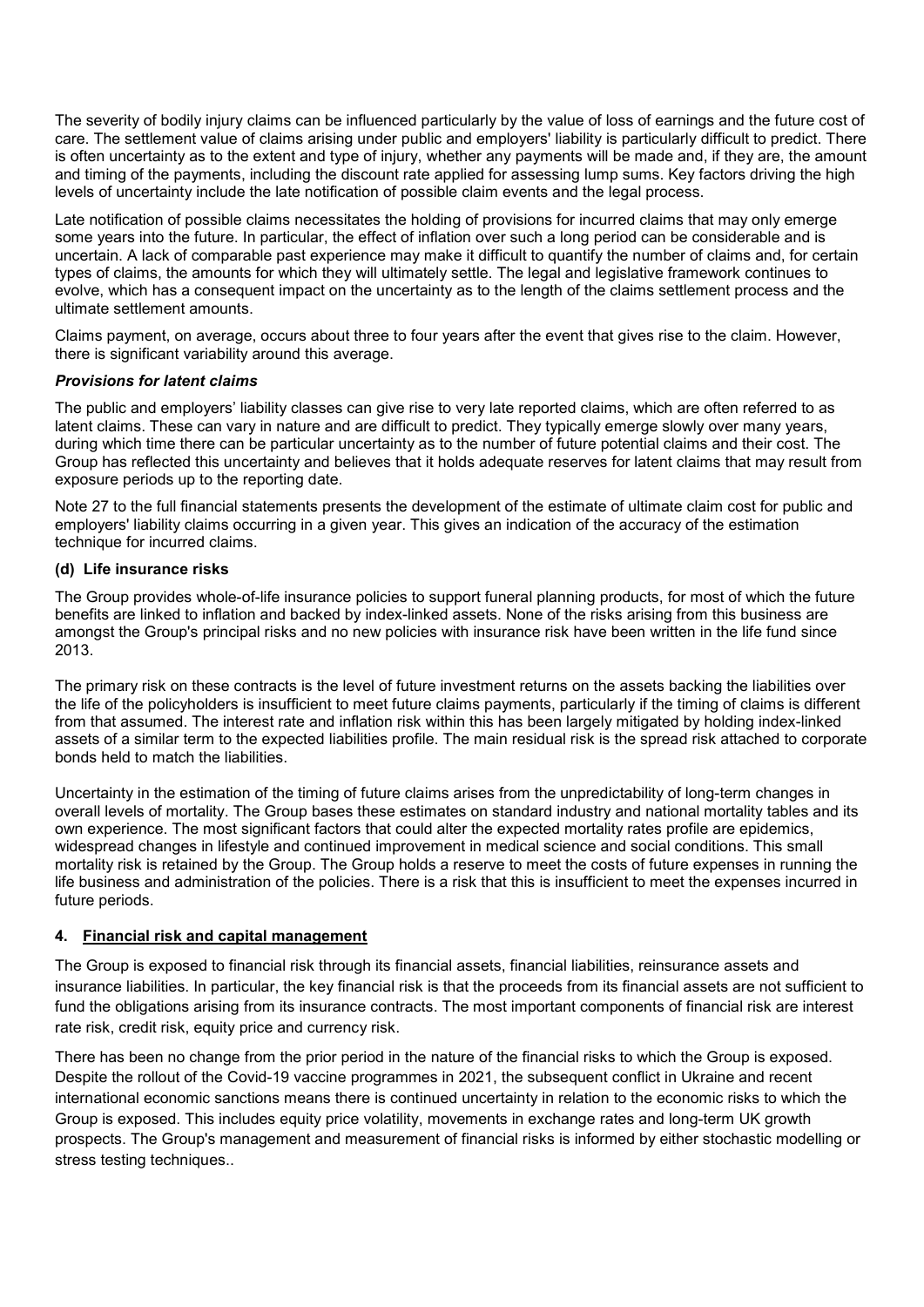## **(a) Categories of financial instruments**

*(i) Categories applying IAS 39*

|                                  |                                               |                                | <b>Financial assets</b>          |                                           | <b>Financial liabilities</b>                  |                                |                                          |                                           |                                               |               |
|----------------------------------|-----------------------------------------------|--------------------------------|----------------------------------|-------------------------------------------|-----------------------------------------------|--------------------------------|------------------------------------------|-------------------------------------------|-----------------------------------------------|---------------|
|                                  | <b>Designated</b><br>at fair<br>value<br>£000 | Held<br>for<br>trading<br>£000 | Loans and<br>receivables<br>£000 | Hedge<br>accounted<br>derivatives<br>£000 | <b>Designated</b><br>at fair<br>value<br>£000 | Held<br>for<br>trading<br>£000 | <b>Financial</b><br>liabilities*<br>£000 | Hedge<br>accounted<br>derivatives<br>£000 | Other<br>assets<br>and<br>liabilities<br>£000 | Total<br>£000 |
| At 31<br><b>December</b>         |                                               |                                |                                  |                                           |                                               |                                |                                          |                                           |                                               |               |
| 2021                             |                                               |                                |                                  |                                           |                                               |                                |                                          |                                           |                                               |               |
| Financial<br>investments         | 882,350                                       | 336                            | 670                              | 414                                       |                                               |                                |                                          |                                           |                                               | 883,770       |
| Other assets<br>Cash and         |                                               | ۰                              | 232,553                          | Ē,                                        |                                               |                                |                                          | ۰                                         | 8,357                                         | 240,910       |
| cash<br>equivalents              |                                               |                                | 114,036                          |                                           |                                               |                                |                                          |                                           | $\overline{a}$                                | 114,036       |
| Lease<br>obligations             |                                               |                                |                                  |                                           |                                               | $\blacksquare$                 | (22, 738)                                |                                           | $\overline{a}$                                | (22, 738)     |
| Subordinated<br>liabilities      |                                               |                                |                                  |                                           |                                               | ٠                              | (24, 433)                                |                                           | $\blacksquare$                                | (24, 433)     |
| Other<br>liabilities             |                                               |                                | ٠                                |                                           | $\blacksquare$                                | (331)                          | (68, 103)                                | ä,                                        | (13, 394)                                     | (81, 828)     |
| Inv't contract<br>liabilities    |                                               |                                |                                  |                                           | (15, 519)                                     |                                |                                          |                                           | $\overline{a}$                                | (15, 519)     |
| Net other                        |                                               |                                |                                  |                                           |                                               | $\blacksquare$                 |                                          | ٠                                         | (461, 837)                                    | (461, 837)    |
| Total                            | 882,350                                       | 336                            | 347,259                          | 414                                       | (15, 519)                                     | (331)                          | (115, 274)                               | ä,                                        | (466, 874)                                    | 632,361       |
| At 31<br><b>December</b><br>2020 |                                               |                                |                                  |                                           |                                               |                                |                                          |                                           |                                               |               |
| Financial<br>investments         | 817,551                                       | 2,079                          | 746                              | 401                                       |                                               |                                |                                          |                                           |                                               | 820,777       |
| Other assets<br>Cash and         |                                               |                                | 211,475                          |                                           |                                               |                                |                                          | $\overline{a}$                            | 5,095                                         | 216,570       |
| cash<br>equivalents              |                                               |                                | 104,429                          |                                           |                                               |                                |                                          |                                           |                                               | 104,429       |
| Lease<br>obligations             |                                               |                                |                                  |                                           |                                               |                                | (25, 450)                                |                                           |                                               | (25, 450)     |
| Other<br>liabilities             |                                               |                                |                                  |                                           |                                               | $\blacksquare$                 | (80, 224)                                | (1, 244)                                  | (12,093)                                      | (93, 561)     |
| Net other                        |                                               |                                |                                  | ٠                                         |                                               |                                | Ĭ.                                       | $\overline{\phantom{a}}$                  | (453, 537)                                    | (453, 537)    |
| Total                            | 817,551                                       | 2,079                          | 316,650                          | 401                                       |                                               | ÷,                             | (105, 674)                               | (1, 244)                                  | (460, 535)                                    | 569,228       |

\*Financial liabilities are held at amortised cost.

The carrying value of those financial assets and liabilities not carried at fair value in the financial statements is considered to approximate to their fair value.

### *(ii) Categories of financial assets applying IFRS 9*

As disclosed in note 1, the Group has chosen to defer application of IFRS 9 and classifies and measures financial instruments using IAS 39. To facilitate comparison with entities applying IFRS 9, the table below sets out the Group's financial assets at the balance sheet date, split between those which have contractual cash flows that are solely payments of principal and interest on the principal outstanding (SPPI), other than those which are held for trading or whose performance is evaluated on a fair value basis, and all other financial assets.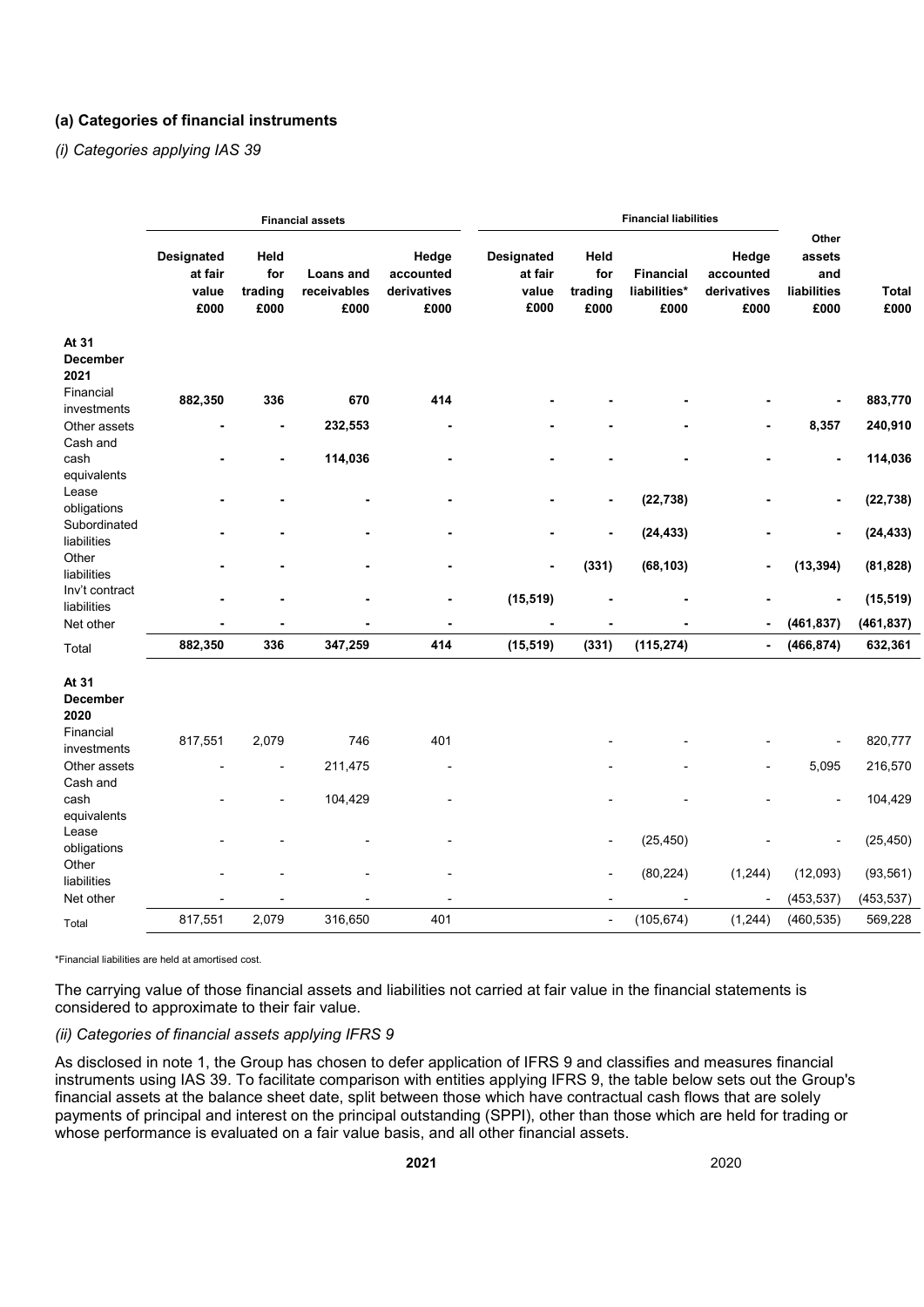|                              | <b>SPPI</b><br>financial<br>assets | <b>Other</b><br>financial<br>assets | <b>Total</b><br>financial<br>assets | <b>SPPI</b><br>financial<br>assets | Other<br>financial<br>assets | Total<br>financial<br>assets |
|------------------------------|------------------------------------|-------------------------------------|-------------------------------------|------------------------------------|------------------------------|------------------------------|
|                              | £000                               | £000                                | £000                                | £000                               | £000                         | £000                         |
| <b>Financial investments</b> | 670                                | 883.100                             | 883,770                             | 746                                | 820.031                      | 820,777                      |
| Cash and cash equivalents    | 114,036                            | ۰                                   | 114,036                             | 104,429                            | $\blacksquare$               | 104,429                      |
| Other financial assets       | 232,553                            | ۰                                   | 232.553                             | 211.475                            | $\overline{\phantom{a}}$     | 211,475                      |
| Total fair value             | 347.259                            | 883.100                             | 1,230,359                           | 316.650                            | 820.031                      | 1,136,681                    |

There has been a £30,609,000 increase (2020: £62,109,000 increase) in the fair value of SPPI financial assets of the Group, and a £63,069,000 increase (2020: £32,112,000 decrease) in the fair value of other financial assets of the Group during the reporting period.

## **(b) Fair value hierarchy**

The fair value measurement basis used to value those financial assets and financial liabilities held at fair value is categorised into a fair value hierarchy as follows:

Level 1: fair values measured using quoted bid prices (unadjusted) in active markets for identical assets or liabilities. This category includes listed equities in active markets, listed debt securities in active markets and exchange-traded derivatives.

Level 2: fair values measured using inputs other than quoted prices included within level 1 that are observable for the asset or liability, either directly (i.e. as prices) or indirectly (i.e. derived from prices). This category includes listed debt or equity securities in a market that is not active and derivatives that are not exchange-traded.

Level 3: fair values measured using inputs for the asset or liability that are not based on observable market data (unobservable inputs). This category includes unlisted debt and equities, including investments in venture capital, and suspended securities. Where a look-through valuation approach is applied, underlying net asset values are sourced from the investee, translated into the Group's functional currency and adjusted to reflect illiquidity where appropriate, with the fair values disclosed being directly sensitive to this input.

There have been no transfers between investment categories in the current year.

| Level 1<br>Level <sub>2</sub><br>Level 3<br>Total<br>£000<br>£000<br>£000<br>£000<br>At 31 December 2021<br>Financial assets at fair value through profit or loss<br><b>Financial investments</b><br>281,169<br>186<br>68,947<br>350,302<br><b>Equity securities</b><br>515,953<br>1,412<br>34<br>517,399<br>Debt securities<br>Structured notes<br>14,649<br>14,649<br>336<br>Derivatives<br>336<br>414<br>414<br>Hedged accounted derivatives<br>Total financial assets at fair value<br>797,122<br>68,981<br>883,100<br>16,997<br>At 31 December 2020<br>Financial assets at fair value through profit or loss<br><b>Financial investments</b><br>262,014<br>185<br>321,886<br>59,687<br><b>Equity securities</b><br>Debt securities<br>493,601<br>495,665<br>1,512<br>552 | Analysis of fair value measurement bases | Fair value measurement at the<br>end of the reporting period based on |       |  |       |
|-------------------------------------------------------------------------------------------------------------------------------------------------------------------------------------------------------------------------------------------------------------------------------------------------------------------------------------------------------------------------------------------------------------------------------------------------------------------------------------------------------------------------------------------------------------------------------------------------------------------------------------------------------------------------------------------------------------------------------------------------------------------------------|------------------------------------------|-----------------------------------------------------------------------|-------|--|-------|
|                                                                                                                                                                                                                                                                                                                                                                                                                                                                                                                                                                                                                                                                                                                                                                               |                                          |                                                                       |       |  |       |
|                                                                                                                                                                                                                                                                                                                                                                                                                                                                                                                                                                                                                                                                                                                                                                               |                                          |                                                                       |       |  |       |
|                                                                                                                                                                                                                                                                                                                                                                                                                                                                                                                                                                                                                                                                                                                                                                               |                                          |                                                                       |       |  |       |
|                                                                                                                                                                                                                                                                                                                                                                                                                                                                                                                                                                                                                                                                                                                                                                               |                                          |                                                                       |       |  |       |
|                                                                                                                                                                                                                                                                                                                                                                                                                                                                                                                                                                                                                                                                                                                                                                               |                                          |                                                                       |       |  |       |
|                                                                                                                                                                                                                                                                                                                                                                                                                                                                                                                                                                                                                                                                                                                                                                               |                                          |                                                                       |       |  |       |
|                                                                                                                                                                                                                                                                                                                                                                                                                                                                                                                                                                                                                                                                                                                                                                               |                                          |                                                                       |       |  |       |
|                                                                                                                                                                                                                                                                                                                                                                                                                                                                                                                                                                                                                                                                                                                                                                               |                                          |                                                                       |       |  |       |
|                                                                                                                                                                                                                                                                                                                                                                                                                                                                                                                                                                                                                                                                                                                                                                               |                                          |                                                                       |       |  |       |
|                                                                                                                                                                                                                                                                                                                                                                                                                                                                                                                                                                                                                                                                                                                                                                               |                                          |                                                                       |       |  |       |
|                                                                                                                                                                                                                                                                                                                                                                                                                                                                                                                                                                                                                                                                                                                                                                               |                                          |                                                                       |       |  |       |
|                                                                                                                                                                                                                                                                                                                                                                                                                                                                                                                                                                                                                                                                                                                                                                               |                                          |                                                                       |       |  |       |
|                                                                                                                                                                                                                                                                                                                                                                                                                                                                                                                                                                                                                                                                                                                                                                               |                                          |                                                                       |       |  |       |
|                                                                                                                                                                                                                                                                                                                                                                                                                                                                                                                                                                                                                                                                                                                                                                               |                                          |                                                                       |       |  |       |
|                                                                                                                                                                                                                                                                                                                                                                                                                                                                                                                                                                                                                                                                                                                                                                               |                                          |                                                                       |       |  |       |
|                                                                                                                                                                                                                                                                                                                                                                                                                                                                                                                                                                                                                                                                                                                                                                               |                                          |                                                                       |       |  |       |
|                                                                                                                                                                                                                                                                                                                                                                                                                                                                                                                                                                                                                                                                                                                                                                               | Derivatives                              |                                                                       | 2,079 |  | 2,079 |
| Hedged accounted derivatives<br>401<br>401                                                                                                                                                                                                                                                                                                                                                                                                                                                                                                                                                                                                                                                                                                                                    |                                          |                                                                       |       |  |       |
| Total financial assets at fair value<br>755,615<br>60,239<br>820,031<br>4,177                                                                                                                                                                                                                                                                                                                                                                                                                                                                                                                                                                                                                                                                                                 |                                          |                                                                       |       |  |       |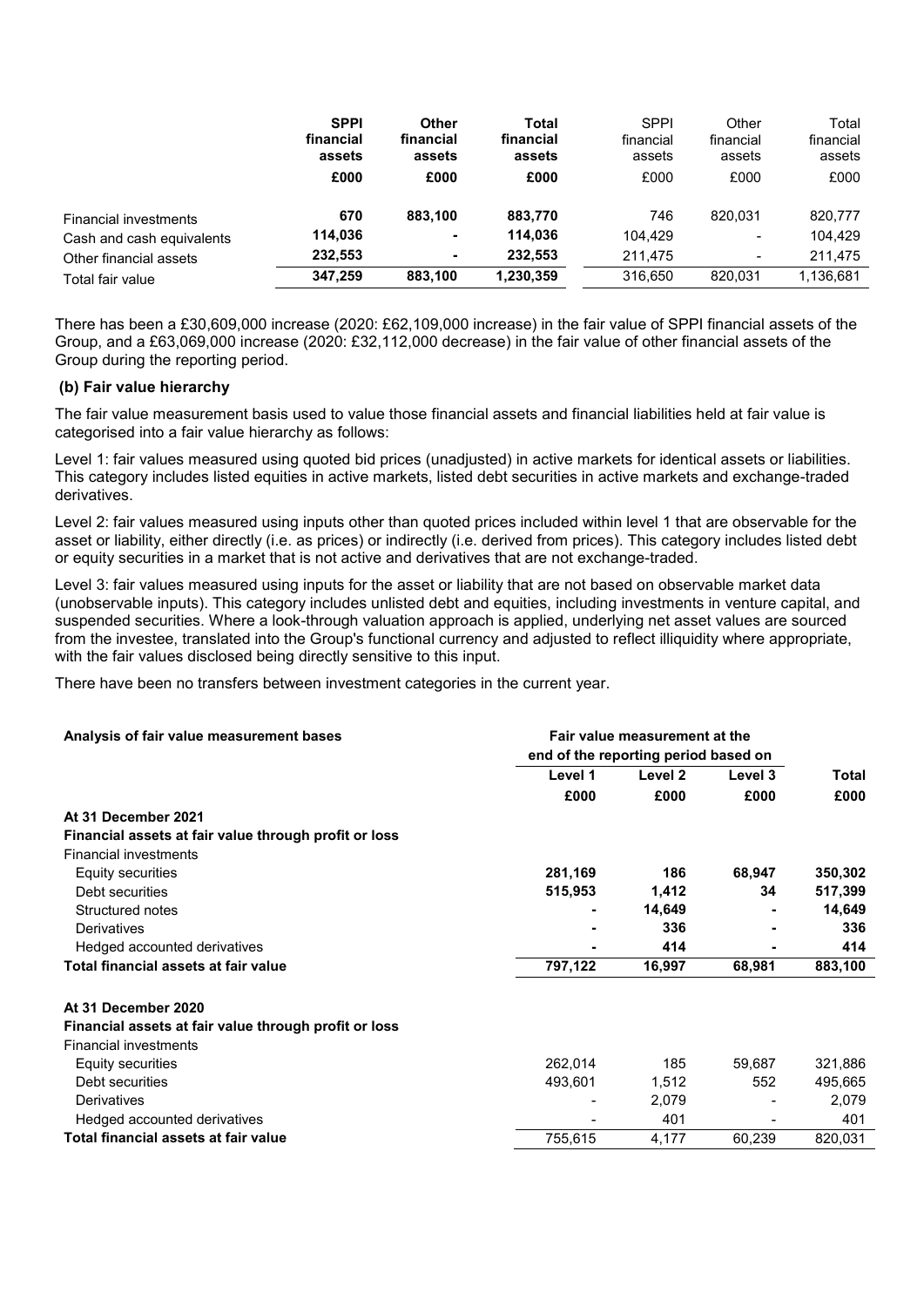In the current and prior year the derivative liabilities of the Group were measured at fair value through profit or loss. Derivative liabilities are categorised as level 2 (see note 22 to the full financial statements).

## **Fair value measurements based on level 3**

Fair value measurements in level 3 consist of financial assets, analysed as follows:

|                                                                           |                   | Financial assets at fair value<br>through profit and loss |              |
|---------------------------------------------------------------------------|-------------------|-----------------------------------------------------------|--------------|
|                                                                           | <b>Equity</b>     | <b>Debt</b>                                               |              |
|                                                                           | <b>securities</b> | securities                                                | <b>Total</b> |
|                                                                           | £000              | £000                                                      | £000         |
| At 31 December 2021                                                       |                   |                                                           |              |
| Opening balance                                                           | 59,688            | 551                                                       | 60,239       |
| Total gains/(losses) recognised in profit or loss                         | 9,259             | (517)                                                     | 8,742        |
| Closing balance                                                           | 68,947            | 34                                                        | 68,981       |
| Total gains/(losses) for the period included in profit or loss for assets |                   |                                                           |              |
| held at the end of the reporting period                                   | 9,259             | (517)                                                     | 8,742        |
| At 31 December 2020                                                       |                   |                                                           |              |
| Opening balance                                                           | 66,703            | 404                                                       | 67,107       |
| Total (losses)/gains recognised in profit or loss                         | (7,015)           | 147                                                       | (6,868)      |
| Closing balance                                                           | 59,688            | 551                                                       | 60,239       |
| Total (losses)/gains for the period included in profit or loss for assets |                   |                                                           |              |
| held at the end of the reporting period                                   | (7,015)           | 147                                                       | (6,868)      |

All the above gains or losses included in profit or loss for the period are presented in net investment return within the statement of profit or loss.

The valuation techniques used for instruments categorised in levels 2 and 3 are described below.

## *Listed debt and equity securities not in active market (level 2)*

These financial assets are valued using third-party pricing information that is regularly reviewed and internally calibrated based on management's knowledge of the markets.

### *Non exchange-traded derivative contracts (level 2)*

The Group's derivative contracts are not traded in active markets. Foreign currency forward contracts are valued using observable forward exchange rates corresponding to the maturity of the contract and the contract forward rate. Overthe-counter equity or index options and futures are valued by reference to observable index prices.

### *Structured notes (level 2)*

These financial assets are not traded on active markets. Their fair value is linked to an index that reflects the performance of an underlying basket of observable securities, including derivatives, provided by an independent calculation agent.

## *Unlisted equity securities (level 3)*

These financial assets are valued using observable net asset data, adjusted for unobservable inputs including comparable price-to-book ratios based on similar listed companies, and management's consideration of constituents as to what exit price might be obtainable.

The valuation is sensitive to the level of underlying net assets, the Euro exchange rate, the price-to-book ratio, an illiquidity discount and a credit rating discount applied to the valuation to account for the risks associated with holding the asset. If the illiquidity discount or credit rating discount applied changes by +/-10%, the value of unlisted equity securities could move by +/-£8m (2020: +/-£7m).

## *Unlisted debt (level 3)*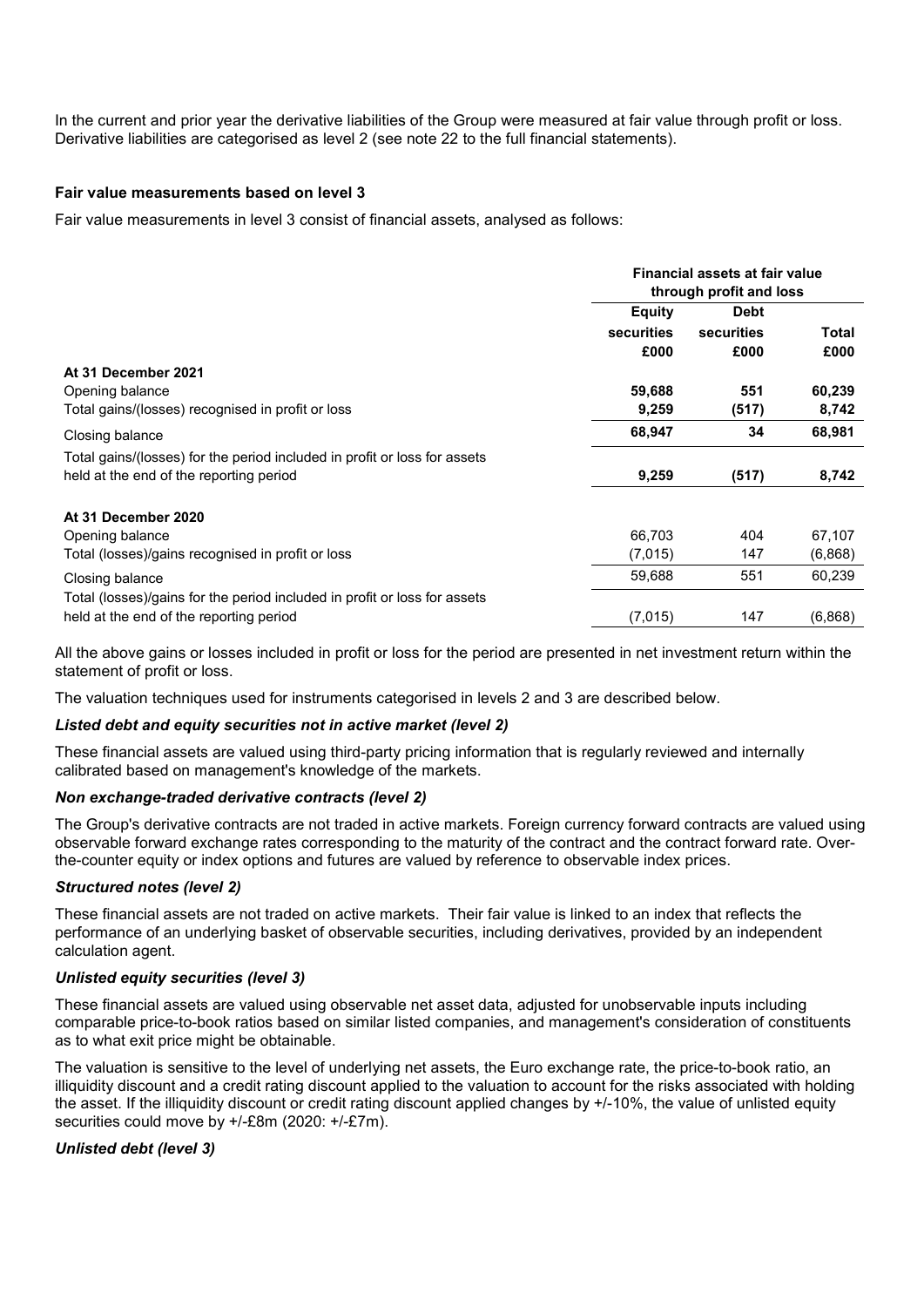Unlisted debt is valued using an adjusted net asset method whereby management uses a look-through approach to the underlying assets supporting the loan, discounted using observable market interest rates of similar loans with similar risk, and allowing for unobservable future transaction costs.

The valuation is most sensitive to the level of underlying net assets, but it is also sensitive to the interest rate used for discounting and the projected date of disposal of the asset, with the exit costs sensitive to an expected return on capital of any purchaser and estimated transaction costs. Reasonably likely changes in unobservable inputs used in the valuation would not have a significant impact on shareholders' equity or the net result.

### **(c) Interest rate risk**

The Group's exposure to interest rate risk arises primarily from movements on financial investments that are measured at fair value and have fixed interest rates, which represent a significant proportion of the Group's assets, subordinated debt which has a fixed interest rate until 2030, and from those insurance liabilities for which discounting is applied at a market interest rate. The Group's investment strategy is set in order to control the impact of interest rate risk on anticipated cash flows and asset and liability values. The fair value of the Group's investment portfolio of fixed income securities reduces as market interest rates rise as does the present value of discounted insurance liabilities, and vice versa.

Interest rate risk concentration is reduced by adopting asset-liability duration matching principles where appropriate. Excluding assets held to back the life business, the average duration of the Group's fixed income portfolio is three years (2020: three years), reflecting the relatively short-term average duration of its general insurance liabilities. The mean term of discounted general insurance liabilities is disclosed in note 27(a)(iv) to the full financial statements.

For the Group's life business, consisting of policies to support funeral planning products, benefits payable to policyholders are independent of the returns generated by interest-bearing assets. Therefore, the interest rate risk on the invested assets supporting these liabilities is borne by the Group. This risk is mitigated by purchasing fixed interest investments with durations that match the profile of the liabilities. For funeral plan policies, benefits are linked to the Retail Prices Index (RPI). Assets backing these liabilities are also linked to the RPI, and include index-linked gilts and corporate bonds. For practical purposes it is not possible to exactly match the durations due to the uncertain profile of liabilities (e.g. mortality risk) and the availability of suitable assets, therefore some interest rate risk will persist. The Group monitors its exposure by comparing projected cash flows for these assets and liabilities and making appropriate adiustments to its investment portfolio.

The table below summarises the maturities of life business assets and liabilities that are exposed to interest rate risk.

|                            | <b>Maturity</b> |                |              |         |
|----------------------------|-----------------|----------------|--------------|---------|
|                            | Within          | <b>Between</b> | <b>After</b> |         |
| <b>Group life business</b> | 1 year          | 1 & 5 years    | 5 years      | Total   |
|                            | £000            | £000           | £000         | £000    |
| At 31 December 2021        |                 |                |              |         |
| <b>Assets</b>              |                 |                |              |         |
| Debt securities            | 6,120           | 26,768         | 63,819       | 96,707  |
| Cash and cash equivalents  | 5,269           | ۰              |              | 5,269   |
|                            | 11,389          | 26,768         | 63,819       | 101,976 |
| Liabilities (discounted)   |                 |                |              |         |
| Life business provision    | 4,787           | 16,686         | 52,436       | 73,909  |
| At 31 December 2020        |                 |                |              |         |
| <b>Assets</b>              |                 |                |              |         |
| Debt securities            | 6,083           | 30,161         | 61,665       | 97,909  |
| Cash and cash equivalents  | 4,692           |                |              | 4,692   |
|                            | 10,775          | 30,161         | 61,665       | 102,601 |
| Liabilities (discounted)   |                 |                |              |         |
| Life business provision    | 5,103           | 18,045         | 53,709       | 76,857  |

Group financial investments with variable interest rates, including cash and cash equivalents, and insurance instalment receivables are subject to cash flow interest rate risk. This risk is not significant to the Group.

### **(d) Credit risk**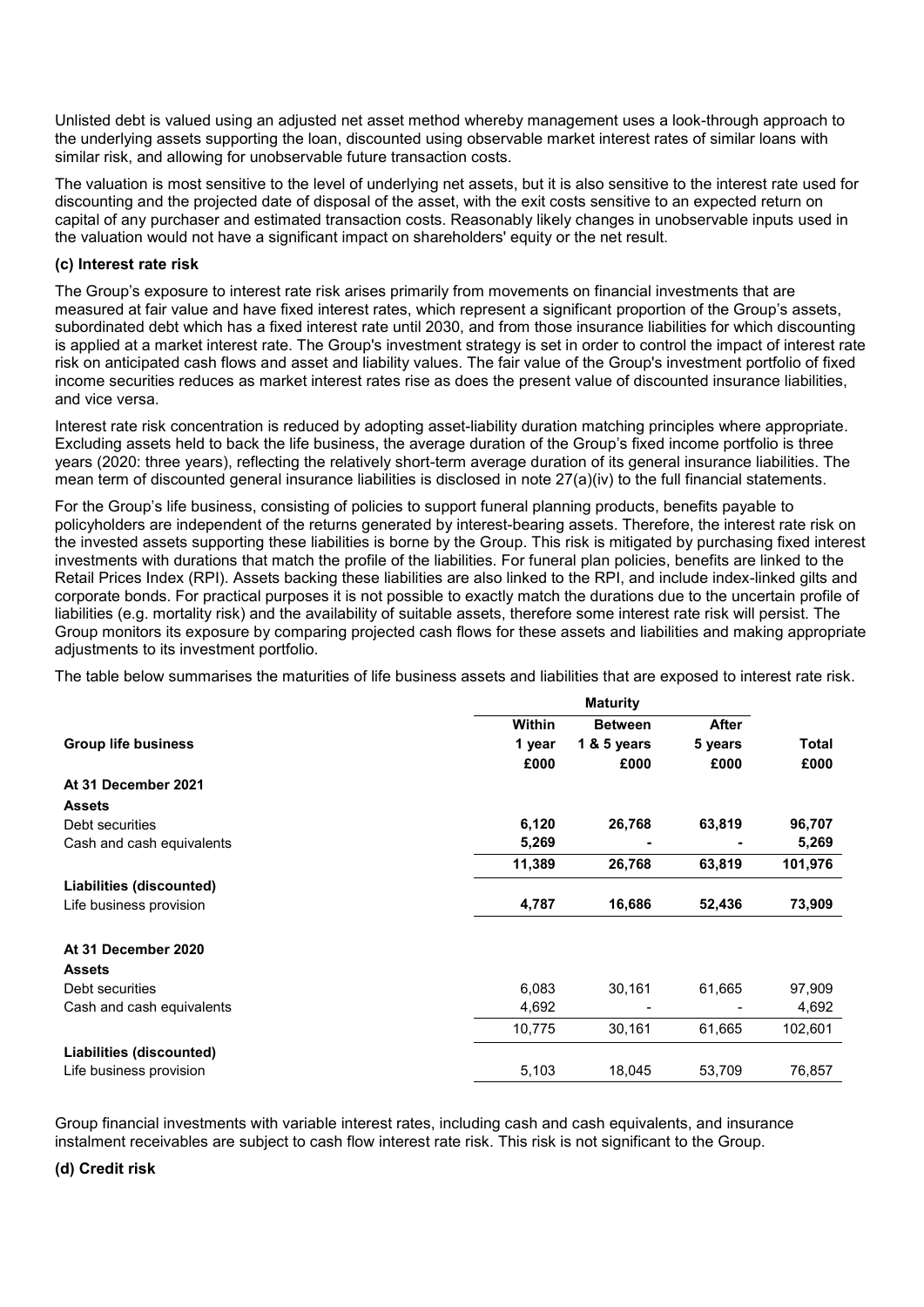The Group has exposure to credit risk, which is the risk of non-payment of their obligations by counterparties and financial markets borrowers. Areas where the Group is exposed to credit risk are:

- counterparty default on loans and debt securities;
- deposits held with banks;
- reinsurers' share of insurance liabilities (excluding provision for unearned premiums) and amounts due from reinsurers in respect of claims already paid; and
- amounts due from insurance intermediaries and policyholders.

The Group is exposed to minimal credit risk in relation to all other financial assets.

The carrying amount of financial and reinsurance assets represents the Group's maximum exposure to credit risk. The Group structures the levels of credit risk it accepts by placing limits on its exposure to a single counterparty. Limits on the level of credit risk are regularly reviewed. Where available the Group also manages its exposure to credit risk in relation to credit risk ratings. Investment grade financial assets are classified within the range of AAA to BBB ratings, where AAA is the highest possible rating. Financial assets which fall outside this range are classified as subinvestment grade. 'Not rated' assets capture assets not rated by external ratings agencies.

The following table provides information regarding the credit risk exposure of financial assets with external credit ratings from Standard & Poor's or an equivalent rating from a similar agency. This includes financial assets that meet the definition of 'solely payments of principal and interest' (SPPI).

|                     |                               | <b>SPPI</b>            |                                  |                   | Non-SPPI                  |
|---------------------|-------------------------------|------------------------|----------------------------------|-------------------|---------------------------|
|                     | Cash and cash<br>equivalents* | Reinsurance<br>debtors | <b>Other financial</b><br>assets | <b>Total SPPI</b> | <b>Debt</b><br>securities |
|                     | £000                          | £000                   | £000                             | £000              | £000                      |
| At 31 December 2021 |                               |                        |                                  |                   |                           |
| AAA                 |                               |                        |                                  |                   | 171,502                   |
| AA                  | 42,719                        | 2,651                  |                                  | 45,370            | 122,895                   |
| A                   | 19,946                        | 9,424                  |                                  | 29,370            | 129,795                   |
| <b>BBB</b>          | 51,365                        | 3                      |                                  | 51,368            | 72,653                    |
| <b>Below BBB</b>    |                               |                        |                                  |                   | 7,895                     |
| Not rated           | 6                             | 505                    | 220,640                          | 221,151           | 12,659                    |
|                     | 114,036                       | 12,583                 | 220,640                          | 347,259           | 517,399                   |
| At 31 December 2020 |                               |                        |                                  |                   |                           |
| AAA                 |                               |                        |                                  |                   | 128,037                   |
| AA                  | 36,319                        | 1,986                  |                                  | 38,305            | 130,285                   |
| Α                   | 16,753                        | 8,564                  |                                  | 25,317            | 125,745                   |
| <b>BBB</b>          | 51,351                        | 3                      |                                  | 51,354            | 94,101                    |
| <b>Below BBB</b>    |                               |                        |                                  |                   | 8,997                     |
| Not rated           | 6                             | 452                    | 201,216                          | 201,674           | 8,500                     |
|                     | 104,429                       | 11,005                 | 201,216                          | 316,650           | 495,665                   |

\*Cash includes amounts held on deposit classified within financial investments and disclosed in note 22 to the full financial statements. Cash balances which are not rated relate to cash amounts in hand.

For financial assets meeting the SPPI test that do not have low credit risk, the carrying amount disclosed above is an approximation of their fair value.

Group cash balances are regularly reviewed to identify the quality of the counterparty bank and to monitor and limit concentrations of risk.

The debt securities portfolio consists of a range of mainly fixed interest instruments including government securities, local authority issues, corporate loans and bonds, overseas bonds, preference shares and other interest-bearing securities. Limits are imposed on the credit ratings of the corporate bond portfolio and exposures regularly monitored. Group investments in unlisted securities represent less than 1% of this category in the current and prior year.

The Group's exposure to counterparty default on debt securities is spread across a variety of geographical and economic territories, as follows: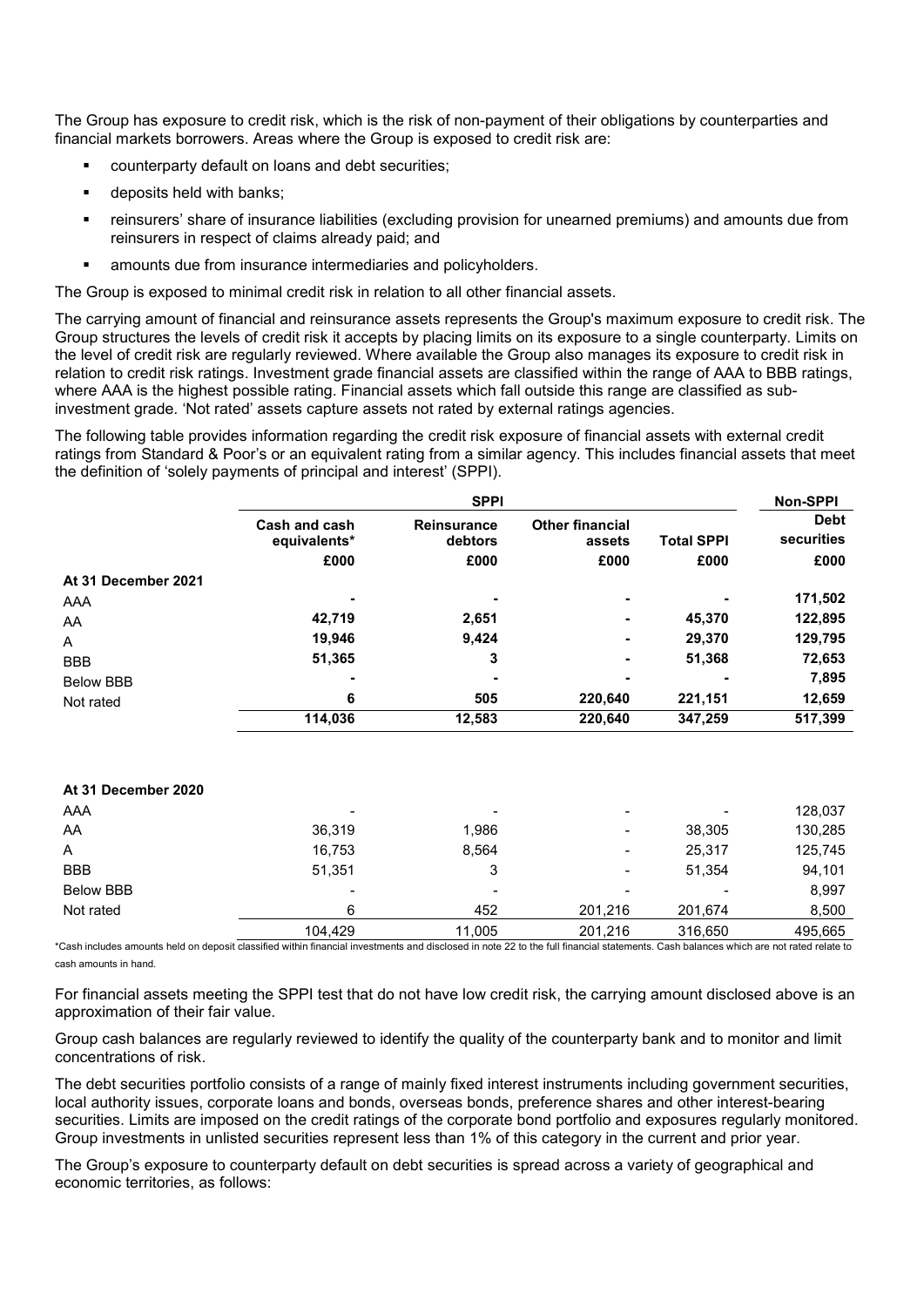|           | 2021    | 2020    |
|-----------|---------|---------|
|           | £000    | £000    |
| UK        | 265,506 | 276.914 |
| Australia | 104,530 | 108,792 |
| Canada    | 119,622 | 89.661  |
| Europe    | 27,741  | 20,298  |
| Total     | 517,399 | 495,665 |

Reinsurance is used to manage insurance risk. This does not, however, discharge the Group's liability as primary insurer. If a reinsurer fails to pay a claim for any reason, the Group remains liable for the payment to the policyholder. The creditworthiness of reinsurers is considered on a regular basis through the year by reviewing their financial strength. The Group Reinsurance Security Committee assesses, monitors and approves the creditworthiness of all reinsurers, reviewing relevant credit ratings provided by the recognised credit rating agencies, as well as other publicly available data and market information. The Group Reinsurance Security Committee also monitors the balances outstanding from reinsurers and maintains an approved list of reinsurers.

The Group's credit risk policy details prescriptive methods for the collection of premiums and control of intermediary and policyholder debtor balances. The level and age of debtor balances are regularly assessed via monthly credit management reports. These reports are scrutinised to assess exposure by geographical region and counterparty of aged or outstanding balances. Any such balances are likely to be major international brokers that are in turn monitored via credit reference agencies and considered to pose minimal risk of default. The Group has no material concentration of credit risk in respect of amounts due from insurance intermediaries and policyholders.

## **(e) Equity price risk**

The Group is exposed to equity price risk because of financial investments held by the Group which are stated at fair value through profit or loss. The Group mitigates this risk by holding a diversified portfolio across geographical regions and market sectors, and through the use of derivative contracts from time to time which would limit losses in the event of a fall in equity markets.

The concentration of equity price risk by geographical listing, before the mitigating effect of derivatives, to which the Group is exposed is as follows:

|           | 2021    |           | 2020    |
|-----------|---------|-----------|---------|
|           | £000    |           | £000    |
| UK        | 281,497 | UK        | 262,414 |
| Europe    | 68,619  | Europe    | 59,287  |
| Hong Kong | 186     | Hong Kong | 185     |
| Total     | 350,302 | Total     | 321,886 |

## **(f) Currency risk**

The Group operates internationally and its main exposures to foreign exchange risk are noted below. The Group's foreign operations generally invest in assets and purchase reinsurance denominated in the same currencies as their insurance liabilities, which mitigates the foreign currency exchange rate risk for these operations. As a result, foreign exchange risk arises from recognised assets and liabilities denominated in other currencies and net investments in foreign operations. The Group mitigates this risk through the use of derivatives when considered necessary.

The Group exposure to foreign currency risk within the investment portfolios arises from purchased investments that are denominated in currencies other than sterling.

The Group's foreign operations create two sources of foreign currency risk:

- the operating results of the Group's foreign branches and subsidiaries in the Group financial statements are translated at the average exchange rates prevailing during the period; and
- the equity investment in foreign branches and subsidiaries is translated into sterling using the exchange rate at the year-end date.

The forward foreign currency risk arising on translation of these foreign operations is hedged by the derivatives which are detailed in the derivative financial instruments note to this announcement. The Group has designated certain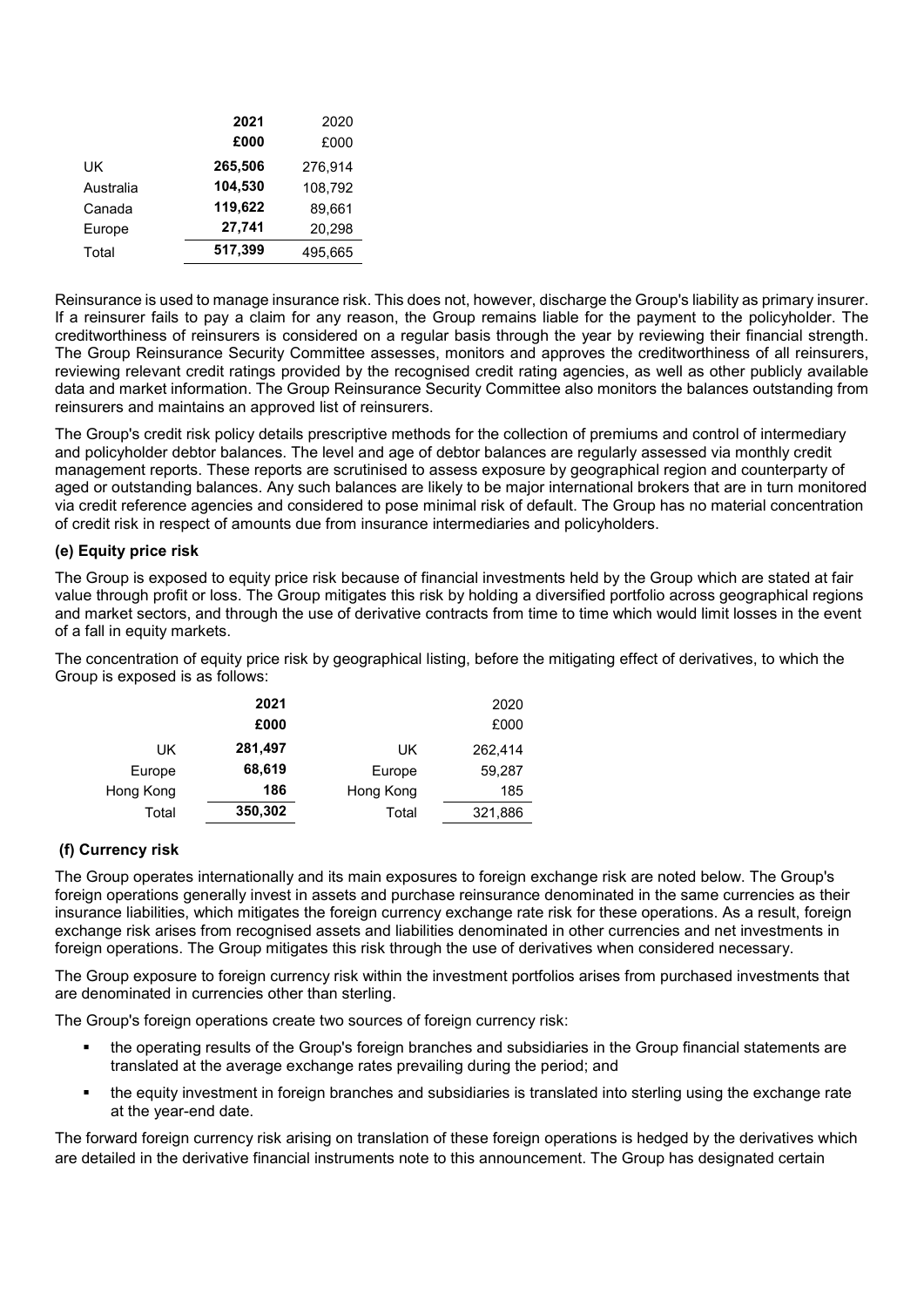derivatives as a hedge of its net investments in Canada and Australia, which have Canadian and Australian dollars respectively as their functional currency.

The largest currency exposures, before the mitigating effect of derivatives, with reference to net assets/liabilities are shown below, representing effective diversification of resources.

|                   | 2021   |        | 2020   |
|-------------------|--------|--------|--------|
|                   | £000   |        | £000   |
| Aus \$            | 64,005 | Aus \$ | 57,291 |
| Can \$            | 46,087 | Can \$ | 39,621 |
| Euro              | 11,054 | Euro   | 23,932 |
| USD <sub>\$</sub> | 2,345  | USD \$ | 2,045  |
| HKD\$             | 172    | HKD\$  | 171    |

The figures in the table above, for the current and prior years, do not include currency risk that the Group is exposed to on a 'look through' basis in respect of collective investment schemes denominated in sterling. The Group enters into derivatives to hedge currency exposure, including exposures on a 'look through' basis. The open derivatives held by the Group at the year end to hedge currency exposure are detailed in the derivative financial instruments note to this announcement.

## **(g) Liquidity risk**

Liquidity risk is the risk that funds may not be available to pay obligations when due. The Group is exposed to daily calls on its available cash resources mainly from claims arising from insurance contracts. An estimate of the timing of the net cash outflows resulting from insurance contracts is provided in note 27 to the full financial statements. The Group has robust processes in place to manage liquidity risk and has available cash balances, other readily marketable assets and access to funding in case of exceptional need. This is not considered to be a significant risk to the Group.

Non-derivative financial liabilities consist of lease liabilities, for which a maturity analysis is included in note 33 to the full financial statements, and other liabilities for which a maturity analysis is included in note 30 to the full financial statements, and subordinated debt for which a maturity analysis is included in note 31 to the full financial statements.

## **(h) Market risk sensitivity analysis**

The sensitivity of profit and other equity reserves to movements on market risk variables (comprising interest rate, currency and equity price risk), each considered in isolation and before the mitigating effect of derivatives, is shown in the table below. This table does not include the impact of variables on retirement benefit schemes. Financial risk sensitivities for retirement benefit schemes are disclosed separately in note 18 to the full financial statements.

| Group              |                    | Potential increase /<br>(decrease) in profit |          | Potential increase /<br>(decrease) in other<br>equity reserves |         |
|--------------------|--------------------|----------------------------------------------|----------|----------------------------------------------------------------|---------|
| <b>Variable</b>    | Change in variable | 2021                                         | 2020     | 2021                                                           | 2020    |
|                    |                    | £000                                         | £000     | £000                                                           | £000    |
| Interest rate risk | -100 basis points  | (6, 797)                                     | (11,896) | 54                                                             | (70)    |
|                    | +100 basis points  | 5,088                                        | 6,153    | (48)                                                           | 44      |
| Currency risk      | $-10%$             | 4,118                                        | 2,833    | 10,845                                                         | 9,715   |
|                    | $+10%$             | (3,369)                                      | (2,318)  | (8, 873)                                                       | (7,948) |
| Equity price risk  | $+/-10%$           | 28,375                                       | 26,073   |                                                                |         |

The following assumptions have been made in preparing the above sensitivity analysis:

- the value of fixed income investments will vary inversely with changes in interest rates, and all territories experience the same interest rate movement;
- currency gains and losses will arise from a change in the value of sterling against all other currencies moving in parallel;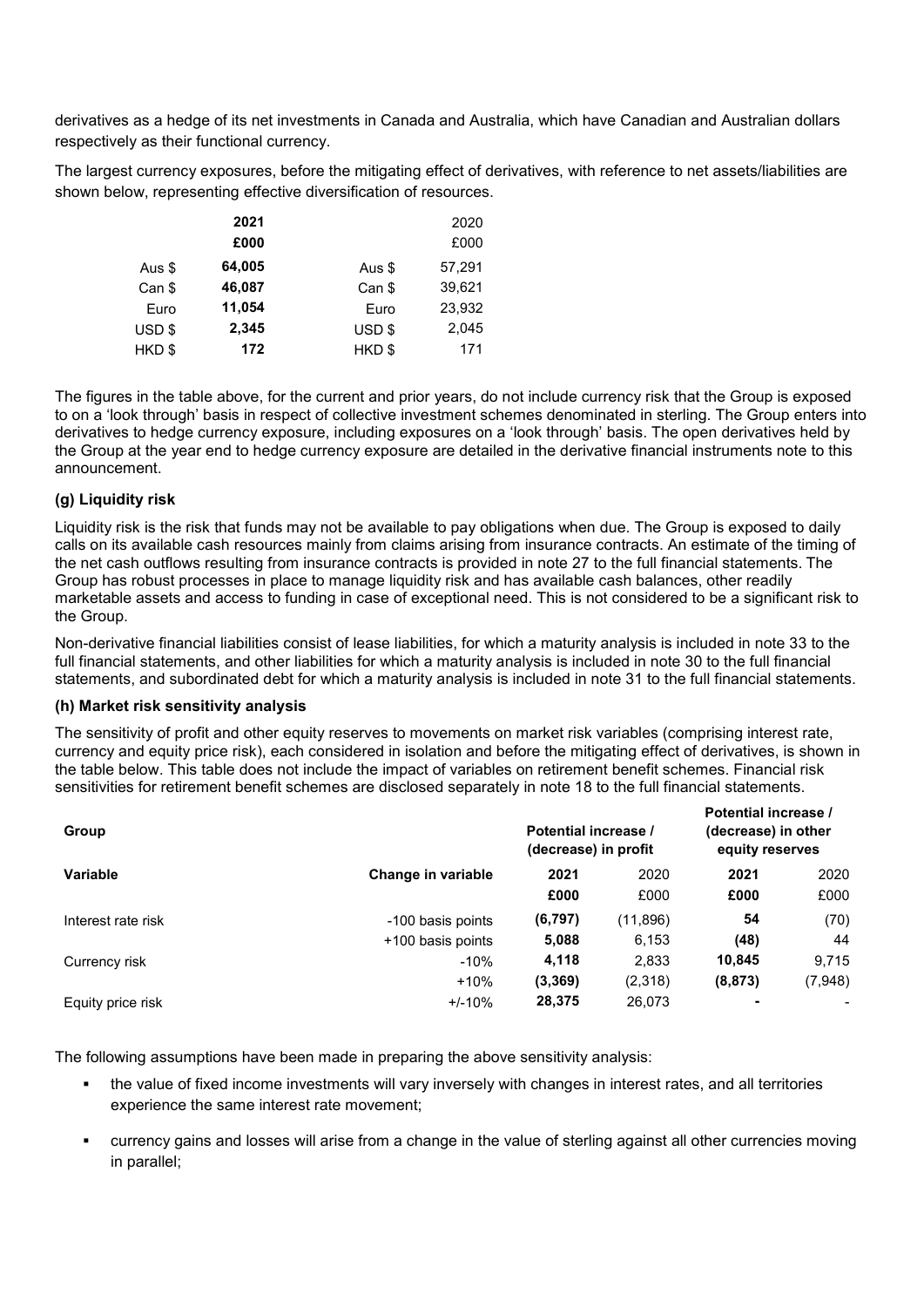- equity prices will move by the same percentage across all territories; and
- change in profit is stated net of tax at the standard rate applicable in each of the Group's territories.

## **(i) Capital management**

The Group's primary objectives when managing capital are to:

- comply with the regulators' capital requirements of the markets in which the Group operates; and
- safeguard the Group's ability to continue to meet stakeholders' expectations in accordance with its corporate mission, vision and values.

The Group is subject to insurance solvency regulations in all the territories in which it issues insurance and investment contracts, and capital is managed and evaluated on the basis of both regulatory and economic capital.

In the UK, the Group and its UK regulated entities are required to comply with rules issued by the Financial Conduct Authority (FCA) and the Prudential Regulation Authority (PRA).

'Capital is assessed at both individual regulated entity and group level. The PRA expects a firm, at all times, to hold Solvency II Own Funds in excess of its calculated Solvency Capital Requirement (SCR). Group solvency is assessed at the level of Ecclesiastical Insurance Office plc (EIO)'s parent, Benefact Group plc. Consequently, there is no directly comparable solvency measure for EIO group. Quantitative returns are submitted to the PRA, in addition to an annual narrative report, the Solvency and Financial Condition Report (SFCR) which is also published on the company's website. A further report, the Regular Supervisory Report (RSR) is periodically submitted to the PRA.

EIO's Solvency II Own Funds will be subject to a separate independent audit, as part of the Group's process for Solvency II reporting to the PRA. The Group's regulated entities, EIO and ELL, expect to meet the deadline for submission to the PRA of 8 April 2022 and their respective SFCRs will be made available on the Group's website shortly thereafter. Benefact Group is also expected to meet its deadline for submission to the PRA of 20 May 2022, with its SFCR also being made available on the Group's website shortly after.

|                       | 2021                  |                       | 2020           |                |
|-----------------------|-----------------------|-----------------------|----------------|----------------|
|                       | (unaudited)           |                       | (unaudited)    |                |
|                       | <b>Ecclesiastical</b> |                       | Ecclesiastical |                |
|                       | <b>Insurance</b>      |                       | Insurance      |                |
|                       | Office plc            | <b>Ecclesiastical</b> | Office plc     | Ecclesiastical |
|                       | <b>Parent</b>         | <b>Life Limited</b>   | Parent         | Life Limited   |
|                       | £000                  | £000                  | £000           | £000           |
| Solvency II Own Funds | 616,456               | 55,235                | 518,562        | 49,259         |

Economic capital is the Group's own internal view of the level of capital required, and this measure is an integral part of the Own Risk and Solvency Assessment Report (ORSA) which is a private, internal forward-looking assessment of own risk, as required as part of the Solvency II regime. Risk appetite is set such that the target level of economic capital is always higher than the regulatory SCR.

## **5. Derivative financial instruments**

The Group utilises derivatives to mitigate equity price risk arising from investments held at fair value, foreign exchange risk arising from investments denominated in foreign currencies, and foreign exchange risk arising from investments denominated in Sterling that contain underlying foreign currency exposure. These 'non-hedge' derivatives either do not qualify for hedge accounting or the option to hedge account has not been taken.

The Group has also formally designated certain derivatives as a hedge of its net investments in Australia and Canada. A gain of £1,912,000 (2020: loss of £2,339,000) in respect of these 'hedge' derivatives has been recognised in the hedging reserve within shareholders' equity, as disclosed in note 26 to the full financial statements. The Group has formally assessed and documented the effectiveness of derivatives that qualify for hedge accounting in accordance with IAS 39, *Financial Instruments: Recognition and Measurement*.

**Contract/** Contract/

**2021** 2020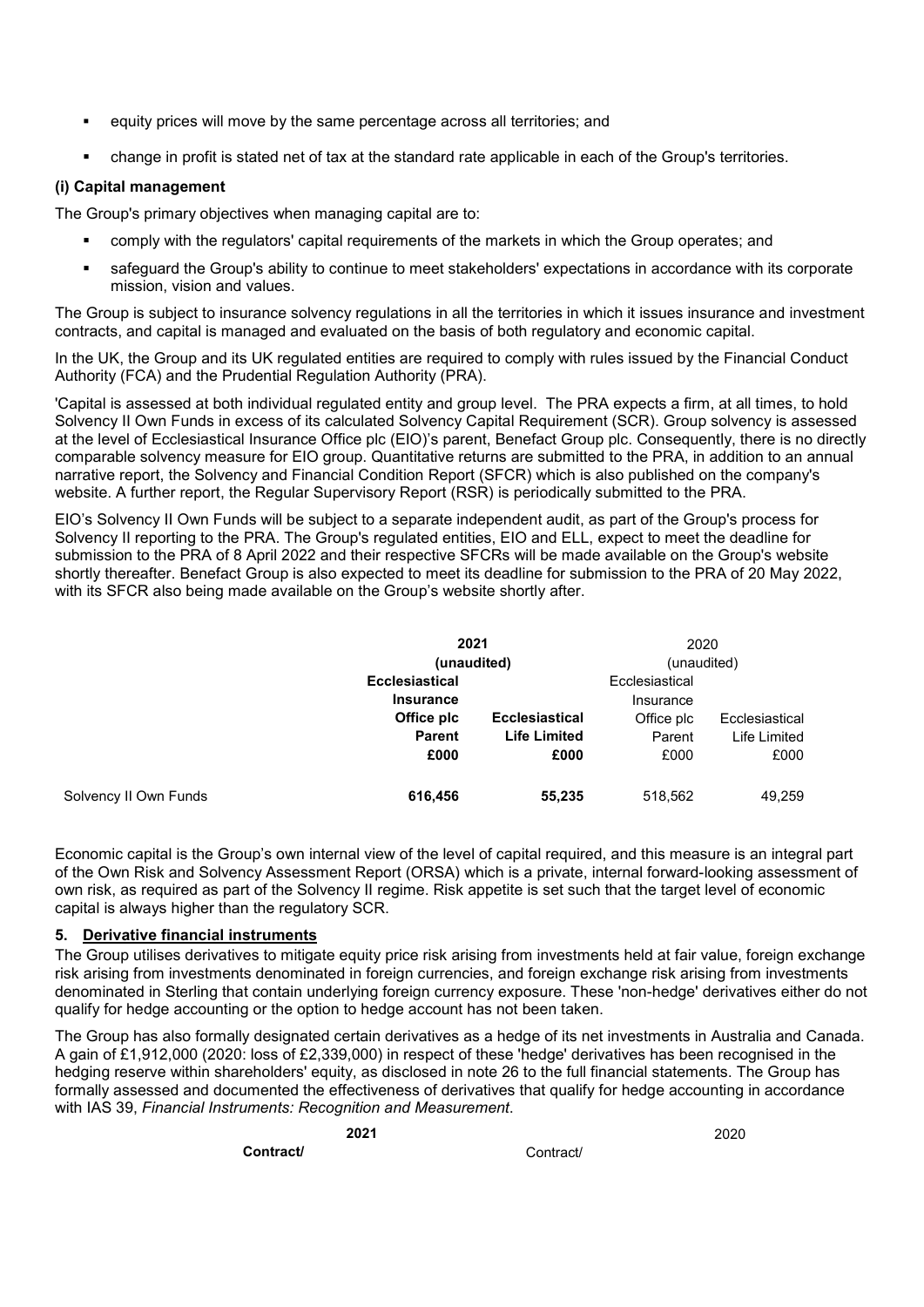|                                                                                   | notional<br>amount | <b>Fair value</b><br>asset | Fair<br>value<br>liability | notional<br>Amount* | Fair value<br>asset | Fair value<br>liability |
|-----------------------------------------------------------------------------------|--------------------|----------------------------|----------------------------|---------------------|---------------------|-------------------------|
| Non-hedge<br>derivatives<br>Equity/Index<br>contracts                             | £000               | £000                       | £000                       | £000                | £000                | £000                    |
| Options                                                                           | 34,695             | 334                        | 296                        | 40,597              | 1,407               |                         |
| <b>Foreign exchange</b><br>contracts<br>Forwards (Euro)                           | 99,369             | $\mathbf{2}$               | 35                         | 86,980              | 672                 |                         |
| <b>Hedge derivatives</b><br>Foreign exchange<br>contracts<br>Forwards (Australian |                    |                            |                            |                     |                     |                         |
| dollar)                                                                           | 40,512             | 145                        | ۰                          | 41,231              |                     | 1,244                   |
| Forwards (Canadian<br>dollar)                                                     | 37,609             | 269                        | ٠                          | 30,269              | 401                 |                         |
|                                                                                   | 212,185            | 750                        | 331                        | 199,077             | 2,480               | 1,244                   |

\*The contract/notional amount in the prior year has been restated to reflect sterling values

All derivatives in the current and prior period expire within one year.

All contracts designated as hedging instruments were fully effective in the current and prior year.

The notional amounts above reflect the aggregate of individual derivative positions on a gross basis and so give an indication of the overall scale of the derivative transactions. They do not reflect current market values of the open positions.

Derivative fair value assets are recognised within financial investments (note 21 of the full financial statements) and derivative fair value liabilities are recognised within other liabilities (note 30 of the full financial statements).

#### 6. **Translation and hedging reserve**

| <b>Translation</b> | <b>Hedging</b> |              |
|--------------------|----------------|--------------|
| reserve            | reserve        | <b>Total</b> |
| £000               | £000           | £000         |
| 15,552             | 2,678          | 18,230       |
| (2,356)            |                | (2,356)      |
|                    | 1,912          | 1,912        |
|                    | (183)          | (183)        |
| 13,196             | 4,407          | 17,603       |
| 13.572             | 4.752          | 18,324       |
| 1,980              |                | 1.980        |
|                    | (2,339)        | (2, 339)     |
|                    | 265            | 265          |
| 15,552             | 2,678          | 18,230       |
|                    |                |              |

The translation reserve arises on consolidation of the Group's foreign operations. The hedging reserve represents the cumulative amount of gains and losses on hedging instruments in respect of net investments in foreign operations.

### **7. Segment information**

### **(a) Operating segments**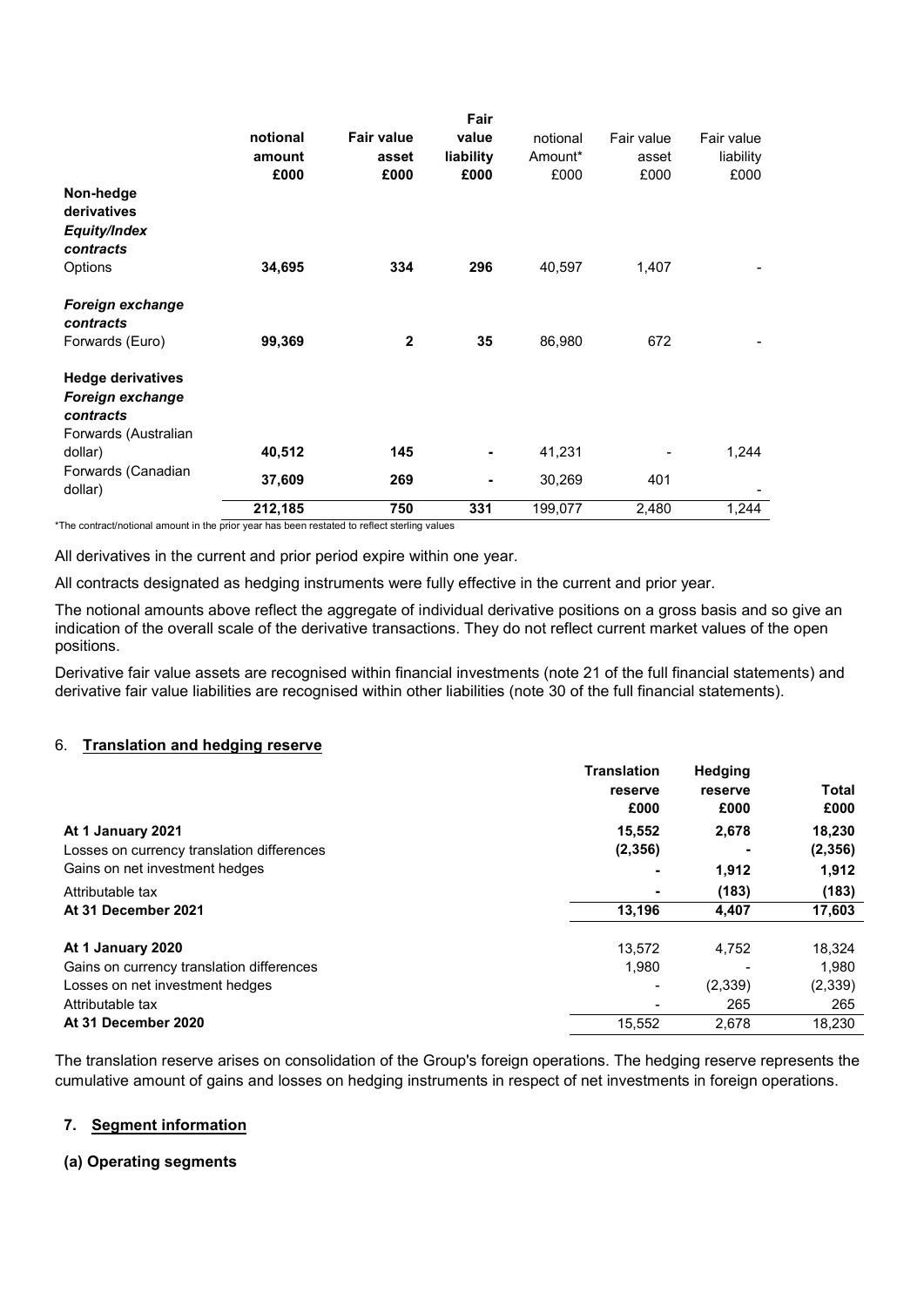The Group segments its business activities on the basis of differences in the products and services offered and, for general insurance, the underwriting territory. Expenses relating to Group management activities are included within 'Corporate costs'. This reflects the management and internal Group reporting structure.

The activities of each operating segment are described below.

#### **- General business**

### **United Kingdom and Ireland**

The Group's principal general insurance business operation is in the UK, where it operates under the Ecclesiastical and Ansvar brands. The Group also operates an Ecclesiastical branch in the Republic of Ireland underwriting general business across the whole of Ireland.

## **Australia**

The Group has a wholly-owned subsidiary in Australia underwriting general insurance business under the Ansvar brand.

## **Canada**

The Group operates a general insurance Ecclesiastical branch in Canada.

### **Other insurance operations**

This includes the Group's internal reinsurance function, adverse development cover and operations that are in run-off or not reportable due to their immateriality.

### **- Investment management**

The Group provides investment management services both internally and to third parties through EdenTree Investment Management Limited.

### **- Broking and Advisory**

The Group provides insurance broking through SEIB Insurance Brokers Limited and financial advisory services through Ecclesiastical Financial Advisory Services Limited.

### **- Life business**

Ecclesiastical Life Limited provides long-term policies to support funeral planning products. The business reopened in the year but remains closed to new insurance business.

### **- Corporate costs**

This includes costs associated with Group management activities.

Inter-segment and inter-territory transfers or transactions are entered into under normal commercial terms and conditions that would also be available to unrelated third parties.

The accounting policies of the operating segments are the same as the Group's accounting policies described in note 1 to the full financial statements, with the exception of the investment management and broking and advisory segments. These segments do not qualify for the temporary exemption from IFRS 9 available to insurers and as a result have adopted IFRS 9. Consequently, their accounting policies for financial instruments may differ, but all other accounting policies are the same as the Group.

### **Segment revenue**

The Group uses gross written premiums as the measure for turnover of the general and life insurance business segments. Turnover of the non-insurance segments comprises fees and commissions earned in relation to services provided by the Group to third parties. Segment revenues do not include net investment return or general business fee and commission income, which are reported within revenue in the consolidated statement of profit or loss.

Revenue is attributed to the geographical region in which the customer is based.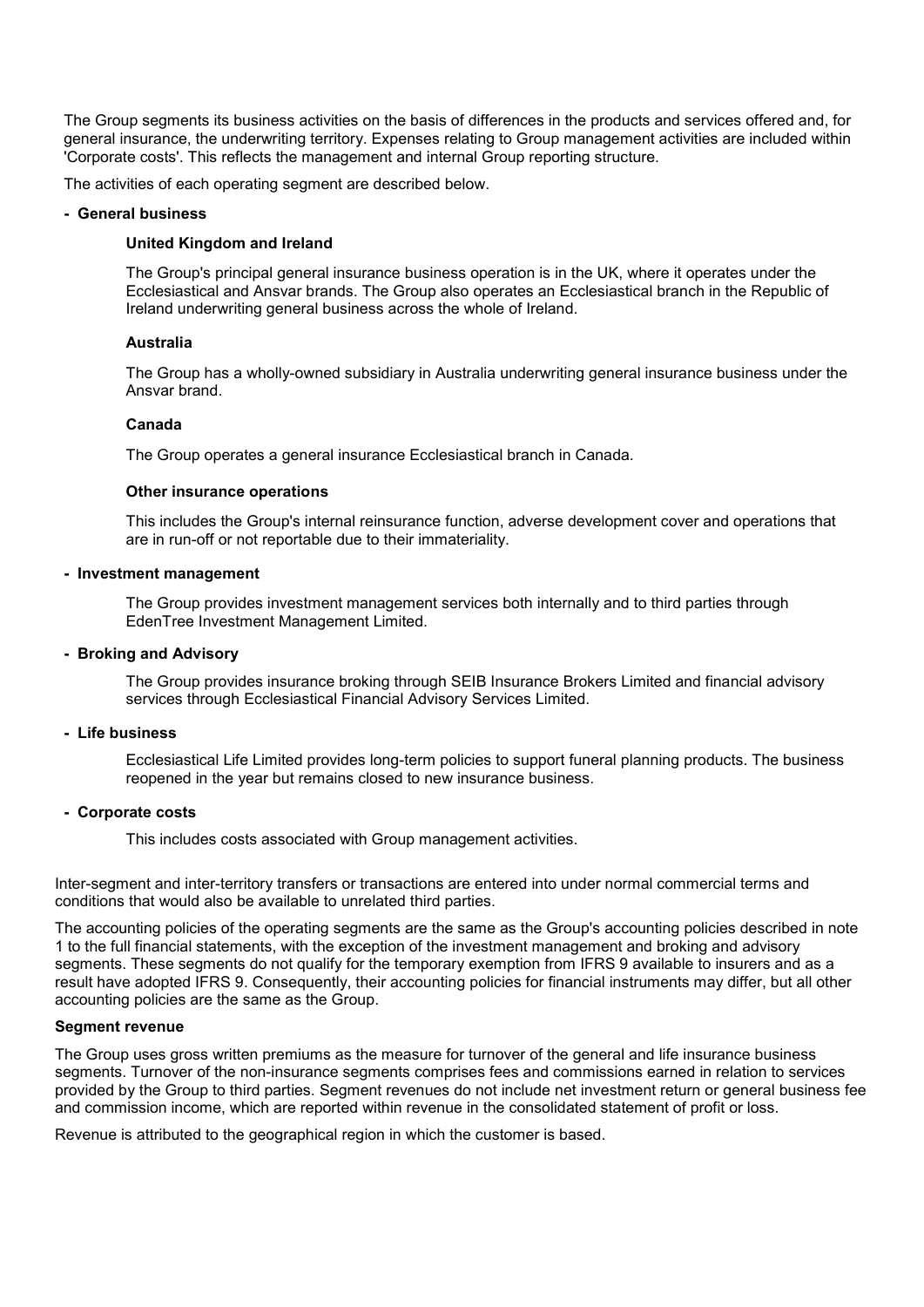|                             |              | 2021      |              | 2020     |                |         |  |
|-----------------------------|--------------|-----------|--------------|----------|----------------|---------|--|
|                             | <b>Gross</b> | Non-      |              | Gross    | Non-           |         |  |
|                             | written      | insurance |              | written  | insurance      |         |  |
|                             | premiums     | services  | <b>Total</b> | premiums | services       | Total   |  |
|                             | £000         | £000      | £000         | £000     | £000           | £000    |  |
| General business            |              |           |              |          |                |         |  |
| United Kingdom and          |              |           |              |          |                |         |  |
| Ireland                     | 297,235      | ٠         | 297,235      | 276.618  | $\blacksquare$ | 276,618 |  |
| Australia                   | 93,365       |           | 93,365       | 80,178   |                | 80,178  |  |
| Canada                      | 91,610       | ۰         | 91,610       | 75,953   |                | 75,953  |  |
| Other insurance operations  | 4,010        |           | 4,010        | 4,538    |                | 4,538   |  |
| Total                       | 486,220      |           | 486,220      | 437,287  | -              | 437,287 |  |
| Life business               | (9)          |           | (9)          | 12       |                | 12      |  |
| Investment management       |              | 14,908    | 14,908       |          | 12,382         | 12,382  |  |
| <b>Broking and Advisory</b> | ۰            | 11,346    | 11,346       |          | 9,458          | 9,458   |  |
| Group revenue               | 486,211      | 26,254    | 512,465      | 437.299  | 21,840         | 459.139 |  |

Group revenues are not materially concentrated on any single external customer.

## **Segment result**

General business segment results comprise the insurance underwriting profit or loss, investment activities and other expenses of each underwriting territory. The Group uses the industry standard net combined operating ratio (COR) as a measure of underwriting efficiency. The COR expresses the total of net claims costs, commission and underwriting expenses as a percentage of net earned premiums. Further details on the underwriting profit or loss and COR, which are alternative performance measures that are not defined under IFRS, are detailed in the Reconciliation of Alternative Performance Measures note to this announcement.

The life business segment result comprises the profit or loss on insurance contracts (including return on assets backing liabilities in the long-term fund), shareholder investment return and other expenses.

All other segment results consist of the profit or loss before tax measured in accordance with IFRS.

| 2021                        | <b>Combined</b> |                  |                    |              |              |
|-----------------------------|-----------------|------------------|--------------------|--------------|--------------|
|                             | operating       | <b>Insurance</b> | <b>Investments</b> | <b>Other</b> | <b>Total</b> |
|                             | ratio           | £000             | £000               | £000         | £000         |
| General business            |                 |                  |                    |              |              |
| United Kingdom and Ireland  | 85.3%           | 24,952           | 87,106             | (2,098)      | 109,960      |
| Australia                   | 156.9%          | (13, 306)        | 1,924              | (34)         | (11, 416)    |
| Canada                      | 88.6%           | 7,065            | 246                | (156)        | 7,155        |
| Other insurance operations  |                 | (9,952)          | (133)              |              | (10, 085)    |
|                             | 96.8%           | 8,759            | 89,143             | (2, 288)     | 95,614       |
| Life business               |                 | 1,117            | 3,981              |              | 5,098        |
| Investment management       |                 | ٠                | ۰                  | (2, 525)     | (2,525)      |
| <b>Broking and Advisory</b> |                 | ٠                | ۰                  | 2,984        | 2,984        |
| Corporate costs             |                 | ٠                | ۰                  | (24, 134)    | (24, 134)    |
| Profit/(loss) before tax    |                 | 9,876            | 93,124             | (25, 963)    | 77,037       |

| 2020                       | <b>Combined</b><br>operating<br>ratio | <b>Insurance</b><br>£000 | <b>Investments</b><br>£000 | Other<br>£000 | Total<br>£000 |
|----------------------------|---------------------------------------|--------------------------|----------------------------|---------------|---------------|
| General business           |                                       |                          |                            |               |               |
| United Kingdom and Ireland | 92.5%                                 | 12.254                   | (12, 123)                  | (479)         | (348)         |
| Australia                  | 102.2%                                | (620)                    | 1,678                      | (31)          | 1.027         |
| Canada                     | 91.2%                                 | 4.521                    | 3,003                      | (176)         | 7,348         |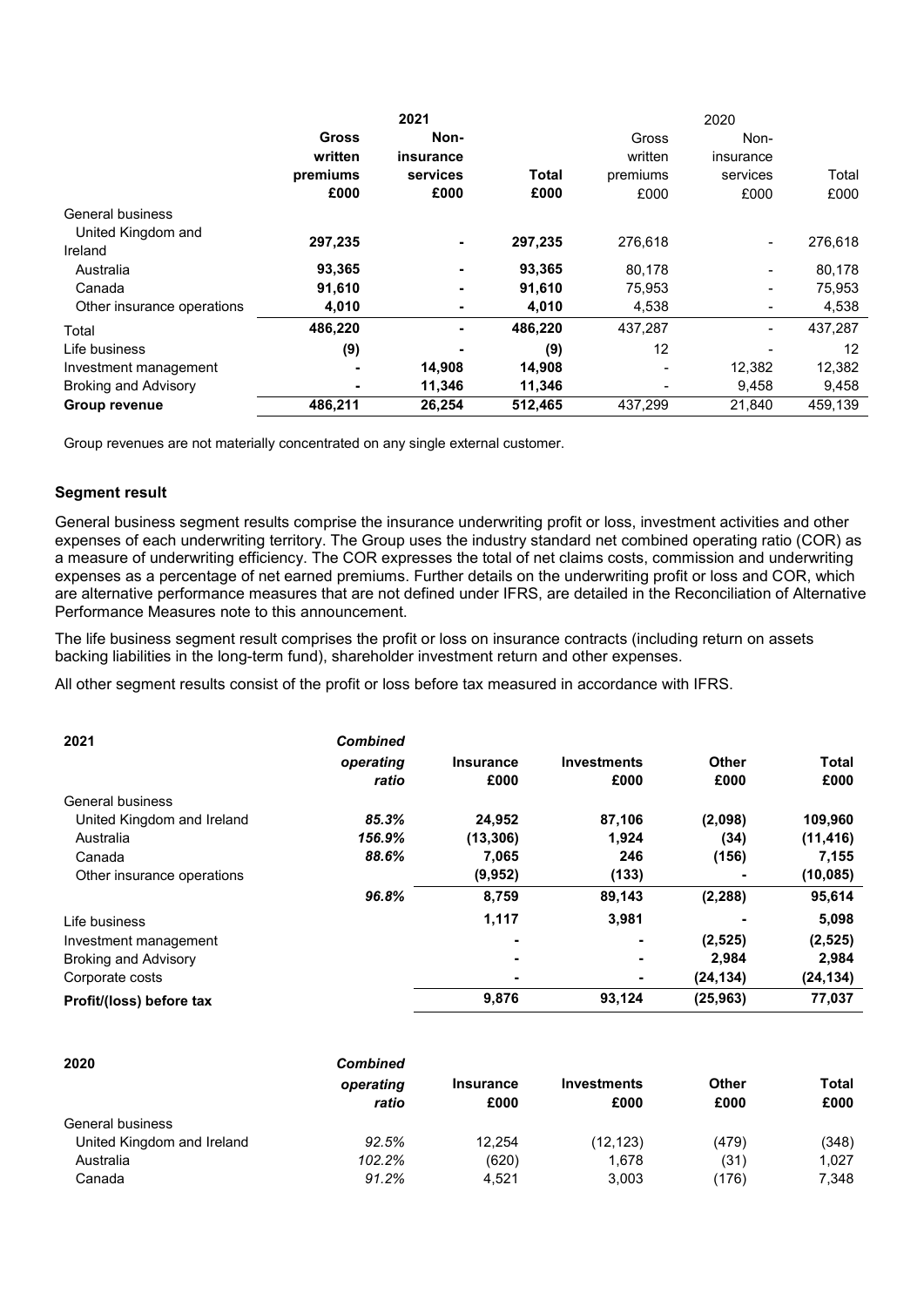| Other insurance operations  |       | (4, 103)                 |                          | $\overline{\phantom{a}}$ | (4, 103)  |
|-----------------------------|-------|--------------------------|--------------------------|--------------------------|-----------|
|                             | 95.1% | 12.052                   | (7, 442)                 | (686)                    | 3,924     |
| Life business               |       | 468                      | 29                       |                          | 497       |
| Investment management       |       | $\overline{\phantom{a}}$ |                          | (1,031)                  | (1,031)   |
| <b>Broking and Advisory</b> |       | $\blacksquare$           | $\overline{\phantom{0}}$ | 2.397                    | 2,397     |
| Corporate costs             |       | $\overline{\phantom{a}}$ |                          | (21, 533)                | (21, 533) |
| Profit/(loss) before tax    |       | 12.520                   | (7, 413)                 | (20, 853)                | (15,746)  |

## **(b) Geographical information**

Gross written premiums from external customers and non-current assets, as attributed to individual countries in which the Group operates, are as follows:

|                            | 2021         |             | 2020     |             |
|----------------------------|--------------|-------------|----------|-------------|
|                            | <b>Gross</b> |             | Gross    |             |
|                            | written      | Non-current | written  | Non-current |
|                            | premiums     | assets      | premiums | assets      |
|                            | £000         | £000        | £000     | £000        |
| United Kingdom and Ireland | 301,236      | 301,523     | 281,168  | 276,236     |
| Australia                  | 93,365       | 2,925       | 80,178   | 6,114       |
| Canada                     | 91,610       | 6,227       | 75,953   | 6,946       |
|                            | 486,211      | 310,675     | 437,299  | 289,296     |

Gross written premiums are allocated based on the country in which the insurance contracts are issued. Non-current assets exclude rights arising under insurance contracts, deferred tax assets, pension assets and financial instruments and are allocated based on where the assets are located.

## **8. Reconciliation of Alternative Performance Measures**

The Group uses alternative performance measures (APM) in addition to the figures which are prepared in accordance with IFRS. The financial measures included in our key performance indicators: regulatory capital, combined operating ratio (COR), net expense ratio (NER) and net inflows are APM. These measures are commonly used in the industries the Group operates in and are considered to provide useful information and enhance the understanding of the results.

Users of the accounts should be aware that similarly titled APM reported by other companies may be calculated differently. For that reason, the comparability of APM across companies might be limited.

The table below provodes a reconciliation of the COR and NER to its most directly reconcilable line item in the financial statements. Regulatory capital and net inflows to funds managed by Ecclesiastical Insurance Office plc's subsidiary, EdenTree Investment Management Limited, do not have an IFRS equivalent. Net inflows are the difference between the funds invested (gross inflows) less funds withdrawn (redemptions) during the year by third parties in a range of funds EdenTree Investment Management Limited offers. Regulatory capital is covered in more detail in the Financial Risk and Capital Management note to this announcement.

|                                                  |       |                  |                          |                | 2021    |                 |           |              |
|--------------------------------------------------|-------|------------------|--------------------------|----------------|---------|-----------------|-----------|--------------|
|                                                  |       |                  |                          |                |         | <b>Broking</b>  |           |              |
|                                                  |       |                  |                          | Inv'mnt        | Inv'mnt | and             | Corporate |              |
|                                                  |       | <b>Insurance</b> |                          | return         | mngt    | <b>Advisory</b> | costs     | <b>Total</b> |
|                                                  |       | General          | Life                     |                |         |                 |           |              |
|                                                  |       | £000             | £000                     | £000           | £000    | £000            | £000      | £000         |
| <b>Revenue</b>                                   |       |                  |                          |                |         |                 |           |              |
| Gross written premiums                           |       | 486,220          | (9)                      | $\blacksquare$ | ۰       |                 | ۰         | 486,211      |
| Outward reinsurance premiums                     |       | (198,601)        | $\blacksquare$           | ٠              | ۰       | $\blacksquare$  | ۰.        | (198, 601)   |
| Net change in provision for<br>unearned premiums |       | (14, 620)        | $\blacksquare$           | ۰              | ۰       |                 | ۰.        | (14, 620)    |
| <b>Net earned premiums</b>                       | $[1]$ | 272,999          | (9)                      |                | ۰       |                 | ۰.        | 272,990      |
| Fee and commission income                        | $[2]$ | 55,417           | $\blacksquare$           | ٠              | 14,908  | 11,222          | ۰         | 81,547       |
| Other operating income                           |       | 1,136            | $\overline{\phantom{0}}$ |                | -       |                 | ٠         | 1,136        |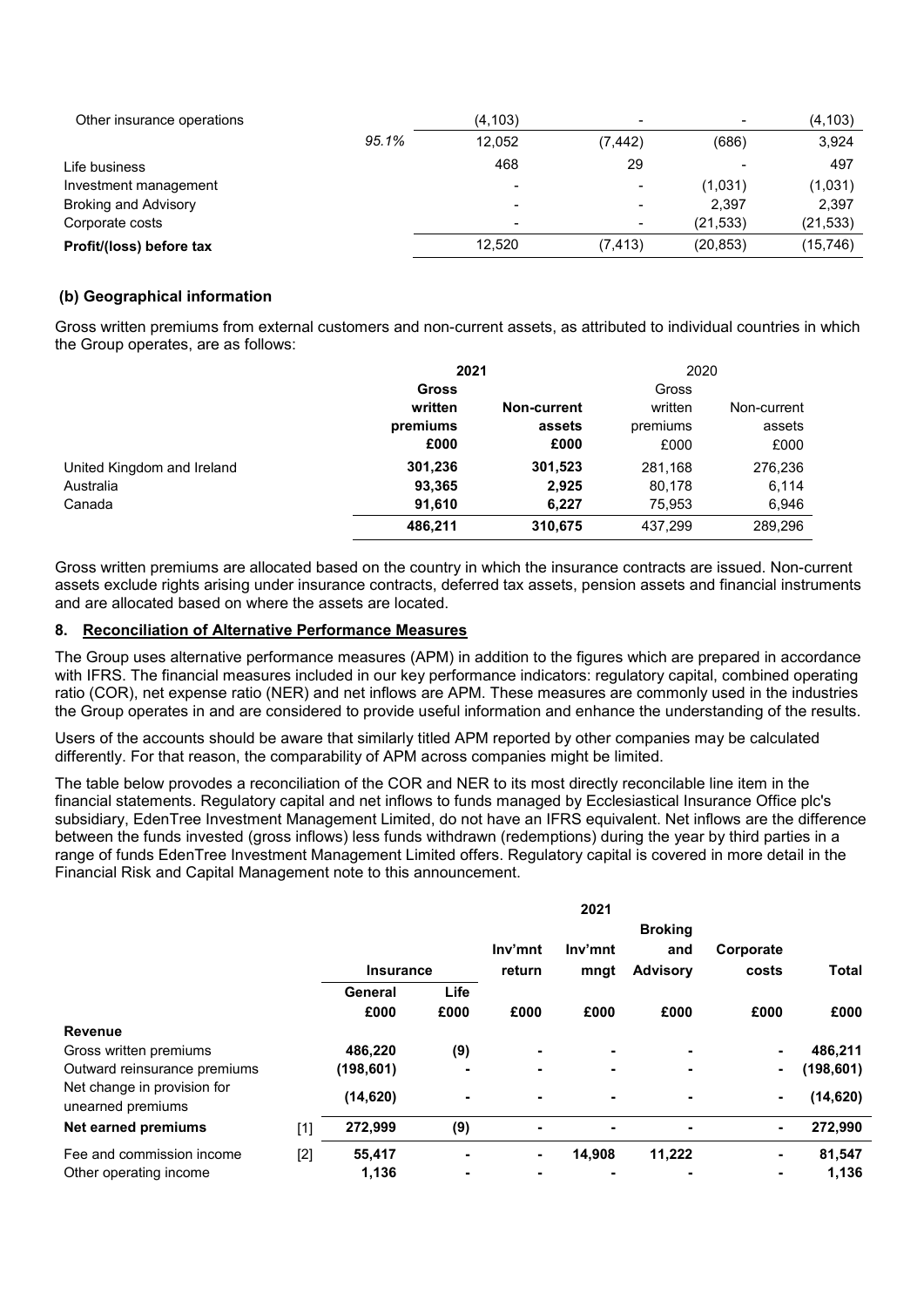| Net investment return                            |       | ٠                 | 3,939    | 96,358   | 6         | 764           |                | 101,067            |
|--------------------------------------------------|-------|-------------------|----------|----------|-----------|---------------|----------------|--------------------|
| <b>Total revenue</b>                             |       | 329,552           | 3,930    | 96,358   | 14,914    | 11,986        | ۰              | 456,740            |
| <b>Expenses</b>                                  |       |                   |          |          |           |               |                |                    |
| Claims and change in insurance<br>liabilities    |       | (267, 291)        | (2, 342) |          |           |               |                | (269, 633)         |
| Reinsurance recoveries                           |       | 123,822           |          |          |           |               | ٠              | 123,822            |
| Fees, commissions and other<br>acquisition costs | $[3]$ | (95, 628)         | (21)     |          | (979)     | 732           | ۰              | (95, 896)          |
| Other operating and administrative<br>expenses   | $[4]$ | (81, 696)         | (450)    | (3, 234) | (16, 460) | (9,658)       | $[5]$ (24,134) | (135, 632)         |
| <b>Total operating expenses</b>                  |       | (320, 793)        | (2, 813) | (3,234)  | (17, 439) | (8,926)       | (24, 134)      | (377, 339)         |
| Operating profit<br>Finance costs                | [6]   | 8,759<br>(2, 288) | 1,117    | 93,124   | (2, 525)  | 3,060<br>(76) | (24, 134)      | 79,401<br>(2, 364) |
| <b>Profit before tax</b>                         |       | 6,471             | 1,117    | 93,124   | (2, 525)  | 2,984         | (24, 134)      | 77,037             |
| Underwriting profit                              | [6]   | 8,759             |          |          |           |               |                |                    |
| <b>Combined operating ratio</b>                  |       | 96.8%             |          |          |           |               |                |                    |
| Net expenses $( = [2]+[3]+[4]+[5] )$             | $[7]$ | (146, 041)        |          |          |           |               |                |                    |
| Net expense ratio                                |       | 53%               |          |          |           |               |                |                    |

The underwriting profit of the Group is defined as the operating profit of the general insurance business.

The Group uses the industry standard net COR as a measure of underwriting efficiency. The COR expresses the total of net claims costs, commission and underwriting expenses as a percentage of net earned premiums. It is calculated as ( [1] - [6] ) / [1] ).

The NER expresses total underwriting and corporate expenses as a proportion of net earned premiums. It is calculated as  $-$  [7]  $/$  [1].

|                                                   |       |                  |                |                          | 2020    |                 |                |              |
|---------------------------------------------------|-------|------------------|----------------|--------------------------|---------|-----------------|----------------|--------------|
|                                                   |       |                  |                |                          |         | <b>Broking</b>  |                |              |
|                                                   |       |                  |                | Inv'mnt                  | Inv'mnt | and             | Corporate      |              |
|                                                   |       | <b>Insurance</b> |                | return                   | mngt    | <b>Advisory</b> | costs          | <b>Total</b> |
|                                                   |       | General          | Life           |                          |         |                 |                |              |
|                                                   |       | £000             | £000           | £000                     | £000    | £000            | £000           | £000         |
| <b>Revenue</b>                                    |       |                  |                |                          |         |                 |                |              |
| Gross written premiums                            |       | 437,287          | 12             |                          |         |                 |                | 437,299      |
| Outward reinsurance premiums                      |       | (173, 074)       |                |                          |         |                 |                | (173, 074)   |
| Net change in provision for                       |       |                  |                |                          |         |                 |                |              |
| unearned premiums                                 |       | (16, 562)        | -              |                          |         |                 | $\blacksquare$ | (16, 562)    |
| Net earned premiums                               | $[1]$ | 247,651          | 12             |                          |         |                 |                | 247,663      |
| Fee and commission income                         | $[2]$ | 47,742           | $\overline{a}$ | $\overline{\phantom{a}}$ | 12,382  | 9,458           |                | 69,582       |
| Other operating income                            |       | 2,126            |                |                          |         |                 |                | 2,126        |
| Net investment return                             |       | $\blacksquare$   | (484)          | (4,600)                  | (25)    | 811             | $\blacksquare$ | (4, 298)     |
| <b>Total revenue</b>                              |       | 297,519          | (472)          | (4,600)                  | 12,357  | 10,269          | $\blacksquare$ | 315,073      |
| <b>Expenses</b><br>Claims and change in insurance |       |                  |                |                          |         |                 |                |              |
| liabilities                                       |       | (224,127)        | 1,333          |                          |         |                 |                | (222, 794)   |